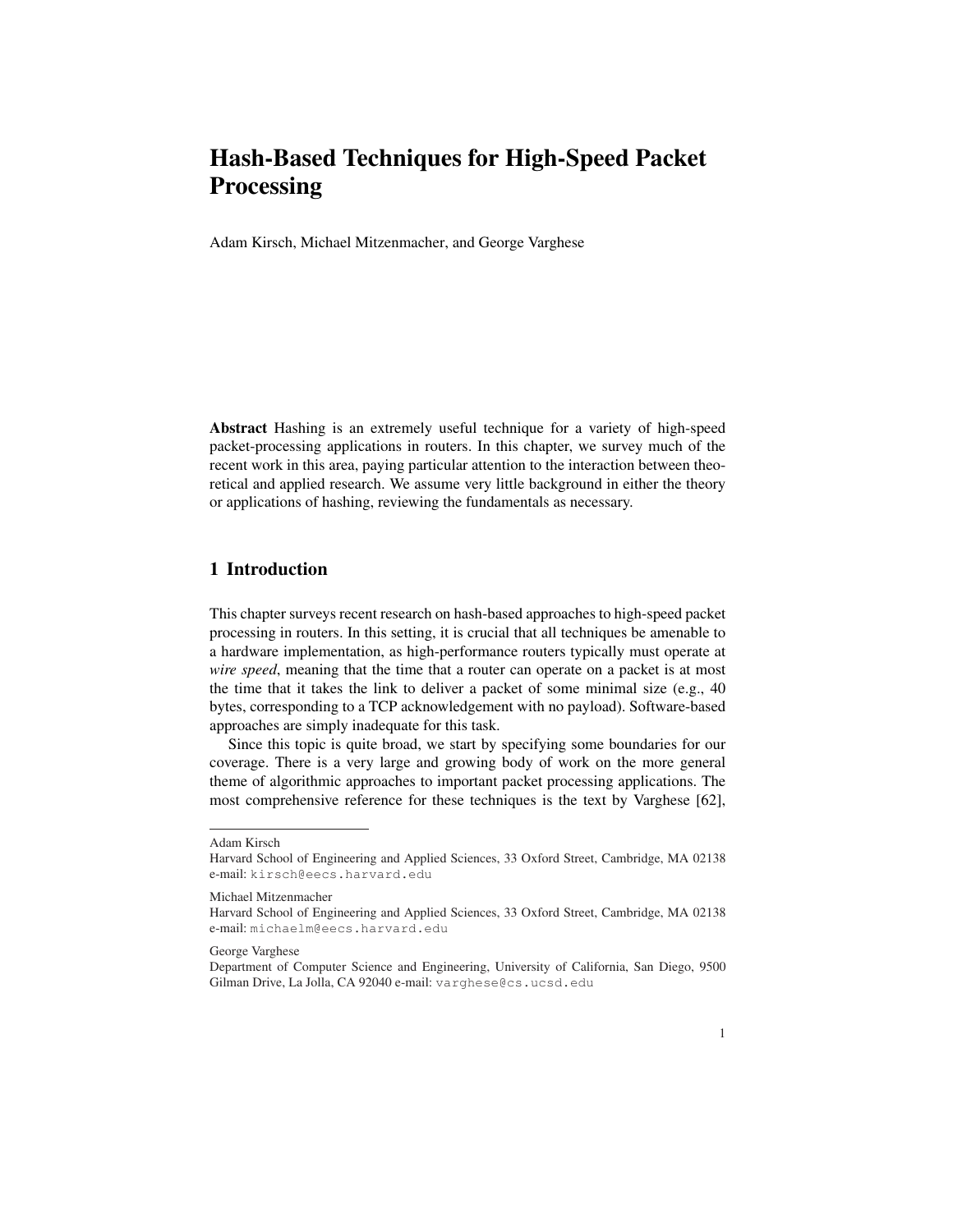published in 2004. We therefore focus our attention on work done since then. Even limiting ourselves to the relevant research in the last few years, however, would leave an enormous number of papers to cover! We therefore further focus our attention on two key application areas for high-speed routers: hash tables and related data structures, and hash-based schemes for network measurement. While we aim to be comprehensive, given the huge recent growth of interest in this area, this survey should be considered a guide to the literature rather than a full account.

Before diving into the literature, we offer some of our high-level perspective that guides this survey. First, as will become apparent in the body of this chapter, there is an enormous amount of potential for interplay between theoretical and applied techniques. It follows that the relevant literature spans the spectrum from very theoretical to very applied. We aim our attention on the middle of this range, but we emphasize that any particular piece of work must be considered relative to its place in the spectrum. For instance, when we discuss hash table designs for high-speed routers, we consider several theoretical papers that focus on the design of hash tables generally, rather than on some particular application. In such work, the primary goal is often to present and evaluate general data structure design principles that appear to have broad potential to impact the implementation of practical systems. The evaluation in these works usually takes the form of establishing various guarantees on the data structure outside the context of any particular application. For example, a work in this vein that proposes a novel hash table design may place significant emphasis on the sorts of theoretical and numerical guarantees that can be obtained under the new design, with simulations serving in a mostly supporting role. Naturally, then, a major challenge in this area is to design data structures that are amenable to a compelling evaluation of this sort. Of course, since this approach is very general, it typically does not speak directly to how such a data structure might perform when appropriately adjusted and implemented in a real application. When properly interpreted, however, the results of these more theoretical works can be highly suggestive of increased performance for a broad range of settings.

Similarly, very applied works should be considered with respect to the concrete results that they demonstrate for the specific application of interest. And, of course, works in the middle of the spectrum typically should be considered with respect to some combination of these goals, for instance showing that a particular theoretical intuition seems to lead to compelling results for some class of related applications.

In the rest of the survey, we first give the necessary background and history in Section 2. We then consider three fairly broad application settings: hash table lookups for various hardware memory models (Sections 3 and 4), Bloom filter-type applications (Section 5), and network measurement (Section 6).

#### 2 Background

We review some of the key concepts underlying the hash-based data structures commonly proposed for high-speed packet processing. We describe the performance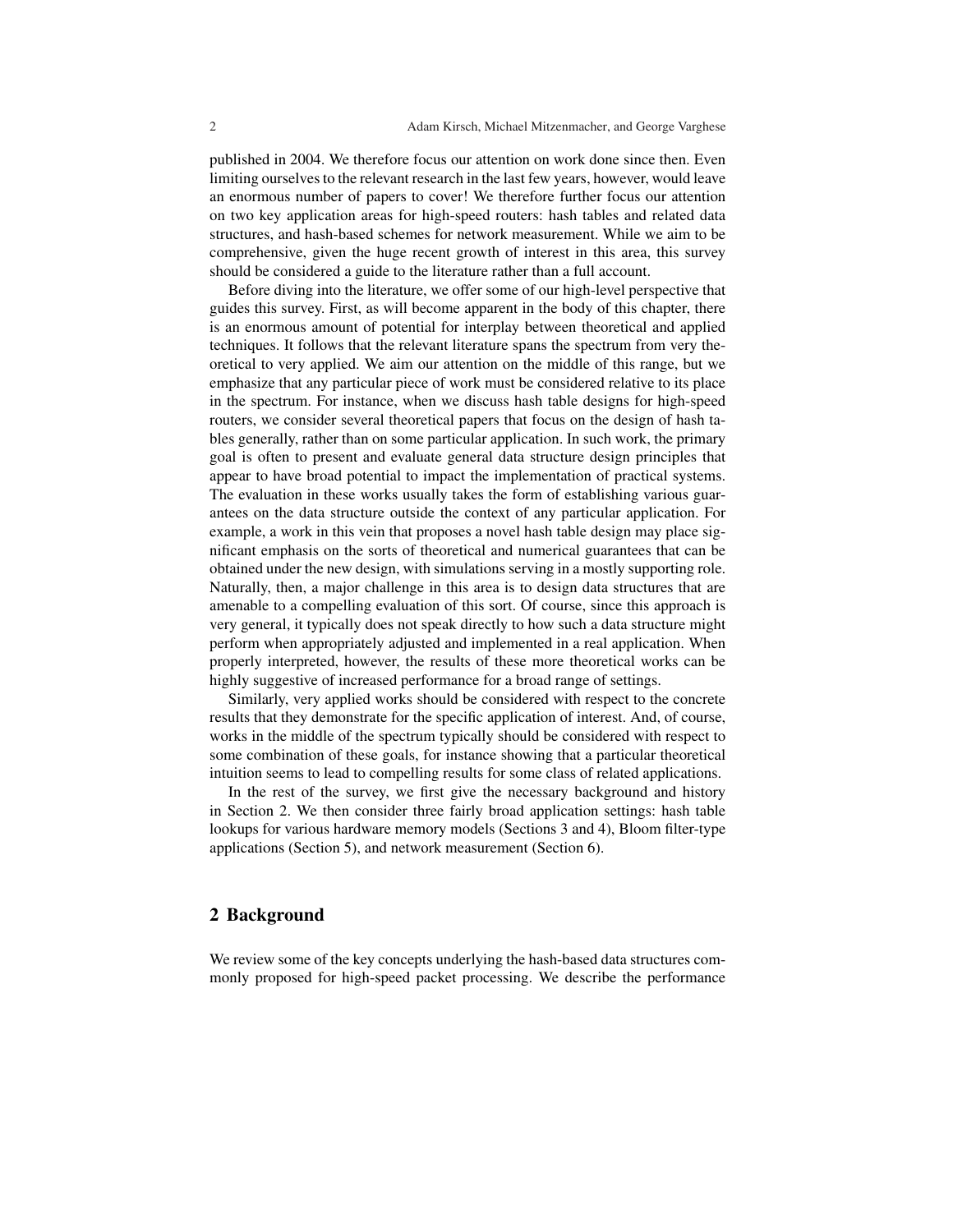measures relevant to these applications and the resulting hardware models, and also give a brief history of the earlier literature on these applications.

### *2.1 Hash-Based Data Structures*

We begin with a brief review of the relevant history, constructions, and issues in the design of hash-based data structures. We describe some of the tension between the theory an practice of hash functions that informs our analyses, review the standard Bloom filter data structure and its variants, and discuss multiple-choice hash tables.

#### 2.1.1 Hash Functions

Intuitively, a hash function  $h: U \to V$  is a function that maps every item  $u \in U$ to a hash value  $h(u) \in V$  in a fashion that is somehow random. The most natural mathematical model for a hash function is that it is *fully random*; that is, it is a random element of  $V^U$ , the set of functions with domain *U* and codomain *V*. Under this assumption, the hash values  $\{h(x) : x \in U\}$  corresponding to the items in *U* are independent random variables that are each uniformly distributed over *V*. Clearly, this is a very appealing scenario for probabilistic analysis.

Unfortunately, it is almost always impractical to construct fully random hash functions, as the space required to store such a function is essentially the same as that required to encode an arbitrary function in  $V^U$  as a lookup table. From a theoretical perspective, this sort of thinking quickly leads to compromises between the randomness properties that we desire in a hash function and the computational resources needed to store and evaluate such a function. The seminal work along these lines is the introduction of *universal hash families* by Carter and Wegman [9, 67], which introduces the idea of choosing a hash function *h* randomly (and efficiently) from a set  $\mathcal H$  of potential hash functions, chosen so that the joint distribution of the random variables  $\{h(x) : x \in U\}$  satisfies limited but intuitively powerful properties. As a matter of terminology, the terms *hash functions* and *hash families* are often used interchangeably when the meaning is clear.

Specifically, a family of hash functions  $\mathcal H$  with domain *U* and codomain *V* is said to be 2-*universal* if, for every pair of distinct items  $x, y \in U$ , we have that for a properly sampled hash function  $h \in \mathcal{H}$ ,

$$
\mathbf{Pr}(h(x) = h(y)) \le \frac{1}{|V|}.
$$

That is, the probability of a collision between any pair of items after being hashed is at most that for a fully random hash function. A family of hash functions is said to be *strongly 2-universal*, or more commonly in modern terminology *pairwise independent*, if for every pair of distinct items  $x, y \in U$  and any  $x', y' \in V$ , we have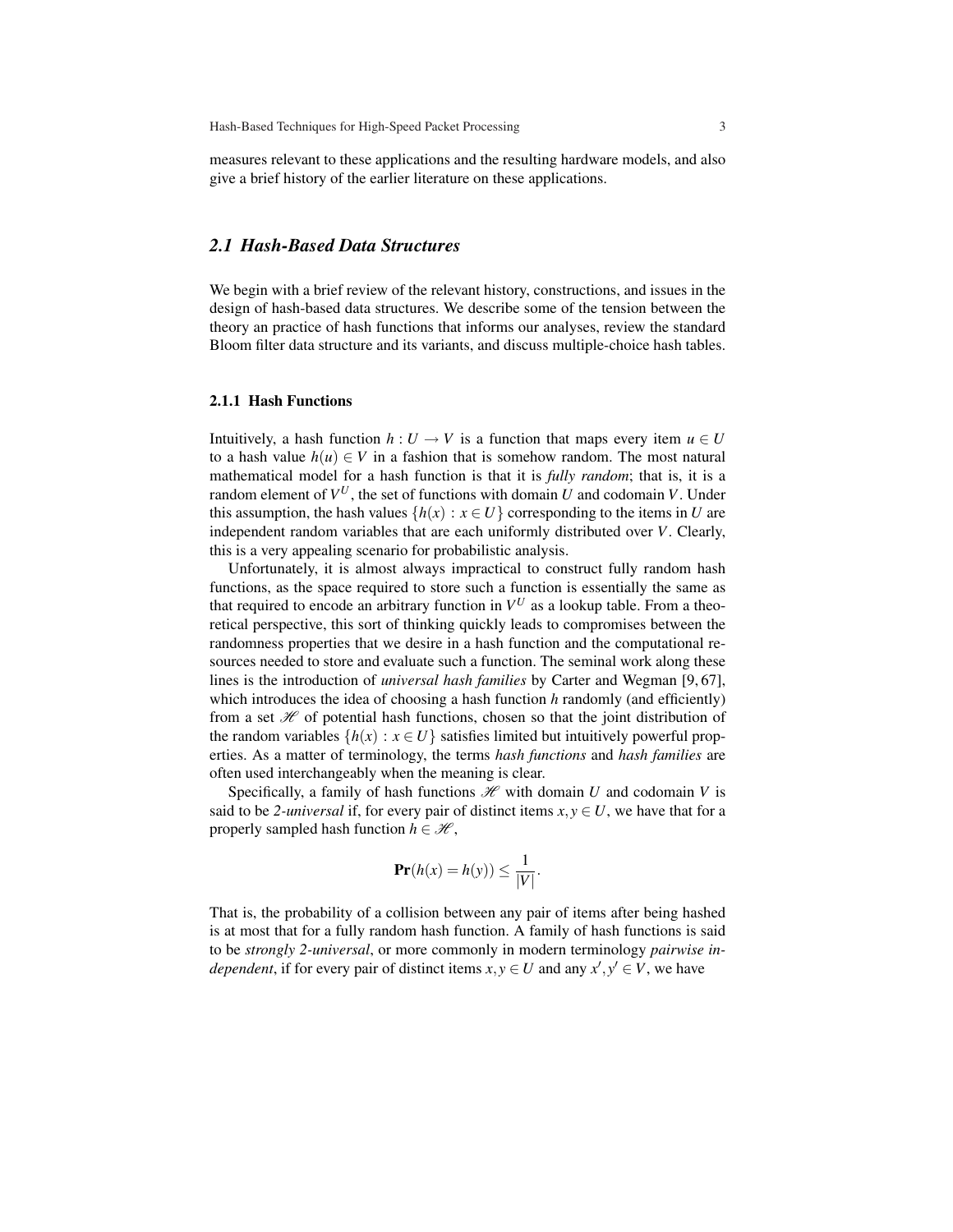4 Adam Kirsch, Michael Mitzenmacher, and George Varghese

$$
\mathbf{Pr}(h(x) = x' \text{ and } h(y) = y') = \frac{1}{|V|^2}.
$$

That is, the behavior for any pair of distinct items is the same as for a fully random hash function. Historically, in some cases the term *universal* is used when *strongly universal* is meant. Pairwise independence generalizes naturally to *k*-wise independence for collections of *k* items, and similarly one can consider *k*-universal hash functions, although generally *k*-wise independence is more common and useful. More information can be found in standard references such as [46].

Since Carter and Wegman's original work [9], there has been a substantial amount of research on efficient constructions of hash functions that are theoretically suitable for use in data structures and algorithms (e.g., [48, 55] and references therein). Unfortunately, while there are many impressive theoretical results in that literature, the constructed hash families are usually impractical. Thus, at least at present, these results do not seem to have much potential to directly impact a real implementation of hash functions.

Fortunately, it seems that in practice simple hash functions perform very well. Indeed, they can be implemented very efficiently. For example, Dietzfelbinger et al. [18] exhibit a hash function that can be implemented with a single multiplication and a right shift operation and is almost universal. For scenarios where multiplications are undesirable, Carter and Wegman's original work [9] provides a universal hash function that relies on XOR operations. Some practical evaluations of these hash functions and others, for both hardware and software applications (including Bloom filters, discussed in Section 2.1.2), are given in [24,52–54,59]. Overall, these works suggest that it is possible to choose very simple hash functions that work very well in practical applications.

There is also theoretical work that strives to explain why simple hash functions seem to perform well in practice. One common approach is to examine a particular theoretical analysis that uses the assumption of fully random hash functions, and then attempt to modify the analysis to obtain a comparable result for a class of simple hash functions (e.g., universal hash functions), or a particular family of hash functions. For instance, it is an easy exercise to show that partitioned Bloom filters (described in Section 2.1.2) can be implemented with any universal hash function, albeit with a small increase in the false positive probability. As an example of this technique that works only for a specific hash family, Woelfel [68] shows that one can implement *d*-left hashing (described in Section 2.1.3) using a particular type of simple hash function. In a different direction, Mitzenmacher and Vadhan [47] show that for certain applications, if one is willing to assume that the set of items being hashed satisfies certain randomness properties, then any analysis based on the assumption that the hash functions are fully random is also valid with universal hash functions (up to some small, additional error probability). From a practical perspective, this work shows that it may be possible to construct some sort of statistical test that would provide a theoretical explanation for how well applications built on simple hash functions will work on a particular source of real data. Alternatively, if one is willing to assume that the set of items being hashed has a certain amount of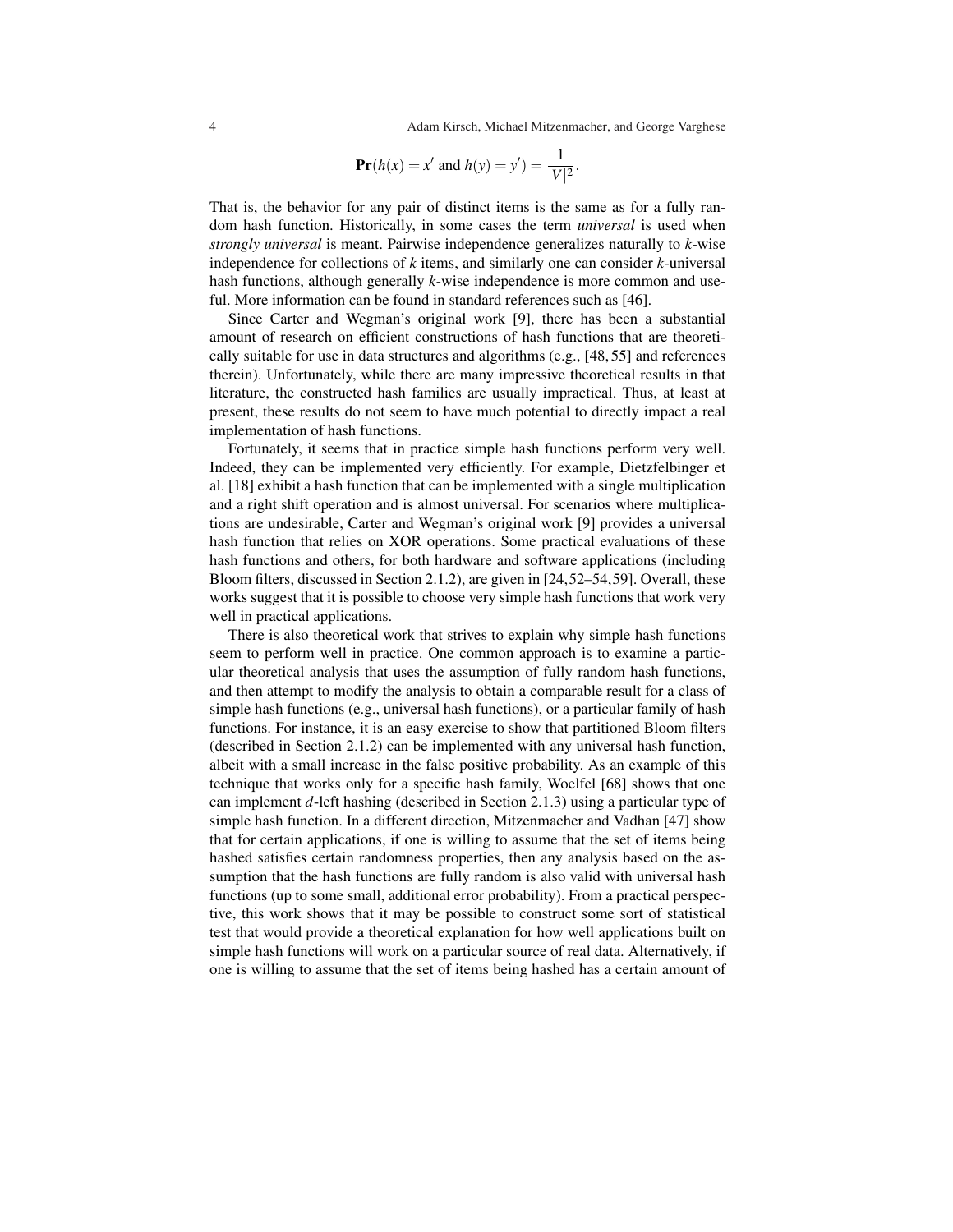entropy, then one can expect the same performance as derived from an analysis with fully random hash functions.

Having reviewed the approaches to hashing most related to this work, we now articulate our perspective on hash functions. This is essentially just the standard view in the networking literature, but it bears repeating. Since we are primarily concerned with real-world systems, and since it is usually possible to choose a simple, practical hash function for an application that results in performance similar to what we would expect for a fully random hash function, we allow ourselves to assume that our hash functions are fully random in our theoretical analyses. Thus, we take the perspective of *modeling* the hash functions for the sake of predicting performance in a statistical sense, as opposed to explicitly constructing the hash functions to satisfy concrete theoretical guarantees. Furthermore, since we assume that simple hash functions work well, we generally do not think of the cost of hashing as a bottleneck, and so we often allow ourselves to use hash functions liberally.

#### 2.1.2 Bloom Filters and Their Variants

A *Bloom filter* [2] is a simple space-efficient randomized data structure for representing a set in order to support membership queries. We begin by reviewing the fundamentals, based on the presentation of the survey [7], which we refer to for further details. A Bloom filter for representing a set  $S = \{x_1, x_2, \ldots, x_n\}$  of *n* items from a large universe *U* consists of an array of *m* bits, initially all set to 0. The filter uses *k* independent (fully random) hash functions  $h_1, \ldots, h_k$  with range  $\{1, \ldots, m\}$ . For each item  $x \in S$ , the bits  $h_i(x)$  are set to 1 for  $1 \le i \le k$ . (A location can be set to 1 multiple times.) To check if an item *y* is in *S*, we check whether all  $h_i(y)$  are set to 1. If not, then clearly *y* is not a member of *S*. If all  $h_i(y)$  are set to 1, we assume that *y* is in *S*, and hence a Bloom filter may yield a *false positive*.

The probability of a false positive for an item not in the set, or the *false positive probability*, can be estimated in a straightforward fashion, given our assumption that the hash functions are fully random. After all the items of *S* are hashed into the Bloom filter, the probability that a specific bit is still 0 is

$$
p' = (1 - 1/m)^{kn} \approx e^{-kn/m}.
$$

In this section, we generally use the approximation  $p = e^{-kn/m}$  in place of p' for convenience.

If  $\rho$  is the proportion of 0 bits after all the *n* items are inserted in the Bloom filter, then conditioned on  $\rho$  the probability of a false positive is

$$
(1 - \rho)^k \approx (1 - p')^k \approx (1 - p)^k = \left(1 - e^{-kn/m}\right)^k.
$$

These approximations follow since  $\mathbf{E}[\rho] = p'$ , and  $\rho$  can be shown to be highly concentrated around  $p'$  using standard techniques. It is easy to show that the expression ¡  $1-e^{-kn/m}$ <sup>*k*</sup> is minimized when  $k = \ln 2 \cdot (m/n)$ , giving a false positive probability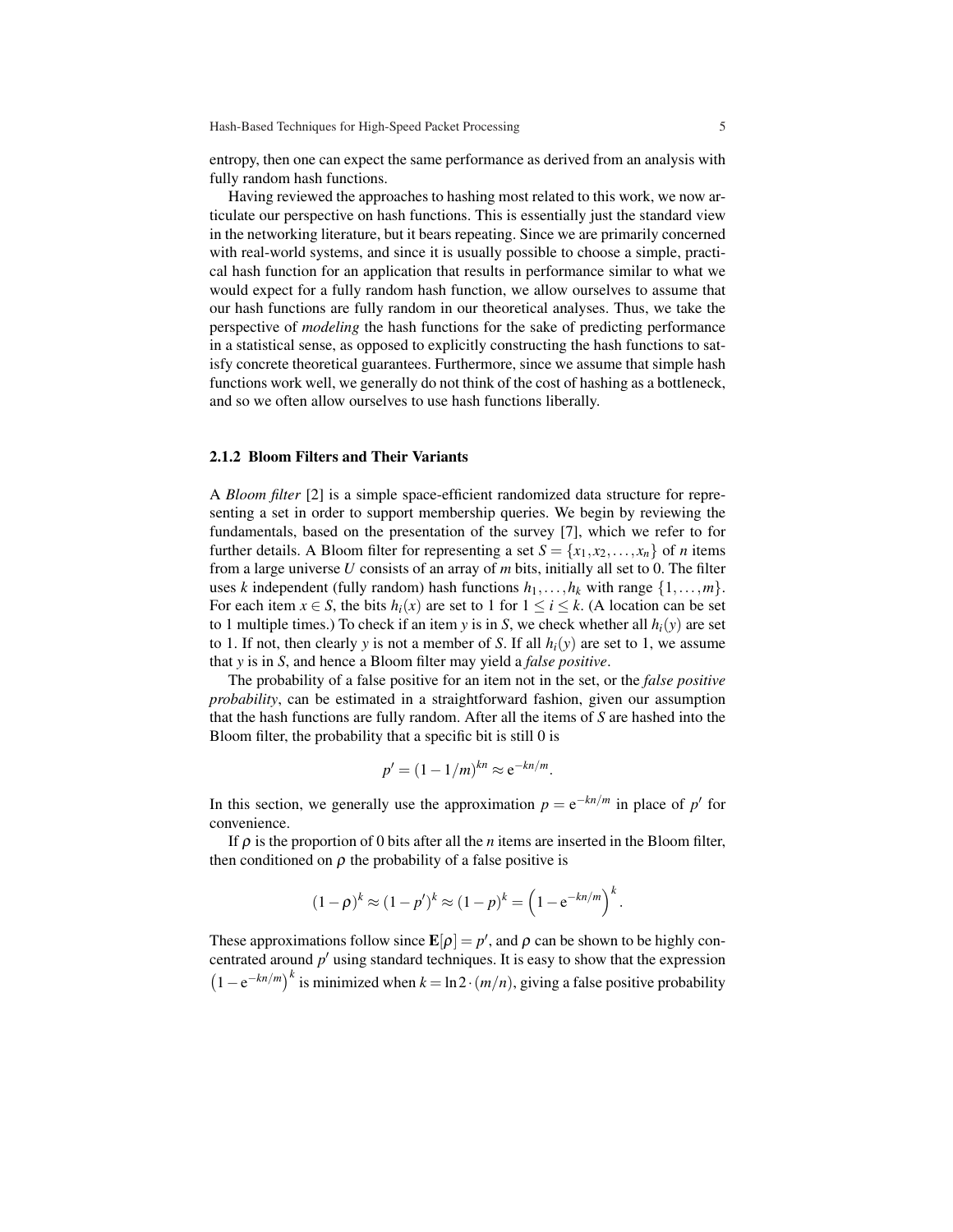6 Adam Kirsch, Michael Mitzenmacher, and George Varghese

*f* of

$$
f = \left(1 - e^{-kn/m}\right)^k = (1/2)^k \approx (0.6185)^{m/n}.
$$

In practice, *k* must be an integer, and a smaller, sub-optimal *k* might be preferred since this reduces the number of hash functions that have to be computed.

This analysis provides us (roughly) with the probability that a single item  $z \notin S$ gives a false positive. We would like to make a broader statement, that in fact this gives a false positive *rate*. That is, if we choose a large number of *distinct* items not in *S*, the fraction of them that yield false positives is approximately  $f$ . This result follows immediately from the fact that  $\rho$  is highly concentrated around  $p'$ , and for this reason, the false positive probability is often referred to synonymously as the *false positive rate*. (However, note that if we choose a large number of items not in *S* that may contain repeats, the repeated items may cause the number of false positives to exceed the predicted rate.)

Before moving on, we note that sometimes Bloom filters are described slightly differently, with each hash function having a disjoint range of *m*/*k* consecutive bit locations instead of having one shared array of *m* bits. We refer to this variant as a *partitioned* Bloom filter. Repeating the analysis above, we find that in this case the probability that a specific bit is 0 is

$$
\left(1 - \frac{k}{m}\right)^n \approx e^{-kn/m},
$$

and so, asymptotically, the performance is the same as the original scheme. In practice, however, the partitioned Bloom filter tends to perform slightly worse than the non-partitioned Bloom filter. This is explained by the observation that

$$
\left(1 - \frac{1}{m}\right)^{kn} > \left(1 - \frac{k}{m}\right)^n
$$

when  $k > 1$ , so partitioned filters tend to have more 1's than non-partitioned filters, resulting in larger false positive probabilities.

The standard Bloom filter naturally supports insertion operations: to add a new item *x* to the set represented by the filter, we simply set the corresponding bits of the filter to 1. Unfortunately, the data structure does not support deletions, since changing bits of the filter from 1 to 0 could introduce false negatives. Of course, if we wish to support deletions, we can simply replace each bit of the filter with a counter, initially set to 0. In this case, the filter naturally represents a *multi-set S* of items, rather than a set. To insert an item *x* into the filter, we now increment its corresponding counters  $h_1(x),...,h_k(x)$ , and to delete an item known to be in the multi-set represented by the filter, we decrement those counters. To test whether an item *y* is in *S*, we can simply check whether all the counters  $h_1(y),...,h_k(y)$  are positive, obtaining a false positive if  $y \notin S$  but none of the counters are 0. (More generally, we can test whether an item *y* occurs in *S* with multiplicity at least  $\ell \ge 1$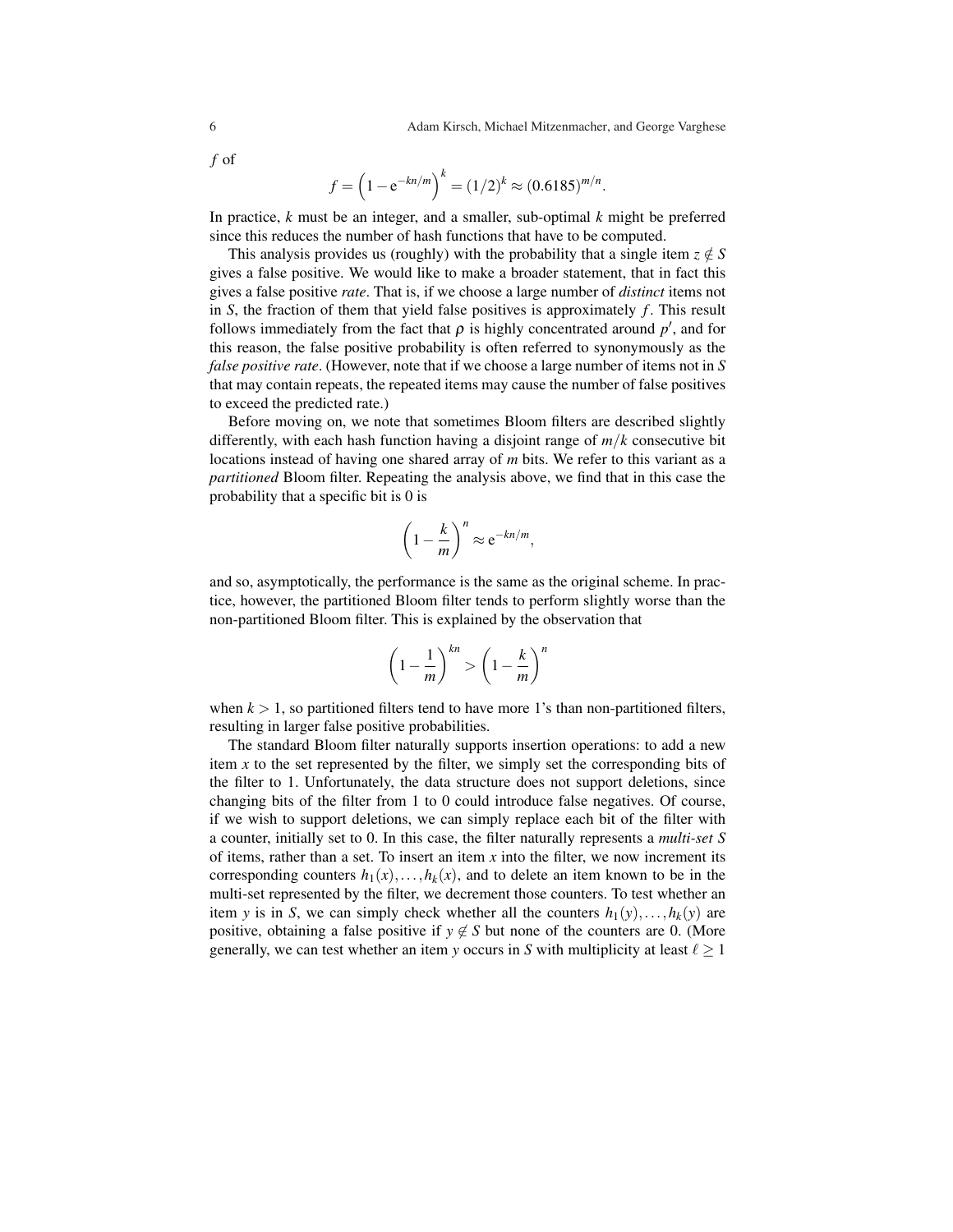by testing whether the counters  $h_1(y), \ldots, h_k(y)$  are at least  $\ell$ , with some probability of a false positive.)

This Bloom filter variant is called a *counting Bloom filter* [24]. Clearly, all of our prior analysis for standard Bloom filters applies to counting Bloom filters. However, there is a complication in choosing the number of bits to use in representing a counter. Indeed, if a counter overflows at some point, then the filter may yield a false negative in the future. It is easy to see that the number of times a particular counter is incremented has distribution Binomial $(nk,1/m) \approx \text{Poisson}(nk/m) = \text{Poisson}(\ln 2)$ , by the Poisson approximation to the binomial distribution (assuming  $k = (m/n) \ln 2$ as above). By a union bound, the probability that some counter overflows if we use *b*-bit counters is at most  $mPr(Poisson(ln 2) \ge 2<sup>b</sup>)$ . As an example, for a sample configuration with  $n = 10000$ ,  $m = 80000$ ,  $k = (m/n) \ln 2 = 8 \ln 2$ , and  $b = 4$ , we have  $f = (1/2)^k = 2.14\%$  and  $mPr(Poisson(\ln 2) \ge 2^b) = 1.78 \times 10^{-11}$ , which is negligible. (Of course, in practice *k* must be an integer, but the point is clear.) This sort of calculation is typical for counting Bloom filters.

We now describe a variant of counting Bloom filters that is particularly useful for high-speed data stream applications. The data structure is alternately called a *parallel multistage filter* [22] or a *count-min sketch* [12] ( [22] applies the data structure to network measurement and accounting, while [12] shows how it can be used to solve a number of theoretical problems in calculating statistics for data streams). The input is a stream of *updates*  $(i_t, c_t)$ , starting from  $t = 1$ , where each *item*  $i_t$  is a member of a universe  $U = \{1, \ldots, n\}$ , and each *count*  $c_t$  is an integer. The state of the system at time *T* is given by a vector  $\mathbf{a}(T) = (a_1(T), \ldots, a_n(T))$ , where  $a_i(T)$ is the sum of all  $c_t$  for which  $t \leq T$  and  $i_t = j$ . The input is typically guaranteed to satisfy the condition that  $a_j(T) > 0$  for every *j* and *T*. We generally drop the *T* when the meaning is clear.

The structures consists of a two-dimensional array Count of counters with width *w* and depth *d*: Count $[1,1], \ldots,$  Count $[d,w]$ . Every entry of the array is initialized to 0. In addition, there are *d* independent hash functions  $h_1, \ldots, h_d : \{1, \ldots, n\} \rightarrow$  $\{1,\ldots,w\}$ . (Actually, it is enough to assume that the hash functions are universal, as shown in [12]; the argument below also holds with this assumption.) To process an update  $(i, c)$ , we add  $c$  to the counters Count $[1, h_1(i)], \ldots,$  Count $[d, h_d(i)]$ . Furthermore, we think of  $\hat{a}_i = \min_{j \in \{1, \dots, d\}} \text{Count}[j, h_j(i)]$  as being an estimate of  $a_i$ . Indeed, it is easy to see that  $\hat{a}_i \ge a_i$  (using the assumption that  $a_j > 0$  for every *j*).

We now derive a probabilistic upper bound on  $\hat{a}_i$ . For  $j \in \{1, ..., d\}$ , let

$$
X_{i,j} = \sum_{i' \neq i: h_j(i') = h_j(i)} a_{i'}.
$$

Since the hash functions are fully random,  $\mathbf{E}[X_{i,j}] \le ||\mathbf{a}||/w$ , where  $||\mathbf{a}|| = \sum_k a_k$  (the  $L_1$  norm of  $a$ , assuming all of the entries in  $a$  are nonnegative). Markov's inequality then implies that for any threshold value  $\theta > 0$ , we have  $\Pr(X_{i,j} \geq \theta) \leq ||a||/w\theta$ . Now we note that  $\hat{a}_i = a_i + \min_{j \in 1, \dots, d} X_{i,j}$  and use independence of the  $h_j$ 's to conclude that  $\overline{a}$ ¶*d*

$$
\mathbf{Pr}(\hat{a}_i \geq a_i + \theta) \leq \left(\frac{\|\mathbf{a}\|}{w\theta}\right)^d.
$$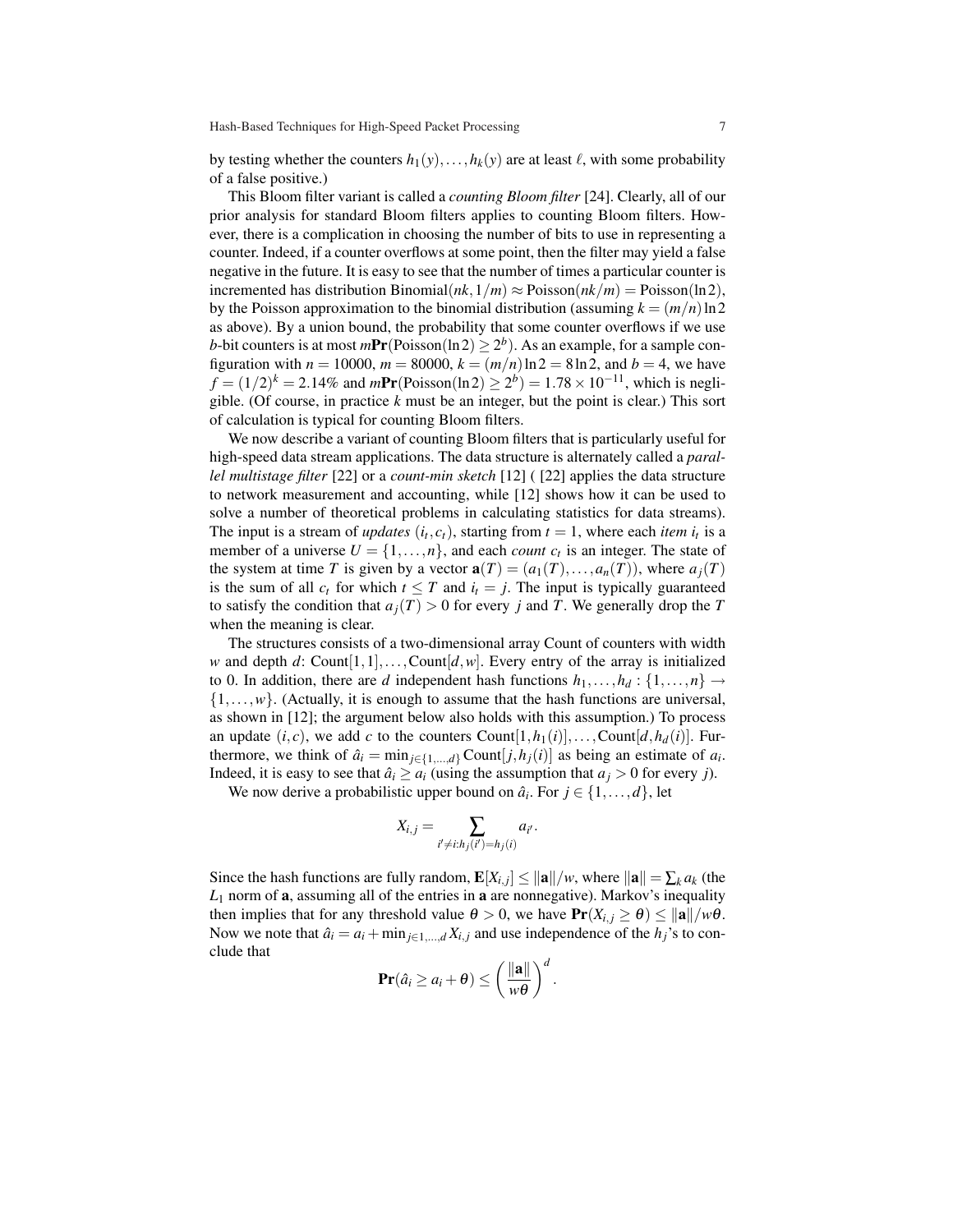In particular, if we fix some parameters  $\varepsilon$ ,  $\delta > 0$  and set  $w = \lceil e/\varepsilon \rceil$ ,  $d = \lceil \ln(1/\delta) \rceil$ , and  $\theta = \varepsilon ||\mathbf{a}||$ , then we obtain

$$
\mathbf{Pr}(\hat{a}_i \geq a_i + \varepsilon ||\mathbf{a}||) \leq \left(\frac{1}{e}\right)^{\ln(1/\delta)} = \delta.
$$

In essence, we have that  $\hat{a}_i$  is likely to be a fairly good estimate of  $a_i$  as long as  $a_i$  is not too small.

Under the assumption that all  $c<sub>t</sub>$  are nonnegative, we can optimize this data structure further using a technique called *conservative updating* [22]. The basic idea is to never increment a counter more than is strictly necessary in order to guarantee that  $\hat{a}_i \ge a_i$ . Formally, to process an update  $(i, c)$ , we let  $c' = \min_{j \in \{1, \ldots, d\}} \text{Count}[j, h_j(i)]$ and then set Count $[j, h_j(i)] = \max(c + c', \text{Count}[j, h_j(i)])$  for  $j = 1, ..., d$ . In particular, a counter is not updated if it is already larger than the count associated with the item, which is  $c'$  (the minimum over all the counters associated with  $i$  before the update) plus the update value *c*. We define the estimate  $\hat{a}_i$  of  $a_i$  as before. It is easy to see that we still have  $\hat{a}_i \geq a_i$  under this approach, but now the counters are not incremented as much. Intuitively, this technique further reduces the impact of small items on the estimates for large items. Experiments show that the improvement can be substantial [22].

A further variant of a Bloom filter extending the paradigm in a different direction is the *Bloomier filter*, which keeps a function value associated with each of the set items, thereby offering more than set membership [10]. More specifically, for each item *x* in a set *S*, there can be an associated fixed *r*-bit value  $f(x) \in \{1, ..., 2^r - 1\}$ ; the 0 value is meant for items not in *S*. Given any item  $x \in S$ , the Bloomier filter correctly returns  $f(x)$ , and for any item  $y \notin S$ , the Bloomier filter should return 0. Here, a false positive occurs when  $y \notin S$  but the Bloomier filter returns a non-zero value. As shown in [10], a Bloomier filter can be implemented near-optimally using a cascade of Bloom filters, although there are somewhat more complex constructions with better asymptotic performance.

We emphasize that the performance of a Bloom filter does not depend at all on the size of the items in the set that it represents (except for the additional complexity required for the hash functions for larger items). Thus, although Bloom filters allow false positives, the space savings over more traditional data structures for set membership, such as hash tables, often outweigh this drawback. It is therefore not surprising that Bloom filters and their many variations have proven increasingly important for many applications (see, for instance, the survey [7]). As just a partial listing of additional examples of the proliferation of Bloom filter variations, *compressed Bloom filters* are optimized to minimize space when transmitted [44], *retouched Bloom filters* trade off false positives and false negatives [20], and *approximate concurrent state machines* extend the concept of a Bloomier filter by tracking the dynamically changing state of a changing set of items [3]. Although recently more complex but asymptotically better alternatives have been proposed (e.g., [4, 49]), the Bloom filter's simplicity, ease of use, and excellent performance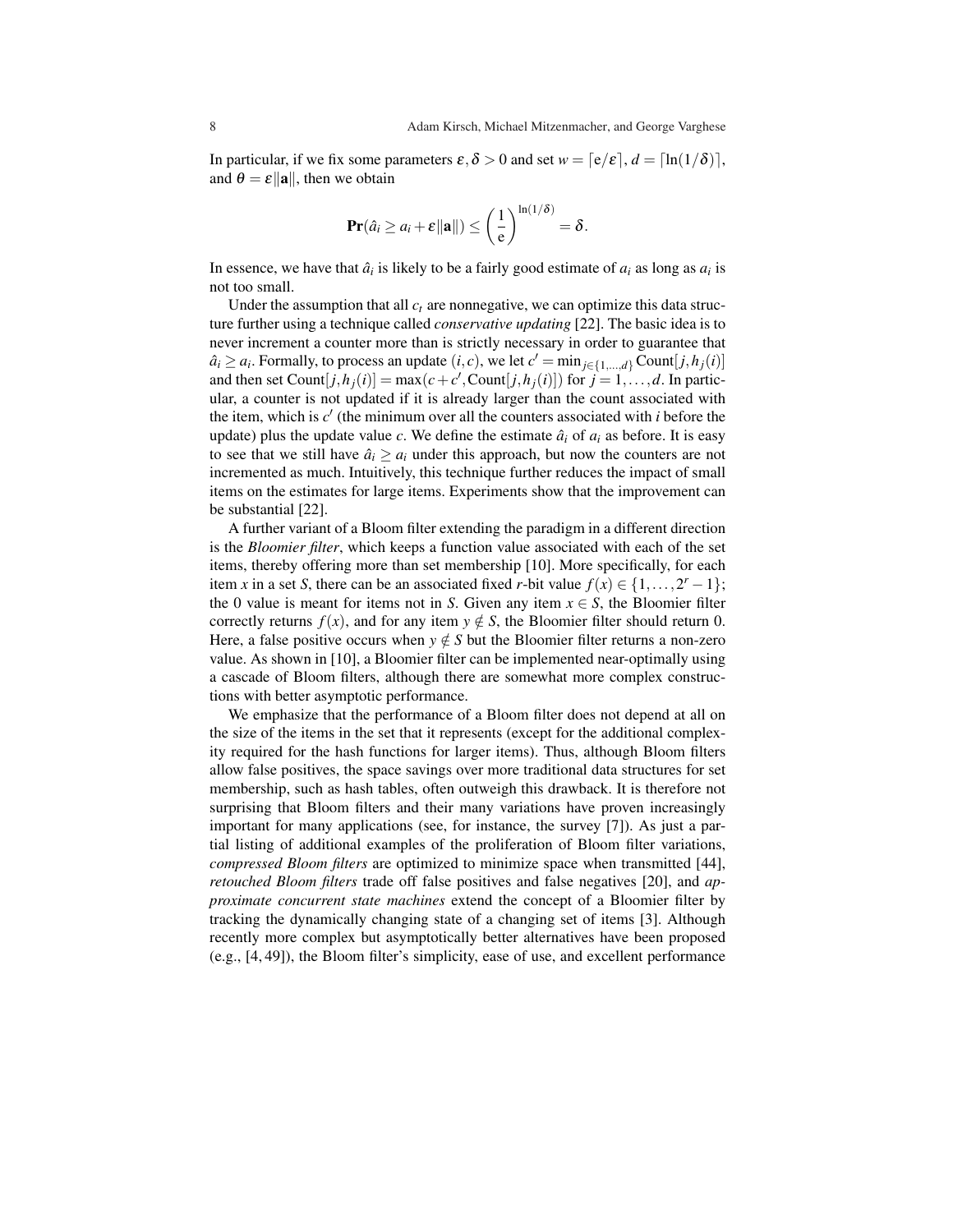make it a standard data structure that is and will continue to be of great use in many applications.

#### 2.1.3 Hash Tables

The canonical example of a hash table is one that uses a single hash function (which is assumed to be fully random) with chaining to deal with collisions. The standard analysis shows that if the number of buckets in the table is proportional to the number of items inserted, the expected number of items that collide with a particular item is constant. Thus, on average, lookup operations should be fast. However, for applications where such average case guarantees are not sufficient, we also need some sort of probabilistic worst case guarantee. Here, the qualifier that our worst case guarantees be *probabilistic* excludes, for instance, the case where all items in the table are hashed to the same bucket. Such situations, while technically possible, are so ridiculously unlikely that they do not warrant serious consideration (at least from a theoretical perspective). As an example of a probabilistic worst case guarantee, we consider throwing *n* balls independently and uniformly at random into *n* bins. In this case, a classical result (e.g., [46, Lemmas 5.1 and 5.12] or the original reference by Gonnet [29]) shows that the maximum number of balls in a bin is  $\Theta((\log n)/\log\log n)$  with high probability. This result translates directly to a probabilistic worst case guarantee for a standard hash table with *n* items and *n* buckets: while the expected time to lookup a particular item is constant, with high probability the longest time that *any* lookup can require is  $\Theta((\log n)/\log \log n)$ .

The previous example illustrates a connection between hashing and *balanced allocations*, where some number of balls is placed into bins according to some probabilistic procedure, with the implicit goal of achieving an allocation where the balls are more-or-less evenly distributed among the bins. In a seminal work, Azar et al. [1] strengthened this connection by showing a very powerful balanced allocation result: if *n* balls are placed sequentially into  $m \ge n$  bins for  $m = O(n)$ , with each ball being placed in one of a constant  $d \geq 2$  randomly chosen bins with minimal load at the time of its insertion, then with high probability the maximal load in a bin after all balls are inserted is  $(\ln \ln n)/\ln d + O(1)$ . In particular, if we modify the standard hash table with chaining from above to use *d* hash functions, inserting an item into one of its *d* hash buckets with minimal total load, and performing a lookup for an item by checking all *d* of its hash buckets, then the expected lookup time is still constant (although larger than before), but the probabilistic worst case lookup time drops exponentially. This scheme, usually called *d-way chaining*, is arguably the simplest instance of a *multiple choice hash table*, where each item is placed according to one of several hash functions.

Unsurprisingly, the impact of [1] on the design of randomized algorithms and data structures, particularly hash tables and their relatives, has been enormous. For details and a more complete list of references, we refer to the survey [45]. Before moving on, however, we mention an important improvement of the main results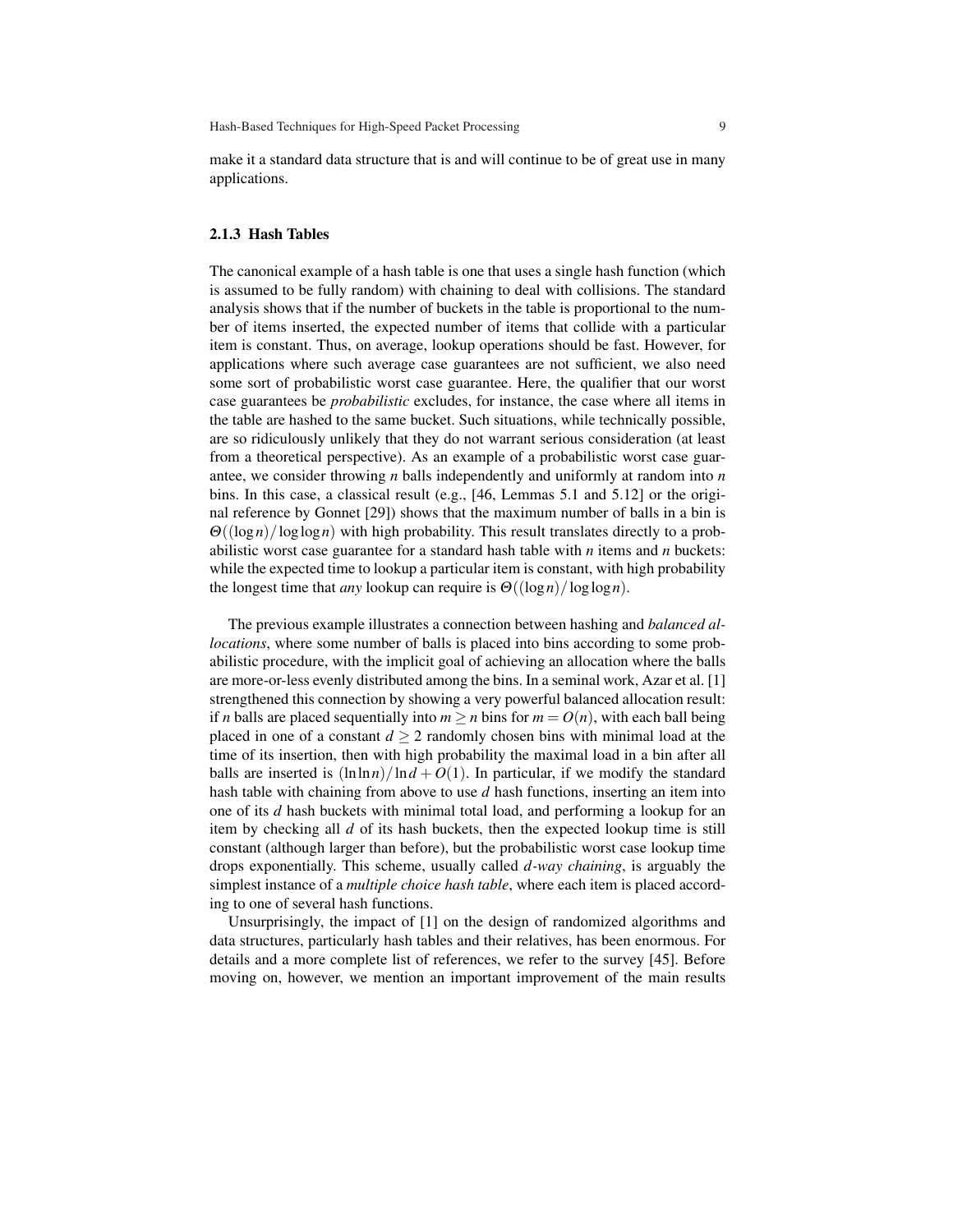in  $[1]$  due to Vöcking  $[65]$ . That work exhibits the *d-left* hashing scheme, which works as follows. There are *n* items and *m* buckets. The buckets are partitioned into *d* groups of approximately equal size, and the groups are laid out from left to right. There is one hash function for each group, mapping the items to a randomly chosen bucket in the group. The items are inserted sequentially into the table, with an item being inserted into the least loaded of its *d* hash buckets (using chaining), with ties broken to the left. Vöcking [65] shows that if  $m = n$  and  $d > 2$  is constant, then the maximum load of a bucket after all the items are inserted is  $(\ln \ln n)/d\phi_d + O(1)$ , where  $\phi_d$  is the asymptotic growth rate of the *d*-th order Fibonacci numbers. In particular, this improves the factor of lnd in the denominator of the  $(\ln \ln n)/\ln d +$ *O*(1) result of Azar et al. [1]. Furthermore, [65] shows that *d*-left hashing is optimal up to an additive constant. Interestingly, both the partitioning and the tie-breaking together are needed to obtain this improvement.

Both *d*-way chaining and *d*-left hashing are practical schemes, with *d*-left hashing being generally preferable. In particular, the partitioning of the hash buckets into groups for *d*-left hashing makes that scheme more amenable to a hardware implementation, since it allows for an item's *d* hash locations to be examined in parallel. For high-speed packet processing applications, however, hashing schemes that resolve collisions with chaining are often undesirable. Indeed, for these applications it is often critical that almost everything be implemented cleanly in hardware, and in this case the dynamic memory allocation requirements of hashing schemes that use chaining are problematic. Thus, we prefer *open-addressed* hash tables where each bucket can store a fixed constant number of items (typically determined by the number of items that can be conveniently read in parallel). Of course, we can simulate a hashing scheme that uses chaining with an open-addressed hash table as long as no bucket overflows, and then we just need to ensure that it is highly unlikely for a bucket to overflow. Alternatively, we can work directly with open-addressed hashing schemes that are explicitly designed with a limit on the number of items that can be stored in a bucket. In this case, for the sake of simplicity, we typically assume that each bucket can hold at most one item. The results can usually be generalized for larger buckets in a straightforward way. The potential expense of using open-addressed hash tables in these ways is that many buckets may be far from full, wasting significant space.

The standard open-addressed multiple choice hash table is the multilevel hash table (MHT) of Broder and Karlin [6]. This is a hash table consisting of *d* subtables  $T_1, \ldots, T_d$ , with each  $T_i$  having one hash function  $h_i$ . We view these tables as being laid out from left to right. To insert an item *x*, we find the minimal *i* such that  $T_i[h_i(x)]$  is unoccupied, and place *x* there. As above, we assume that each bucket can store at most one item; in this case the MHT is essentially the same as a *d*left hash table with the restriction that each bucket can hold at most one item, but the correspondence disappears for larger bucket sizes. If  $T_1[h_1(x)], \ldots, T_d[h_d(x)]$  are all occupied, then we declare a *crisis*. There are multiple things that we can do to handle a crisis. The approach in [6] is to resample the hash functions and rebuild the entire table. That work shows that it is possible to insert *n* items into a properly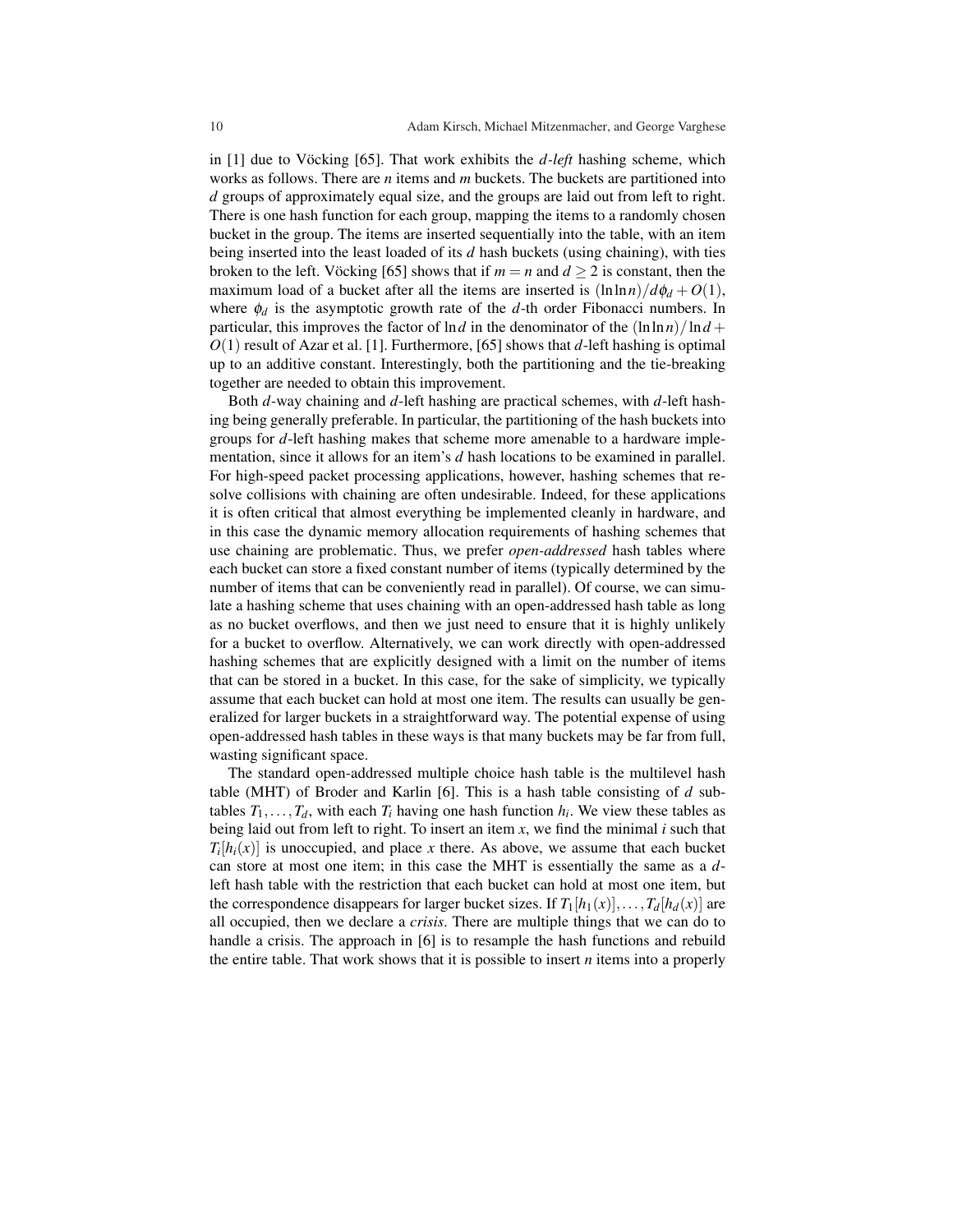designed MHT with  $O(n)$  total space and  $d = \log \log n + O(1)$  in  $O(n)$  expected time, assuming only 4-wise independent hash functions.

In Section 3, we discuss more recent work that describes ways to design MHTs so that no rehashings are necessary in practice. Essentially, the idea is that if the *Ti*'s are (roughly) geometrically decreasing in size, than the total space of the table is  $O(n)$ . If the ratio by which the size of  $T_{i+1}$  is smaller than  $T_i$  is, say, twice as large as the expected fraction of items that are not stored in  $T_1, \ldots, T_i$ , then the distribution of items over the *Ti*'s decreases doubly exponentially with high probability. This double exponential decay allows the choice of  $d = \log \log n + O(1)$ . For a more detailed description of this intuition, see [6] or [32].

We defer the details of the various ways to construct MHTs to Sections 3 and 4, where MHTs play a critical role. For the moment, however, we simply note that MHTs naturally support deletions, as one can just perform a lookup on an item to find its location in the table, and then mark the corresponding item as deleted. Also, MHTs appear well-suited to a hardware implementation. In particular, their open-addressed nature seems to make them preferable to approaches that involve chaining, and their use of separate sub-tables allows for the possibility that all of the hash locations for a particular item can be accessed in parallel. Indeed, these considerations are part of the original motivation from [6].

There is also a substantial amount of work in the theory literature on openaddressed multiple choice hashing schemes that allow items in the table to be moved during an insertion in order to increase space utilization [13, 19, 28, 34, 50, 51]. The most basic of these schemes is *cuckoo hashing* [28, 50], which works as follows. There are *d* sub-tables  $T_1, \ldots, T_d$ , with each  $T_i$  having one hash function *hi* . When attempting to insert an item *x*, we check if any of its hash locations  $T_1[h_1(x)], \ldots, T_d[h_d(x)]$  are unoccupied, and place it in the leftmost unoccupied bucket if that is the case. Otherwise, we choose a random  $I \in \{1, \ldots, d\}$  and evict the item *y* in  $T_I[h_I(x)]$ , replacing *y* with *x*. We then check if any of *y*'s hash locations are unoccupied, placing it in the leftmost unoccupied bucket if this is the case. Otherwise, we choose a random  $J \in \{1, ..., d\} - \{I\}$  and evict the item *z* in  $T_J[h_J(y)]$ , replacing it with *y*. We repeat this procedure until an eviction is no longer necessary.

Cuckoo hashing allows for a substantial increase in space utilization over a standard MHT with excellent amortized insertion times (even for small  $d$ , say,  $d = 4$ ). Unfortunately, however, in practice a standard cuckoo hash table occasionally experiences insertion operations that take significantly more time than the average. This issue is problematic for high-speed packet processing applications that have very strict worst case performance requirements. We address this issue further in Section 4.

#### *2.2 Application Performance Measures and Memory Models*

Roughly speaking, the quality of the algorithms and data structures in this chapter can be measured by their space requirements and speed for various operations.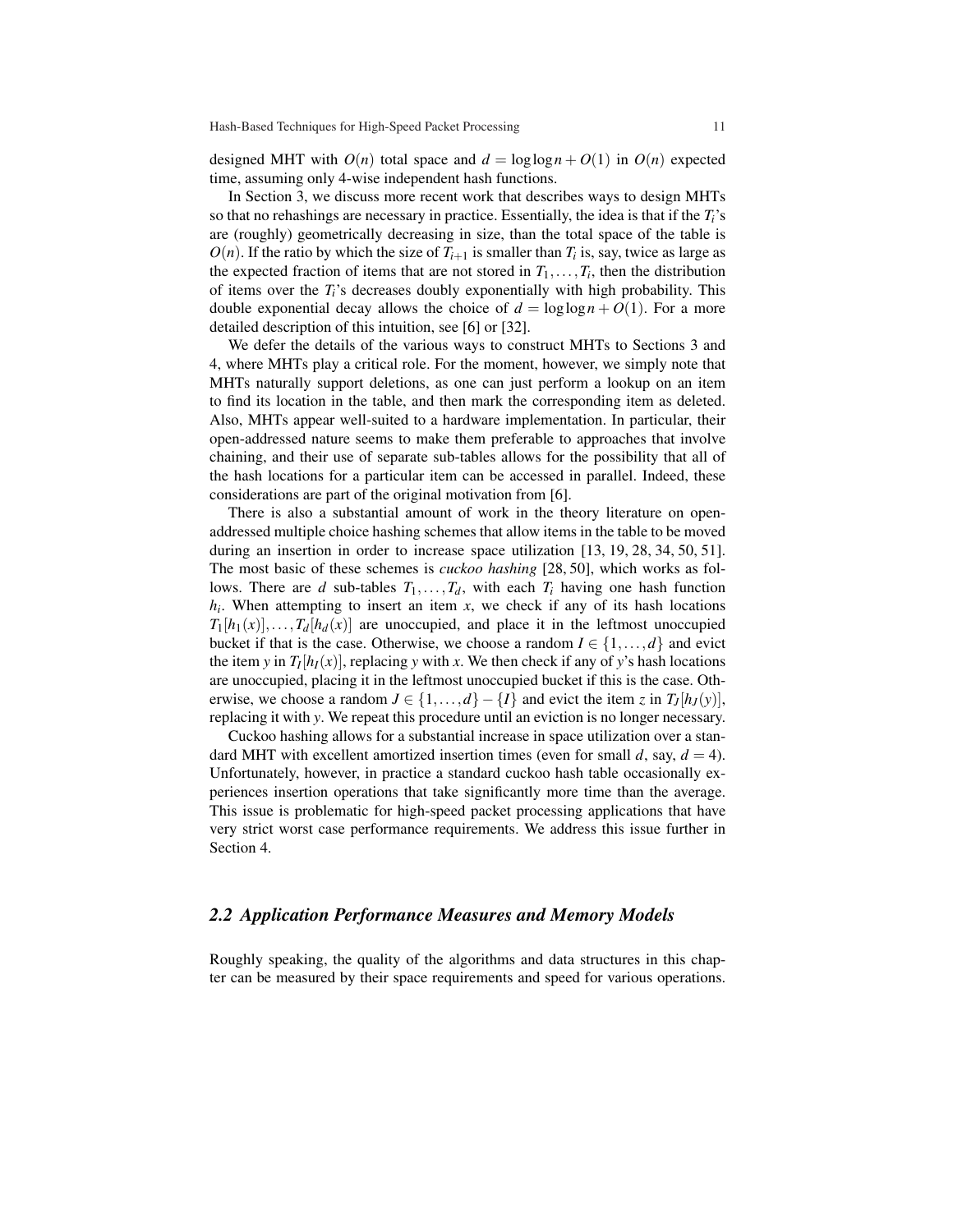In conventional algorithm analysis, speed is measured in terms of processing steps (e.g., instructions). However, as a first approximation, we count only memory accesses as processing steps. In a hardware design, this approximation is usually justified by the ability to perform multiple complex processing steps in a single cycle in hardware (using combinatorial logic gates, which are plentiful). In a software design, we can often ignore processing steps because instruction cycle times are very fast compared to memory access times.

Thus our main application performance measures are usually the amount of memory required and the number of memory accesses required for an operation of interest. Unfortunately, these measures are more complicated than they may first appear because there are different types of memories: *fast memory* (cache in software, SRAM in hardware), and *slow memory* (main memory in software, DRAM in hardware). The main space measure is typically the amount of fast memory required for a technique. If a design only uses slow memory, then the amount of memory used is often irrelevant because such memory is typically cheap and plentiful. Similarly, if a design uses both fast and slow memory, the main speed measure is typically the number of slow memory accesses (because fast memory accesses are negligible in comparison). If a design uses only fast memory, then the speed measure is the number of fast memory accesses.

To make this abstraction more concrete, we give a brief description and comparison of SRAM and DRAM. Typical SRAM access times are 1-2 nsec for on-chip SRAM and 5-10 nsec for off-chip SRAM; it is possible to obtain on-chip SRAMs with 0.5 nsec access times. On-chip SRAM is limited to around 64 Mbits today. The level 1 and level 2 caches in modern processors are built from SRAM.

In order to refresh itself, an SRAM bit cell requires at least 5 transistors. By comparison, a DRAM cell uses only a single transistor connected to an output capacitance that can be manufactured to take much less space than the transistors in an SRAM. Thus SRAM is less dense and more expensive (per bit) than memory technology based on DRAM. However, the compact design of a DRAM cell has an important negative consequence: a DRAM cell requires higher latency to read or write than the SRAM cell. The fastest off-chip DRAMs take around 40-60 nsec to access (latency) with longer times such as 100 nsec between successive reads (throughput). It seems clear that DRAM will always be denser but slower than SRAM.

Moving on, three major design techniques are commonly used in memory subsystem designs for networking chips and can be used for the algorithms and data structures in this chapter. While we will not dwell on such low-level issues, it is important to be aware of these techniques (and their limitations).

• Memory Interleaving and Pipelining: Many data structures can be split into separate banks of an interleaved memory, where each bank is a DRAM. Memory accesses can then be interleaved and pipelined to facilitate parallelism. For example, consider a binary search tree data structure, and suppose that it is split into separate banks based on nodes' locations in the tree. If we wish to perform multiple lookups on the tree, we can boost performance by allowing operations at different nodes of the tree to occur in parallel. Parallelism is quite feasible in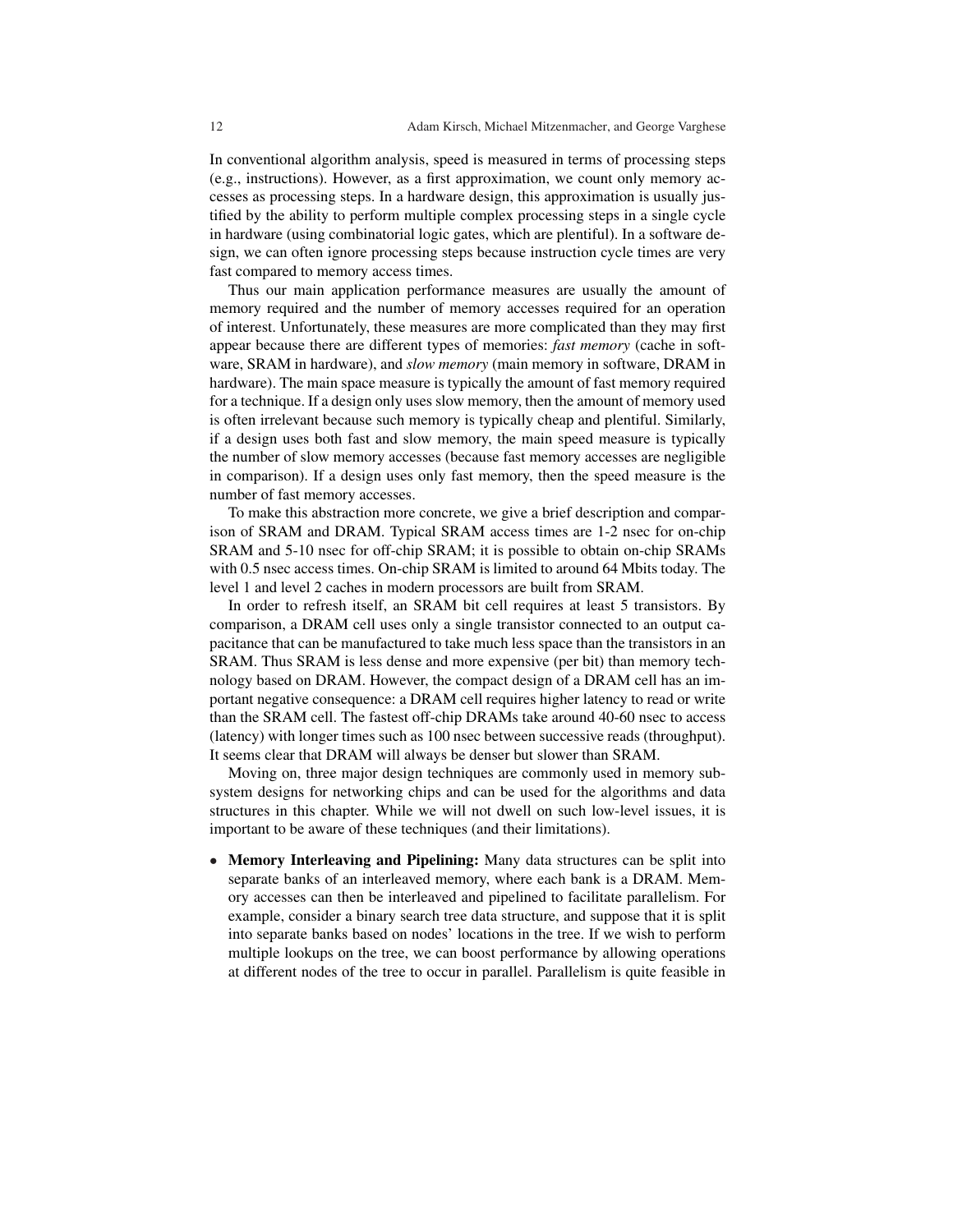modern ASICs up to a point (less than 50-fold parallelism).

- Wide Word Parallelism: A common theme in many networking designs is to use wide memory words that can be processed in parallel. This can be implemented using DRAM and exploiting the *page mode*, or by using SRAM and making each memory word wider. In software designs, wide words can be exploited by aligning data structures to the cache line size. In hardware designs, one can choose the width of memory to fit the problem (up to say 5000 bits or so, after which electrical issues may become problematic).
- Combining DRAM and SRAM: Given that SRAM is expensive and fast, and DRAM is cheap and slow, it makes sense to combine the two technologies to attempt to obtain the best of both worlds. The simplest approach is to simply use some SRAM as a cache for a DRAM database. While this technique is classical, there are many more creative applications of the use of non-uniform memory models; we will see some in this chapter.

We must also point out that routers often make use of content-addressable memories (CAMs), which are fully associative memories, usually based on SRAM technology (so that improvements in SRAM technology tend to translate into improvements in CAM technology), that support a lookup of a data item in a single access by performing lookups on all memory locations in parallel. There are also ternary CAMs (TCAMs) that support wildcard bits, which is an extremely useful feature for prefix match lookups, a critical router application discussed in Section 2.3. This specialty hardware is much faster than any data structure built with commodity SRAM, such as a hash table, could ever be. However, the parallel lookup feature of CAMs causes them to use a lot more power than comparable SRAMs. Furthermore, the smaller market for this sort of technology results in CAMs being much more expensive, per bit, than SRAMs. For both peak power consumption and cost per bit, an order of magnitude difference between a CAM and a comparable SRAM would not be surprising.

In this chapter, we regard CAMs as being expensive, special-purpose hardware for table lookups that are practical only when storing small sets of items. Thus, we do not think of CAMs as being a replacement for hash tables, but we do advocate their use for parts of our hash-based data structures. In particular, in Section 4, we describe MHTs from which some small number of items are expected to overflow. There, a CAM is used to store those items (but not all items, which is prohibitively expensive), allowing excellent worst case lookup times for the entire data structure.

### *2.3 History of Hash-Based Techniques*

As mentioned in the introduction, the primary purpose of this chapter is to survey the major recent developments in the literature on hash-based techniques for highspeed packet processing. In this section, we give a brief overview of the relevant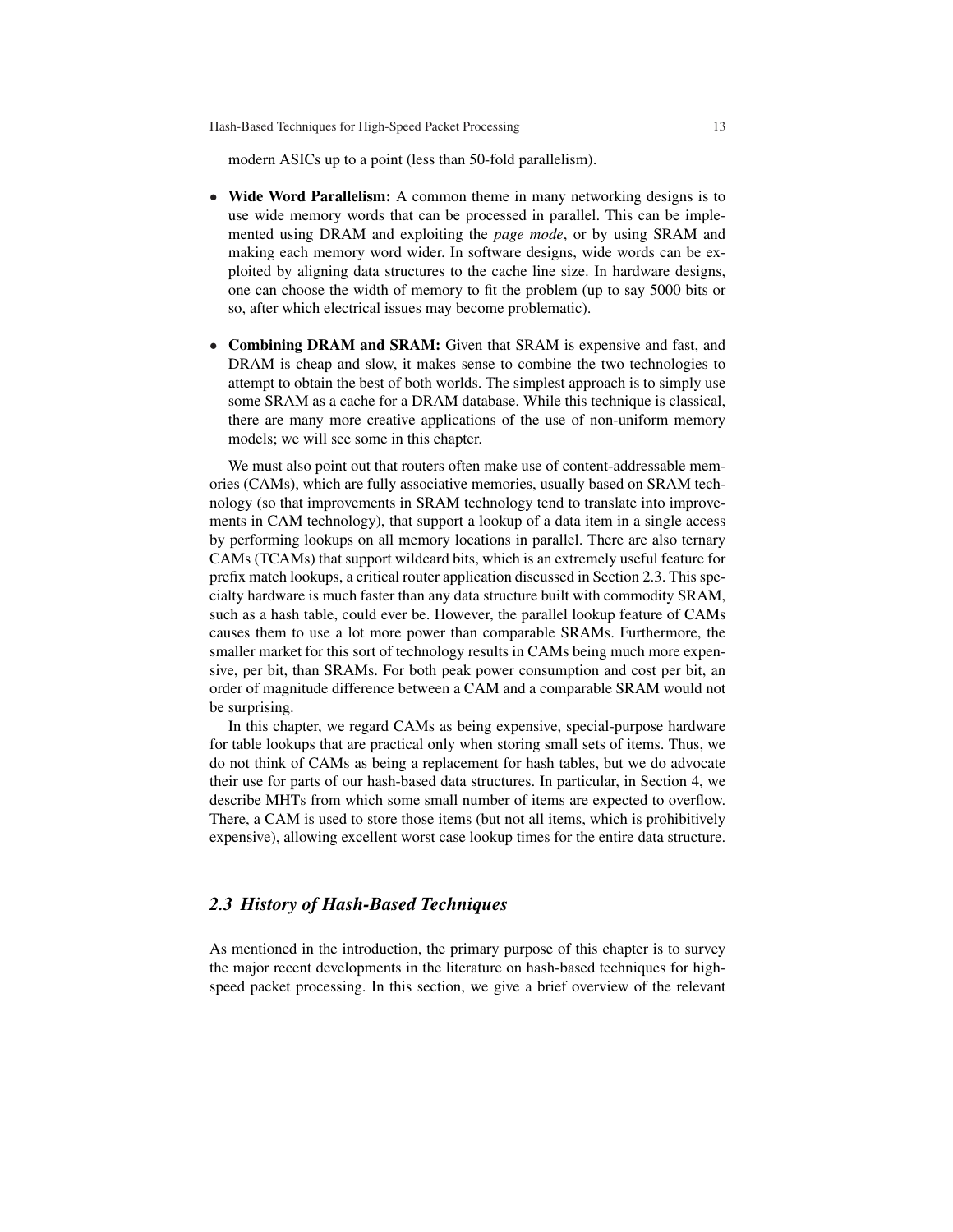history covered by the text [62], published in 2004. We refer the reader to [62] and the references below for further details.

Historically, hashing based on flow IDs has been used for load-balancing packets across network paths (see for example, RFC 2991 [58]) instead of schemes like round-robin that do not preserve FIFO ordering. This chapter, however, concentrates on packet processing tasks such as lookups and measurement.

The earliest directly relevant application of a hash-based technique is probably the implementation of bridge lookups in the DEC GIGAswitch system [60]. The GI-GAswitch was a switch designed in early 1990's to connect up to 32 100 Mbps FDDI links, with the main technical challenge being the need for wire-speed forwarding. This requirement made the earlier bridge lookup algorithms, which were based on binary search and designed to work at lower speeds, impractical. Ultimately, the issue was addressed by using a hash table. To ensure that the hash function was suitable (i.e., that it did not hash too many items to the same bucket), the hash function was simply resampled until all items were suitably accommodated in the table. (The particular hash function used was multiplication by a random polynomial modulo a particular irreducible polynomial over a finite field of characteristic two, although the hash function itself is not important for our purposes.) For the sake of completeness, we note that there was a small content-addressable memory (CAM) that could store some overflow from the table, which was checked in parallel with the table; the hash function was actually resampled only when an item could not be inserted into its bucket in the table and the CAM was full. While this use of a CAM is common in networking applications, it is only recently being considered in the theory literature on hashing; we discuss this more in Section 4. From a theoretical perspective, this implementation of hashing was not particularly novel, but it has been enormously influential in the design of real networking products. (Like many great ideas, it seems obvious in retrospect.)

The next major application of hashing-based techniques in networking hardware described in the literature was the scheme of Waldvogel et al. [66] for longest prefix match for fast IP lookups. (The *longest prefix match* problem is essentially the task of building a data structure for a set of strings that, for a query string, finds a longest string in the data structure that is a prefix of the query string; see [62] for details.) The basic idea was to keep hash tables for all possible prefix lengths and then perform the longest prefix match by a binary search over those tables. Many optimizations were needed to make this approach practical [8, 61, 66]. For our purposes, the most significant observation was that the scalability of the scheme was basically determined by the space utilization achievable by the hash tables. Indeed, the scheme required that no hash bucket receive more than a certain number of items, and the hash function was resampled until that condition was satisfied. Thus, improving the space utilization of hash tables became a problem of direct interest for implementing networking hardware.

In particular, Srinivisan and Varghese [61] pointed out that using wide memory words (easily done in hardware) ameliorated the problems of resampling the hash function and improved space utilization. However, Broder and Karlin [6] had earlier shown that the use of parallelism via multiple hash functions was also a powerful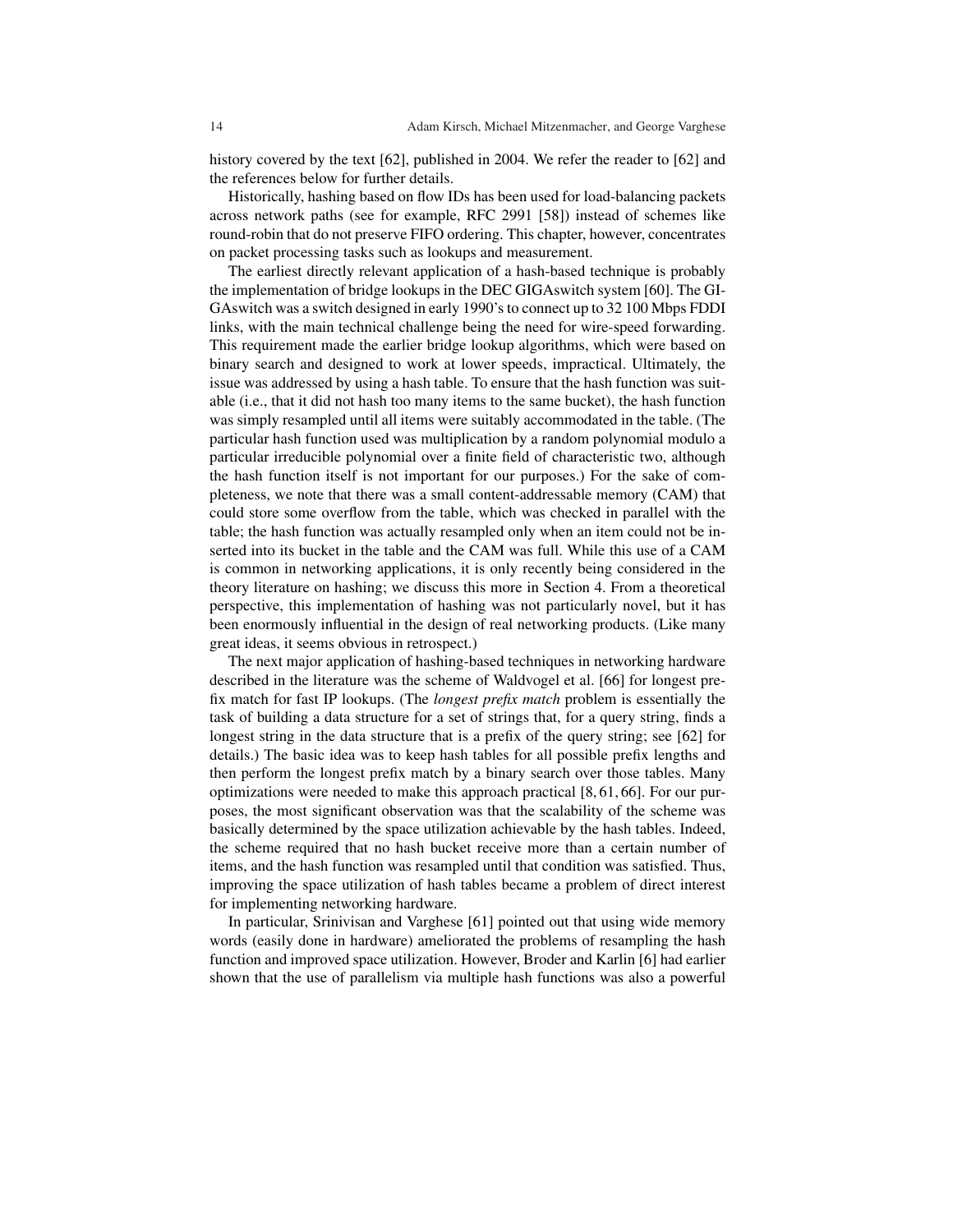tool for this purpose. The next logical development was to combine parallelism and wide words. This was done through an application of *d*-left hashing by Broder and Mitzenmacher [8], increasing the space utilization considerably. It appears that *d*left hashing is the "state of the art" way to implement a hash table in hardware; many current products use this scheme.

While Bloom filters have for some time been proposed for networking applications [7], only recently have they been considered for speeding up core networking hardware. For example, Dharmapurikar et al. [15] appear to have been the first to suggest utilizing Bloom filters to speed up longest prefix matching algorithms. They keep hash tables for all possible prefix lengths in slow memory as in [66], but with the addition that a Bloom filter corresponding to each hash table is also stored in fast memory so that the hardware can quickly find the length of the longest matching prefix. Assuming no false positives, the hardware then has to do only 1 more lookup to slow memory to confirm the match. Similar ideas are applied to packet classification and string matching in [14, 16, 17].

A further development beyond lookups for networking hardware was the introduction by Estan and Varghese [22] of hashing-based data structures specifically designed to facilitate network measurement and accounting. The main contribution of that work is the count-min sketch (there called a *parallel multistage filter*) and the accompanying conservative update heuristic described in Section 2.1.2. The analysis presented in Section 2.1.2 is essentially taken from the more theoretical paper [12] for generality, although it is important to note that [22] contains a significant amount of analysis for the specific applications of interest. In particular, [22] contains a detailed evaluation of how count-min sketches perform for the task of identifying large network flows in real data.

Later, Singh et al. [56] used the methods of [22] for extracting worm signatures at high speeds. The basic premise of [56] is that if hashing methods are useful for measurement, then they can also be used to measure patterns indicative of network security attacks. This theme is continued in later work. Examples include hashbased algorithms to detect denial-of-service attacks based on detecting so-called *superspreaders* [64] and algorithms to detect sources that send control packets to start sessions without corresponding end control packets [35].

We also note that there are likely countless applications of innovative hashingbased techniques in networking hardware that are not described in the literature. Unfortunately, few concrete aspects of these designs are discussed openly, primarily because the actual implementations of these techniques are widely considered to be trade secrets by router manufacturers. Broadly speaking, though, hash tables and related data structures are considered generally useful for a variety of packet classification, network monitoring, and lookup applications.

Finally, we note that while it is common for a high-speed packet processing application to be amenable (at least in principle) to a hash-based approach, there is something of a historical bias against these techniques. The issue is that hash tables and related data structures can only offer probabilistic guarantees, as opposed to the more commonly accepted deterministic worst case performance bounds offered by classical algorithmic approaches. For instance, for the longest prefix match problem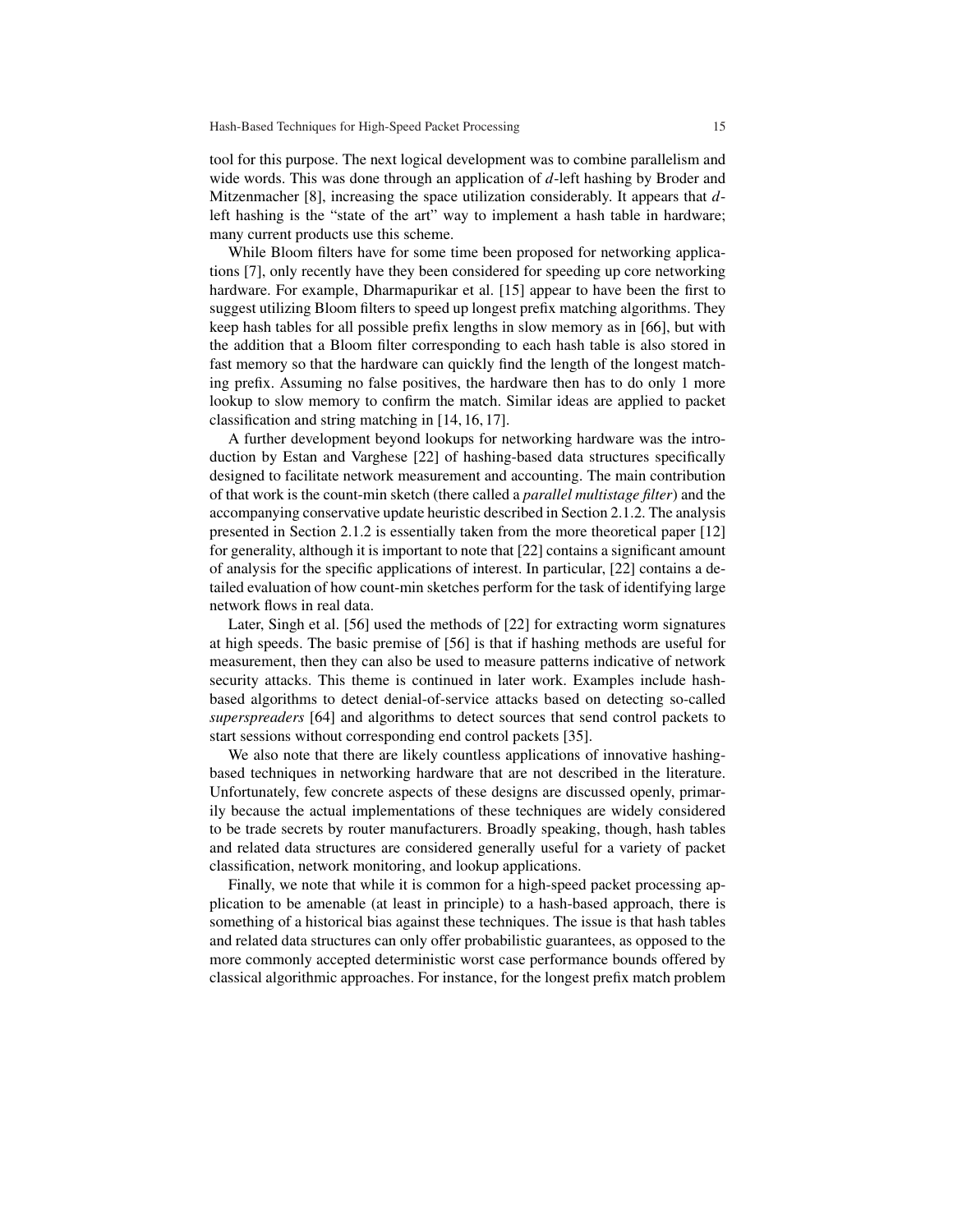described above, a hardware designer may prefer (simply as a matter of philosophy) a trie-based approach (see, for example, [62]) to a variant of the scheme of Waldvogel et al. [66], whose effectiveness ultimately relies on the efficiency of hash table lookups, which can be difficult to quantify. While this attitude may be changing, it is important to remember that the sorts of probabilistic guarantees offered by hashbased solutions always depend strongly on certain randomness assumptions (i.e., the assumption that hash functions are fully random), and so convincingly evaluating the performance of such a scheme requires extensive analysis and experimentation.

# 3 Lookups in a Non-Uniform Memory Model: On-Chip Summaries of Off-Chip Hash Tables

We start by examining a problem first addressed by Song et al. [57]. Recall that in a multiple choice hashing scheme with *d* hash functions, one performs a lookup for an item *x* by examining (in the worst case) all *d* hash locations corresponding to *x*. In a hardware application, it may be reasonable to implement this procedure by examining all *d* locations in parallel, particularly if the hash table memory is stored on the chip that is performing the lookup. However, if the hash table must be stored off-chip (due to its size), then performing all *d* of these lookups in parallel may introduce a prohibitively expensive cost in terms of chip I/O, particularly the number of pins on the chip that are needed to access the hash table. It then becomes natural to ask whether we can design some sort of on-chip *summary* that can reduce the number of worst case (off-chip) memory accesses to the hash table from *d* to, say, 1. This is the question addressed in [57].

More formally, the summary answers questions of the following form, "Is item *x* in the hash table, and if so, in which of its *d* hash locations is it?" The summary is allowed some small false positive probability (e.g., 0.5%) for items not in the hash table, since these are easily detected and so do not significantly impact performance as long as they are infrequent. However, if a queried item *x* is in the hash table, the summary should always correctly identify the hash location used to store  $x$ , unless some sort of unlikely failure condition occurs during the construction of the summary. (In particular, if the summary is successfully constructed, then it does not generate false negatives and the worst case number of off-chip memory accesses is 1.) The objective is now to design a summary data structure and the corresponding hash table so that they are efficient and the summary data structure is successfully constructed with overwhelming probability.

The basic scheme proposed by Song et al. [57] is as follows. (Essentially, it is a combination of a counting Bloom filter variant for the summary with a variant of *d*-way chaining for the hash table.) For simplicity, we start by describing the variant where the hash table is built by inserting *n* items, and after that it is never modified. Here, the hash table consists of *m* buckets and *d* hash functions, and the summary consists of one *b*-bit counter for each bucket. When an item is inserted into the hash table, it is placed in all of its *d* hash buckets and all of the corresponding counters are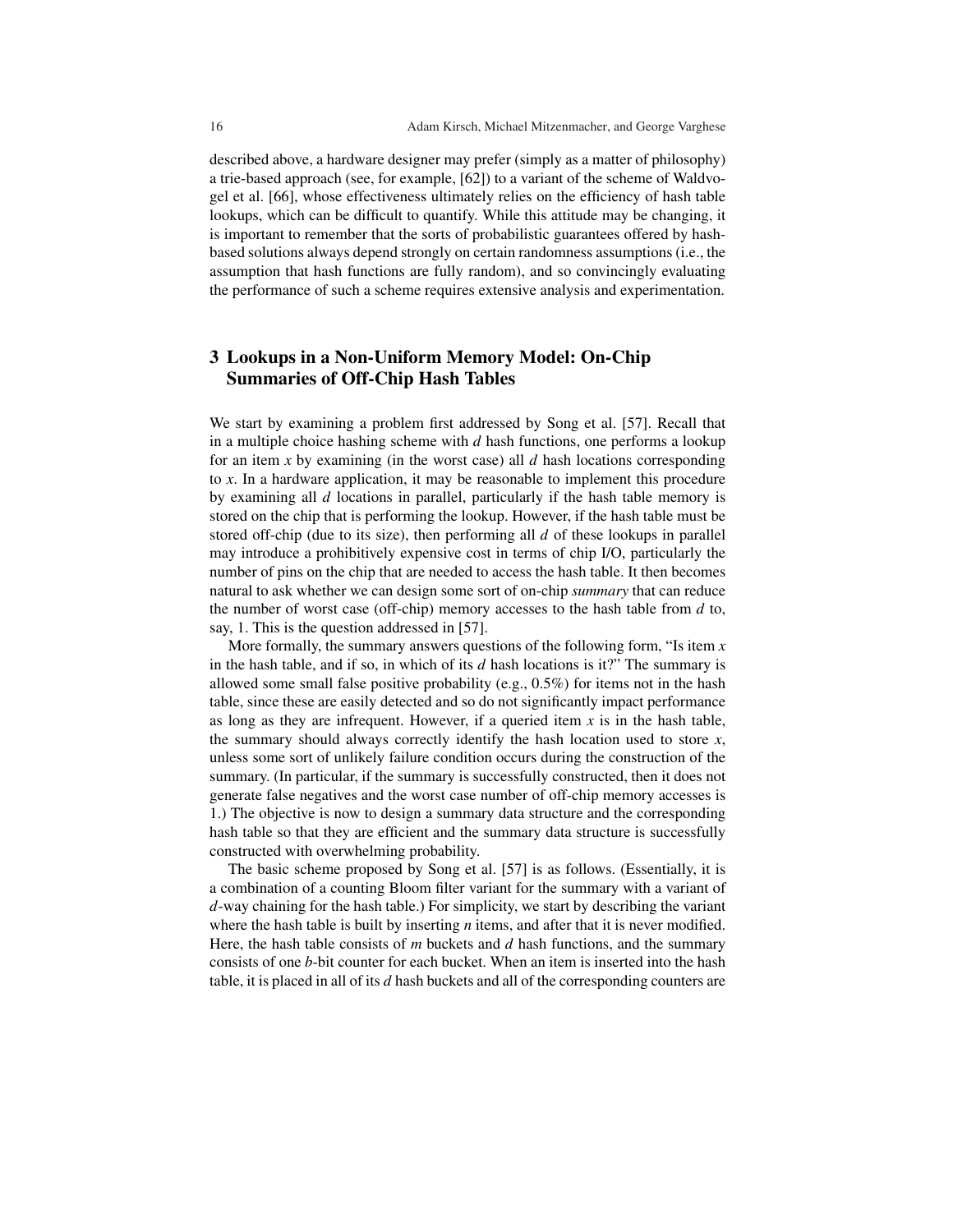incremented. Then the hash table is *pruned*; for each item in the table, the copy in the bucket whose corresponding counter is minimal (with ties broken according to the ordering of the buckets) is kept, and the rest are deleted. A query to the summary for an item *x* is now answered by finding the smallest of its *d* counters (again with ties broken according to the ordering of the buckets). If the value of this counter is 0, then *x* cannot be in the table, and otherwise *x* is presumed to be in the corresponding bucket.

Song et al. [57] give several heuristic improvements to this basic scheme in order to reduce collisions in the underlying hash table and optimize performance for various applications. The heuristics appear effective, but they are only analyzed through simulations, and do not appear to be amenable to theoretical or numerical analyses. Insertions can be handled, but can necessitate moving items in the hash table. Deletions are significantly more challenging in this setting than in most hash table constructions. In particular, it may be necessary to keep a copy of the entire hash table before pruning (or smaller variant called a shared-node fast hash table); see [57] for details.

Kirsch and Mitzenmacher [32] give a different approach to this problem. First, they propose the use of an MHT as the underlying hash table. This gives a worst case bound on the number of items in a bucket, although it introduces the possibility of a crisis, which must be very unlikely in order for the MHT to give good performance. Furthermore, since the distribution of items over the sub-tables of an MHT decays doubly exponentially with high probability, it suffices to design summaries that perform well under the assumption that most of the items in the MHT are in the first sub-table, most of the rest are in the second, etc.

Kirsch and Mitzenmacher [32] propose two summary design techniques based on this observation, both based on Bloom filter techniques. We review the one that is easier to describe and motivate here. As before, for simplicity we start by assuming that we are only interested in building a hash table and corresponding summary for *n* items by inserting the *n* items sequentially, and then the data structures are fixed for all time. If the MHT consists of *d* sub-tables  $T_1, \ldots, T_d$ , then the summary consists of *d* Bloom filters  $F_1, \ldots, F_d$ . Each filter  $F_i$  represents the set of all items stored in  $T_i, \ldots, T_d$ . To perform a query for an item *x*, we first check whether  $F_1$  yields a positive for *x*; if not, then *x* cannot be in the MHT. Otherwise, we find the largest *i* where  $F_i$  returns a positive for *x*, and declare that *x* is in  $T_i$ .

The first important observation here is that  $F_1$  is simply a standard Bloom filter for the set of items stored in the MHT. Thus, false positives for  $F_1$  merely yield false positives for the summary. As before, such false positives are acceptable as long as they are sufficiently infrequent (e.g., the false positive probability of  $F_1$  is 0.5%). However, if an item *x* is in  $T_i$ , then it will be inserted into  $F_1, \ldots, F_i$  but not  $F_{i+1}$ . If  $F_{i+1}$  gives a false positive for *x*, then querying the summary for *x* yields an incorrect answer, which is unacceptable to us because *x* is actually in the MHT. Thus,  $F_2, \ldots, F_d$  must have extremely small false positive probabilities.

The second important observation is the effect of the distribution of the items over the sub-tables of the MHT on the quality of the summary. Recall that for a typical MHT, with high probability, most of the items are stored in *T*1, most of the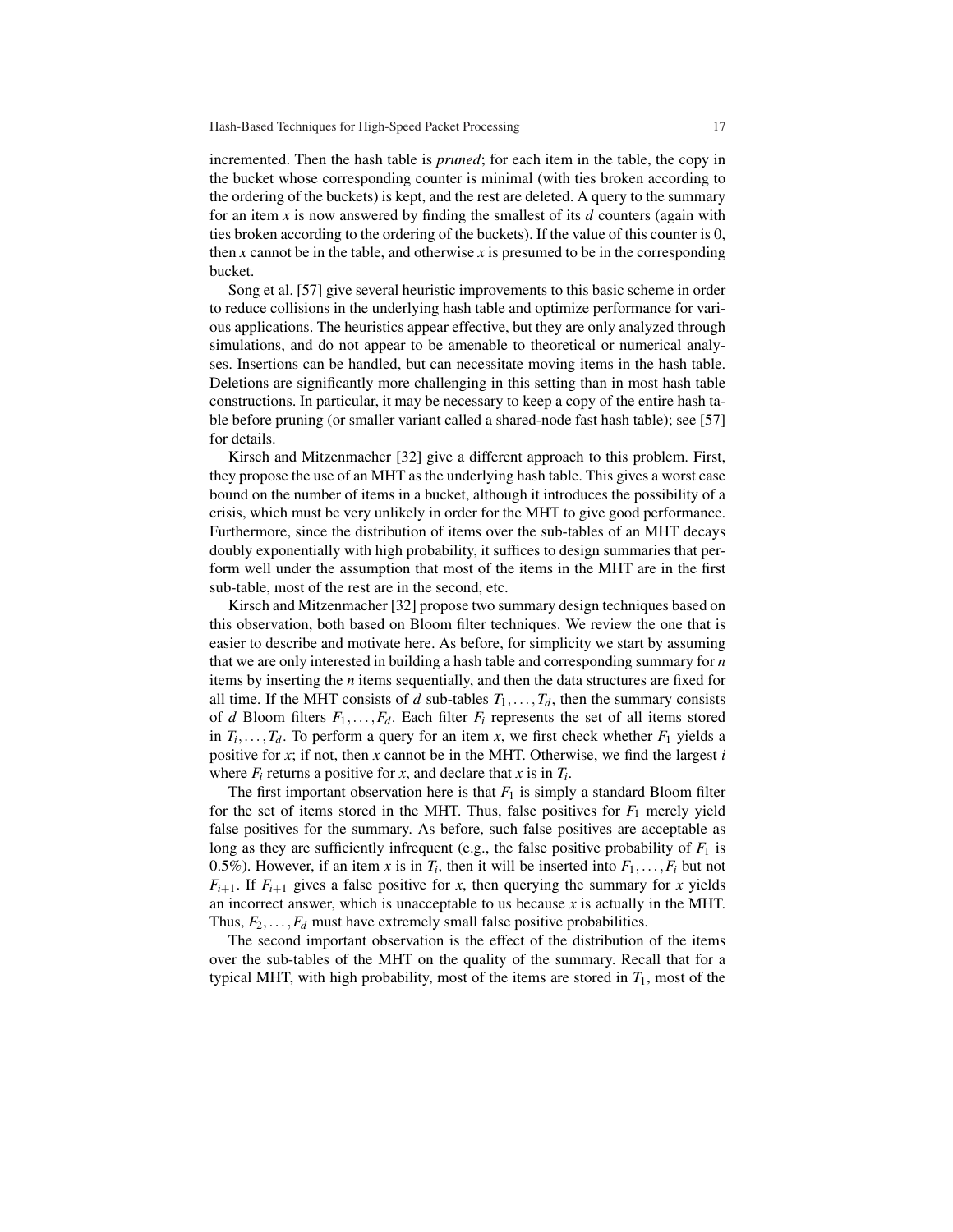rest are stored in  $T_2$ , etc. In fact, the distribution of items over the sub-tables decays doubly exponentially. In particular, if  $S_i$  is the set of items stored in  $T_i, \ldots, T_d$ , then *S*<sup>*i*</sup> is almost surely small for  $i \ge 2$ . Thus, for  $i \ge 2$ , since  $F_i$  is just a standard Bloom filter for *S<sup>i</sup>* , we can achieve an extremely small false probability for *F<sup>i</sup>* without using too much space. Since we only need a moderate false positive probability for *F*<sup>1</sup> (as described above), we can adequately construct it in a reasonable amount of space.

A further advantage of the approach of [32] is that one can obtain fairly precise estimates of the probabilities that the relevant hash-based data structures fail using numerical techniques. This property is very useful, as purely theoretical techniques often obscure constant factors and simulation results can be computationally expensive to obtain (especially when the probabilities being estimated are very small, as they should be for the sorts of failure probabilities that we are interested in bounding). Numerical techniques offer the potential for very accurate and predictive results for only a moderate computational cost.

For the summary approach described above, it is fairly easy to see that if we can obtain numerical information about the distributions of the sizes of the  $S_i$ 's, then the standard Bloom filter analysis can be directly applied to estimate the failure probability of the summary. The primary issue then becomes obtaining this numerical information (note that the probability of a crisis is just  $Pr(|S_1| < n)$ , and so it too follows from this information). Now, if  $m_1, \ldots, m_d$  are the sizes of  $T_1, \ldots, T_d$ , then it is fairly easy to see that the distribution of the number of items that are stored in  $T_1$  is the same as the number of bins that are occupied if we throw *n* balls at random into  $m_1$  buckets. Furthermore, for  $i > 1$ , the conditional distribution of the number of items in  $T_i$  given that  $N_{i-1}$  items are stored in  $T_1, \ldots, T_{i-1}$  is the same as the number of bins that are occupied if we throw  $n - N_{i-1}$  balls into  $m_i$  buckets. These balls-and-bins probabilities are easy to compute and manipulate to obtain the desired information about the distribution of the  $S_i$ 's; for details, see [32]. As an example of the improvement, for 10,000 items these techniques allow for a hash table that uses 50% of the space as the hash table in [57] and an accompanying summary that uses about 66% of the space of the corresponding summary from [57], for a comparable false positive probability and a failure probability of about  $5 \times 10^{-12}$ ; of course, different tradeoffs are possible (e.g., a larger hash table to get more skew in the distribution of the items, allowing for a smaller summary).

As is usually the case for hash-based data structures, it is more difficult to measure the effectiveness of these techniques when deletion operations are allowed. However, we do note that the summary construction above can be modified to handle deletions by replacing the Bloom filters with counting Bloom filters. Unfortunately, while the MHT supports deletions in the natural way (an item can simply be removed from the table), intermixing deletion and insertion operations can have a major impact on the distribution of the  $S_i$ 's, which is critical for the failure probability guarantees. Thus, while the approach of [32] seems adaptable to deletions, understanding and mitigating the impact of deletions on these sorts of data structures remains an important open problem.

In more practical work, Kumar et al. [37, 38] use similar ideas to construct alternative high-performance hash tables. The paper [37] presents a variant of a multiple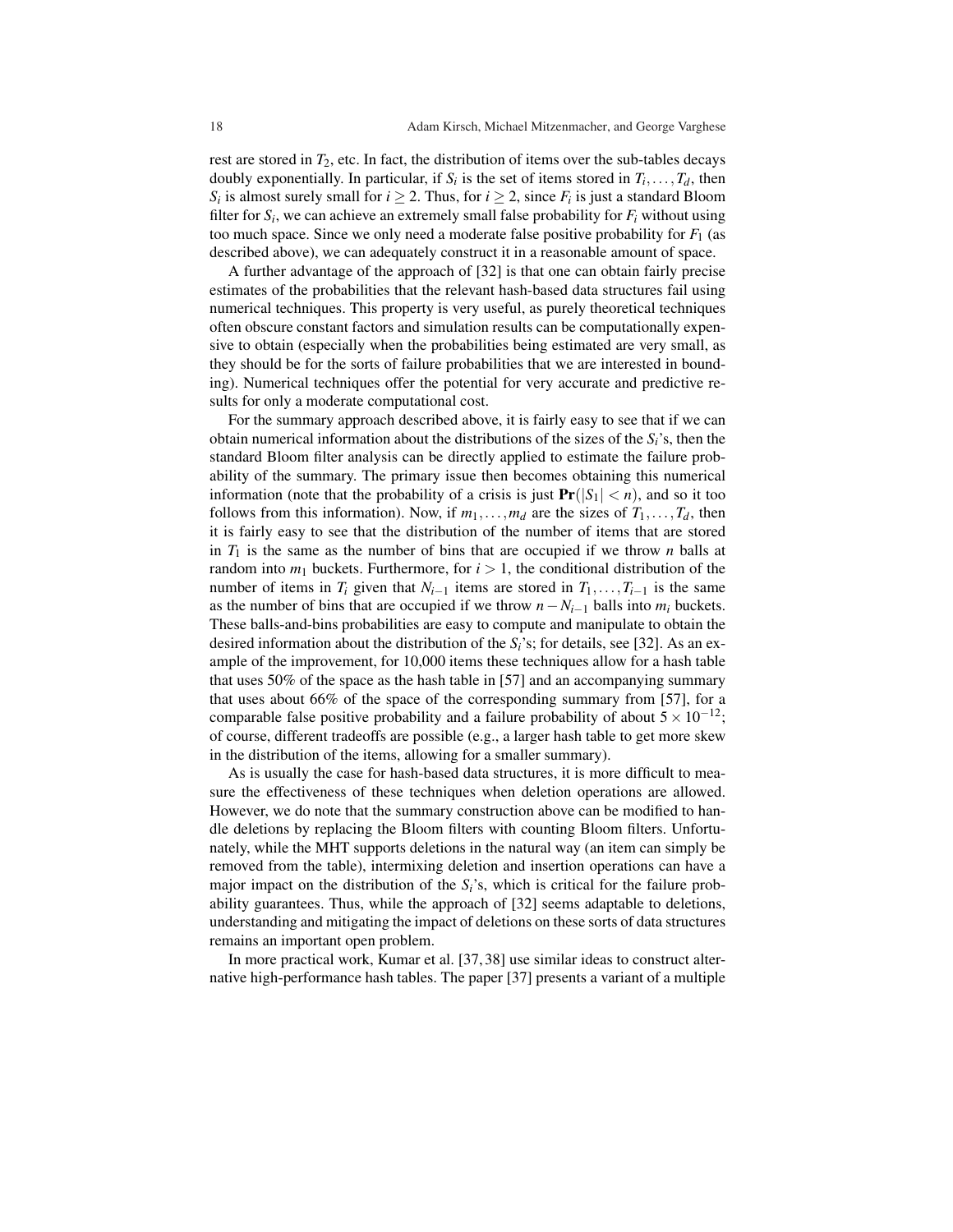choice hash table. A hash table is broken into multiple segments, each of which can be thought of as a separate hash table; each item chooses a bucket in each segment. If an item cannot be placed without a collision, a standard collision-resolving technique, such as double hashing, is applied to the segment where the item is placed. To avoid searching over all segments when finding an item, a Bloom filter is used for each segment to record the set of items placed in that segment. When an item is placed, the first priority is to minimize the length of the collision chain, or the search time, for that item. Often, however, there will be ties in the search length, in which case priority is given to a segment where the new item will introduce the fewest new 1's into the Bloom filter; this reduces the chances of false positives. (Some related theory is presented in [43]).

The paper [38] introduces *peacock hashing*, which takes advantage of the skewed construction developed for MHT's. The main innovation of [38] appears to arise from using more limited hash functions in order to improve rebalancing efforts in case of deletion. In sub-tables beyond the first, the possible locations of an item depend on its location in the previous table. Because of this, when an item is deleted, there are only a very small number of possible locations in the subsequent subtables that need to be checked to see if an item from a later, smaller table can be moved to the now empty position in the larger, earlier table, potentially reducing the probability of a crisis. In exchange, however, one gives up some of the power of hashing each item independently to multiple locations. Also, currently peacock hashing lacks a complete mathematical analysis, making it hard to compare to other schemes except by experiment.

## 4 Lookups in a Uniform Memory Model: Hardware Hash Tables with Moves

We now turn our attention to the setting where it is feasible to examine all of an item's hash locations in a multiple choice hash table in parallel. In this case, our goal becomes to increase the space utilization of our hash table constructions, while ensuring that they are amenable to hardware implementations for high-speed applications. For instance, one can think of these techniques as potentially enabling us to take an off-chip hash table and decrease its space overhead enough so that it can be effectively implemented on-chip, thus eliminating the chip I/O problem from Section 3 and replacing it with a very restrictive memory constraint.

As discussed in Section 2.1.3, there are a number of hashing schemes in the theory literature that allow items to be moved in the table during the insertion of a new item in order to increase the space utilization of the table. Unfortunately, while these schemes have excellent amortized performance, they occasionally allow for insertion operations that take a significant amount of time. For high-speed packet processing applications, such delays may be unacceptable.

We discuss two approaches to this problem. First, we consider new hashing schemes that are designed to exploit the potential of moves while ensuring a rea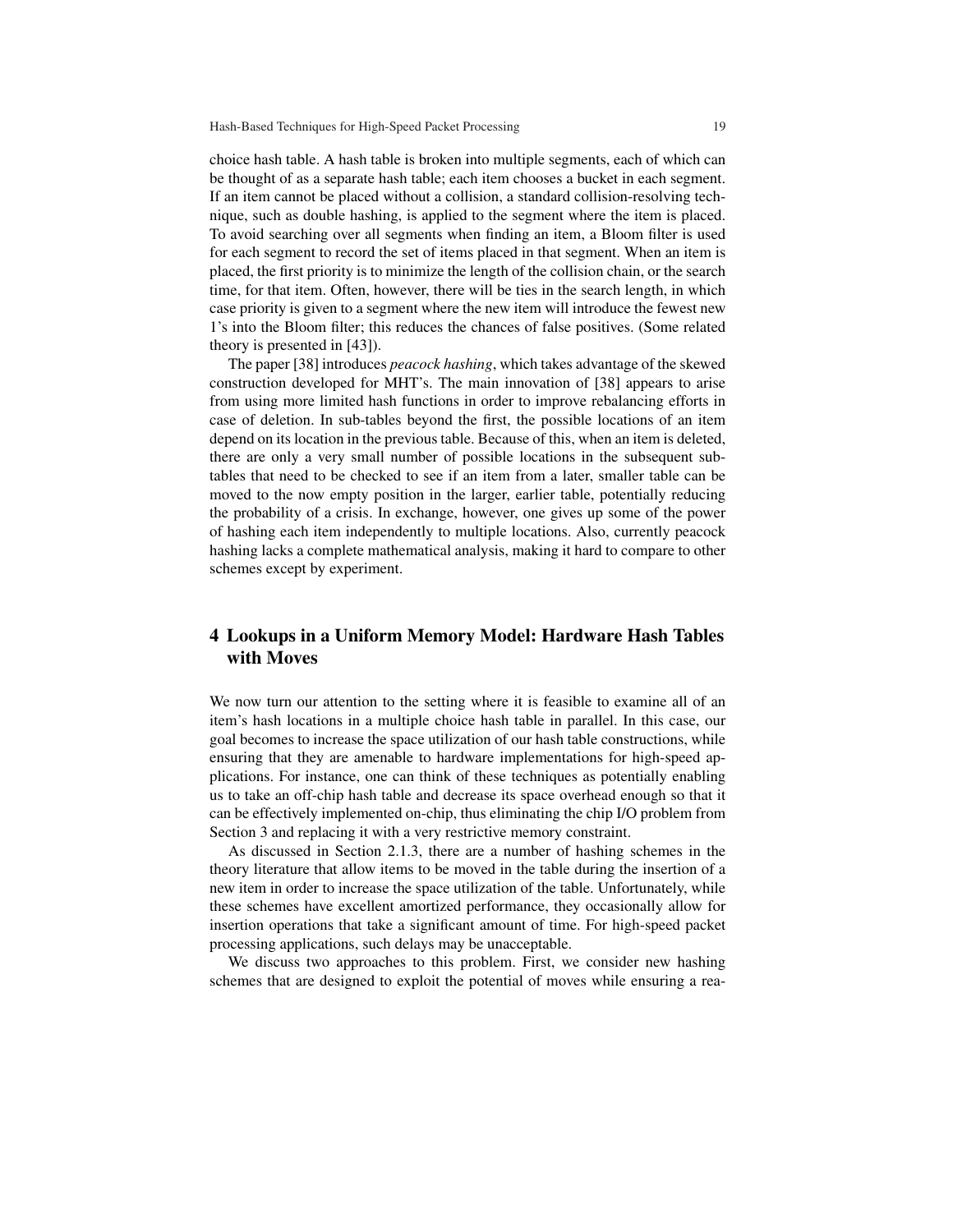sonable worst case time bound for a hash table operation. Second, we consider a more direct adaptation of an existing scheme from the theory literature (specifically, cuckoo hashing) to this setting, striving for more de-amortized performance guarantees.

#### *4.1 The First Approach: The Power of One Move*

The first approach is taken by Kirsch and Mitzenmacher in [31]. That work proposes a number of modifications to the standard MHT insertion scheme that allow at most one move during an insertion operation. The opportunity for a single move demonstrates that the space utilization of the standard MHT can be significantly increased without a drastic increase in the worst case time of a hashing operation. The proposed schemes are all very similar in spirit; they differ primarily in the tradeoffs between the amount of time spent examining potential moves during an insertion and the resulting increases in space utilization.

The core idea behind these schemes is best illustrated by the following procedure, called the *second chance scheme*. Essentially, the idea is that as we insert items into a standard MHT with sub-tables  $T_1, \ldots, T_d$ , the sub-tables fill up from left to right, with items cascading from  $T_i$  to  $T_{i+1}$  with increasing frequency as  $T_i$  fills up. Thus, a natural way to increase the space utilization of the table is to slow down this cascade at every step.

This idea is implemented in the second chance scheme in the following way. We mimic the insertion of an item *x* using the standard MHT insertion procedure, except that if we are attempting to insert *x* into  $T_i$ , if the buckets  $T_i[h_i(x)]$  and  $T_{i+1}[h_{i+1}(x)]$ are occupied, rather than simply moving on to  $T_{i+2}$  as in the standard scheme, we check whether the item *y* in  $T_i[h_i(x)]$  can be moved to  $T_{i+1}[h_{i+1}(y)]$ . If this move is possible (i.e., the bucket  $T_{i+1}[h_{i+1}(y)]$  is unoccupied), then we perform the move and place *x* at  $T_i[h_i(x)]$ . Thus, we effectively get a *second chance* at preventing a cascade from  $T_{i+1}$  to  $T_{i+2}$ .

Just as in the standard MHT insertion scheme, there may be items that cannot be placed in the MHT during the insertion procedure. Previously, we considered this to be an extremely bad event and strived to bound its probability. Here we take a different perspective and say that if an item *x* is not successfully placed in the MHT during its insertion, then it is placed on an overflow list *L*, which, in practice, would be implemented with a CAM. To perform a lookup, we simply check *L* in parallel with the MHT.

It turns out that since the second chance scheme only allows moves from left to right, it is analyzable by a *fluid limit* or *mean-field* technique, which is essentially a way of approximating stochastic phenomena by a deterministic system of differential equations. The technique also applies to the standard MHT insertion procedure, as well as a wide variety of extensions to the basic second chance scheme. This approach makes it possible to perform very accurate numerical analyses of these systems, and in particular it allows for some interesting optimizations. We refer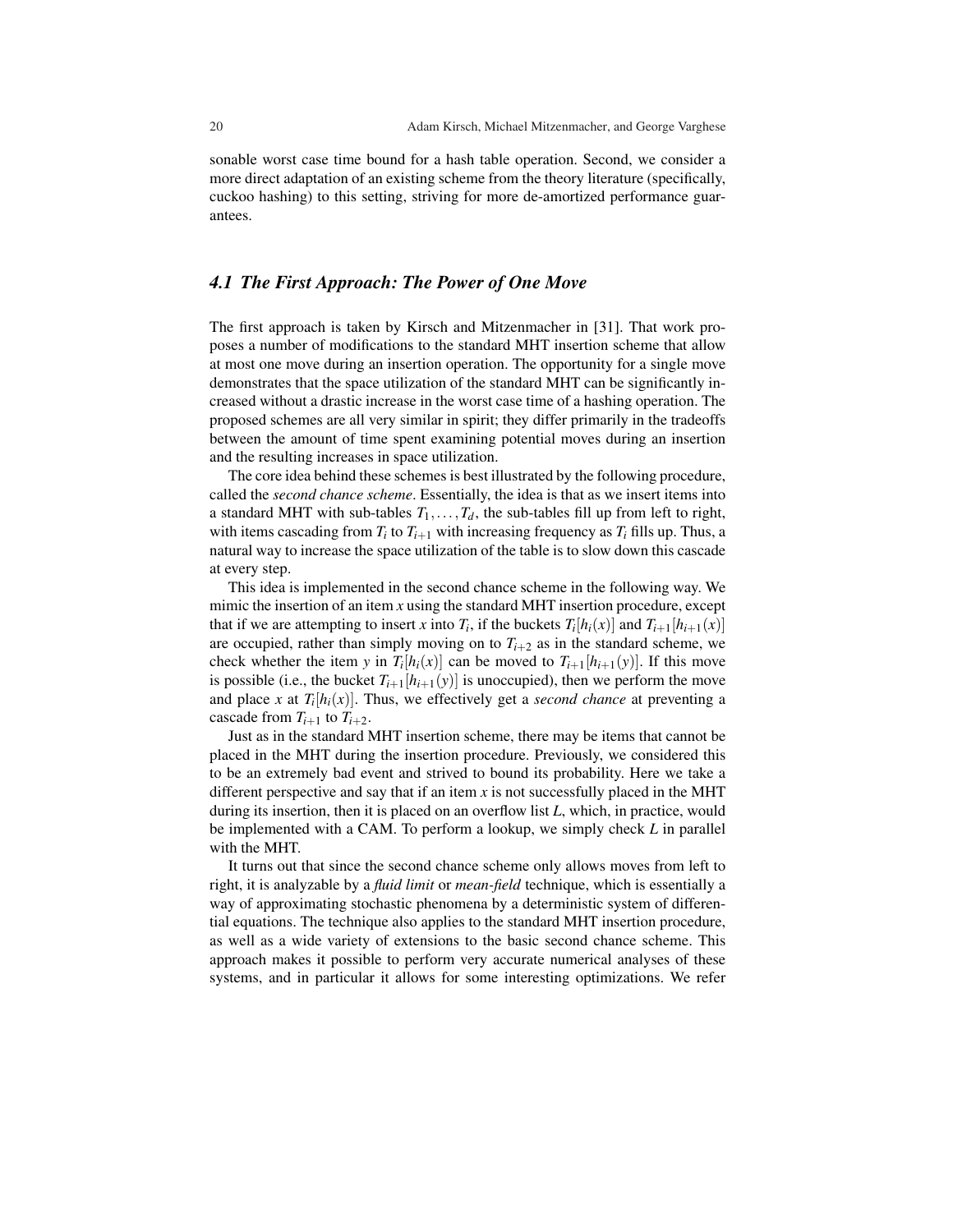to [31] for details, but as an example, we note that when both the standard MHT insertion scheme and second chance insertion scheme are optimized to use as little space as possible with four hash functions so that no more than 0.2% of the items are expected to overflow from the table under either scheme, then the second chance scheme requires 72% of the space of the standard scheme, with about 13% of insertion operations requiring a move.

The second chance scheme is also much more amenable to a hardware implementation than it may a first seem. To insert an item  $x$ , we simply read all of the items  $y_1 = T_1[h_1(x)], \ldots, y_d = T_d[h_d(x)]$  in parallel. Then we compute the hashes  $h_2(y_1),\ldots,h_d(y_{d-1})$  in parallel. (Here, for notational simplicity, we are assuming that all of  $T_1[h_1(x)],...,T_d[h_d(x)]$  are occupied, so that the  $y_i$ 's are well-defined; it should be clear how to handle the general case.) At this point, we now have all of the information needed to execute the insertion procedure without accessing the hash table (assuming that we maintain a bit vector indicating which buckets of the table are occupied).

The second chance scheme and its relatives also support deletions in the natural way: an item can simply be removed from the table. However, as in Section 3, the intermixing of insertions and deletions fundamentally changes the behavior of the system. In this case, the differential equation approximations become much more difficult and heuristic, but still useful. For details, see [31].

#### *4.2 The Second Approach: De-amortizing Cuckoo Hashing*

We now discuss some possible adaptations of the standard cuckoo hashing scheme, proposed by Kirsch and Mitzenmacher [33], to obtain better de-amortized performance. Recall that in standard cuckoo hashing, the insertion of an item *x* corresponds to a number of *sub-operations* in the following way. First, we attempt to insert  $x$  into one of its hash locations. If that is unsuccessful, then we choose one of *x*'s hash locations at random, evict the item *y* in that place, and replace it with *x*. We then attempt to place *y* into one its hash locations, and, failing that, we choose one of *y*'s hash locations other than the one from which it was just evicted at random, evict the item  $\zeta$  in that location, and replace it with  $\gamma$ . We then attempt to place  $\zeta$ similarly.

We think of each of these attempts to place an item in its hash locations as a sub-operation. In a hardware implementation of cuckoo hashing, it is natural to consider an *insertion queue*, implemented in a CAM, which stores sub-operations to be processed. To process a sub-operation, we simply remove it from the queue and execute it. If the sub-operation gives rise to another sub-operation, we insert the new sub-operation into the queue. When we wish to insert a new item into the hash table, the sub-operation we insert the corresponding initial attempt to place the item into the queue. Generally speaking, the queue is implemented with some policy for determining the order in which sub-operations should be processed. For the standard cuckoo hashing algorithm, this policy would be for sub-operations coming from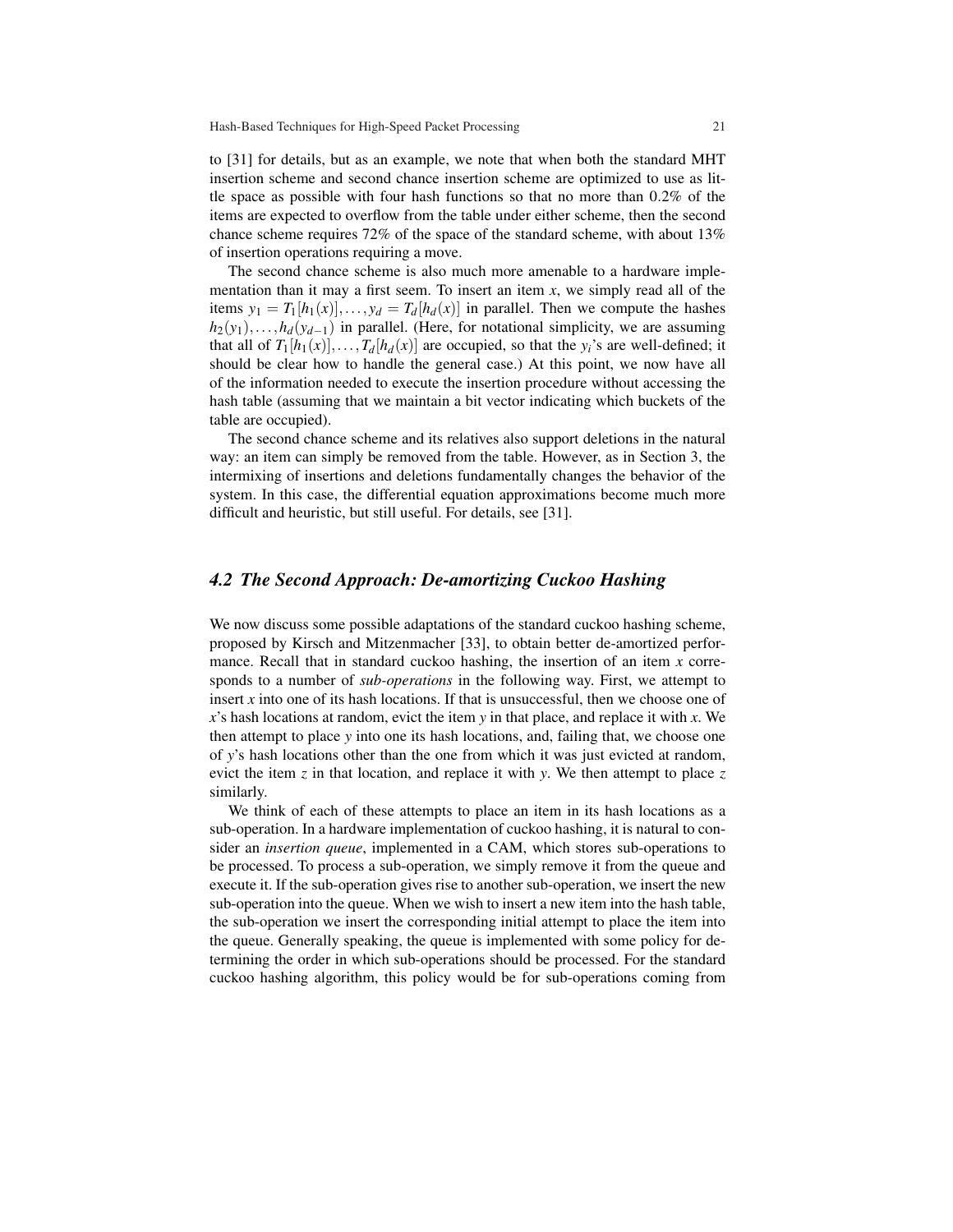newly inserted items to be inserted at the back of the queue, and a sub-operation arising from a sub-operation that was just executed to be inserted at the front of the queue.

The key feature of this approach is that we can efficiently perform insertions, lookups, and deletions even if we reorder sub-operations. Indeed, an insertion can be performed by inserting a single sub-operation into the queue, and a lookup can be performed by examining all of the items' hash locations in the table and the entire queue in parallel (since the queue is implemented with a CAM). To perform a deletion, we check whether the item is in the table, and if so we mark the corresponding bucket as deleted so that the item is overwritten by a future sub-operation. If the item is in the queue, we remove the corresponding sub-operation from the queue.

Since the queue must actually fit into a CAM of modest size (at least under ordinary operating conditions), the main performance issue is the size of the queue when it is equipped with a particular policy. For instance, the problem with standard cuckoo hashing policy is that it can become "stuck" attempting to process an unusually large number of sub-operations arising from a particularly troublesome insertion operation, allowing new insertion operations to queue up in the meantime. A natural first step towards fixing this problem is to insert the sub-operations corresponding to newly inserted items on the front of queue, rather than on the back. In particular, this modification exploits the fact that a newly inserted item has a chance of being placed in any of its *d* hash locations, whereas an item that was just evicted from the table has at most  $d-1$  unoccupied hash locations (assuming that the item responsible for the eviction has not been deleted).

Another useful observation comes from introducing the following notion of the *age* of a sub-operation. If a sub-operation corresponds to the initial attempt to insert an item, then that sub-operation has age 0. Otherwise, the sub-operation results from the processing of another sub-operation with some age *a*, and we say that the new sub-operation has age  $a+1$ . The previous queuing policy can then be thought of as a modification of the standard policy to give priority to sub-operations with age 0. More generally, we can introduce a policy in which insertion operations are prioritized by their ages. Intuitively, this modification makes sense because the older a sub-operation is, the more likely the original insertion operation that gave rise to it is somehow troublesome, which in turn makes it more likely that this sub-operation will not give a successful placement in the table, resulting in a new sub-operation.

While it may not be practical to implement the insertion queue as a priority queue in this way, since sub-operations with large ages are fairly rare, we should be able to approximate the performance of the priority queue with following approach. As before, sub-operations corresponding to an initial insertion of an item are placed on the front of the queue. Furthermore, whenever the processing of a sub-operation yields a new sub-operation, the new sub-operation is placed on the back of the queue.

All of these policies are evaluated and compared empirically in [33]. (It does not seem possible to conduct a numerical evaluation here, due to the complexity of mathematically analyzing cuckoo hashing.) Overall, the results indicate that all of the intuition described above is accurate. In particular, the last queuing policy is extremely practical and performs substantially better than the standard policy over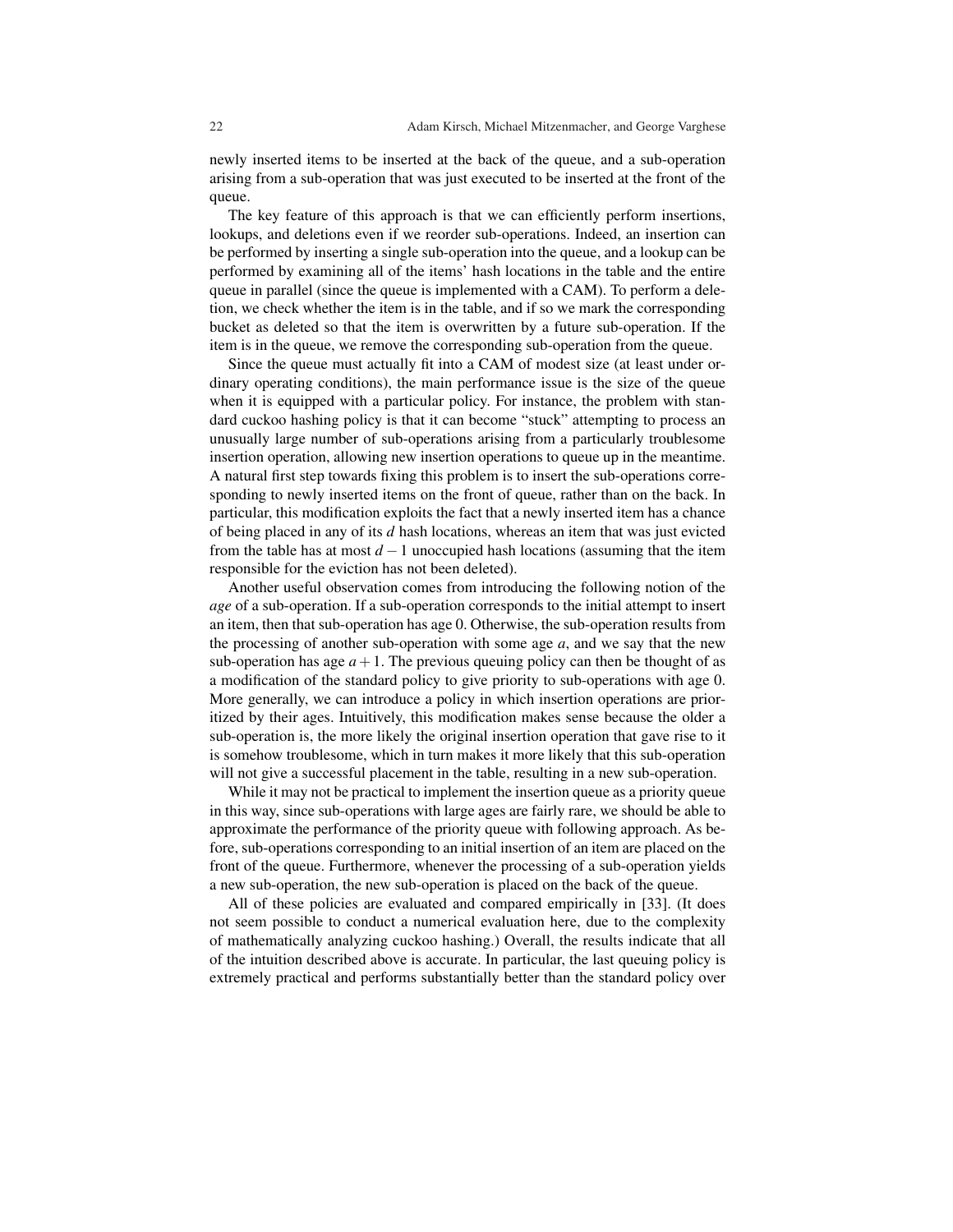long periods of time. More specifically, the size of the queue under the standard policy is much more susceptible to occasional spikes than the last policy. In practice, this observation means that when the insertion queue is implemented with a CAM that should hold the entire queue almost all of the time, the last policy is likely to perform much better than the original one.

### 5 Bloom Filter Techniques

This section describes some additional improvements and applications of Bloom filters for high-speed packet processing that have been proposed in recent work. We start by describing some improvements that can be made to the standard Bloom filter and counting Bloom filter data structures that are particularly well-suited to hardware-based networking applications. Then we describe the *approximate concurrent state machine*, which is a Bloom filter variant that makes use of these ideas to efficiently represent state information for a set of items, as opposed to membership, as in a standard Bloom filter. Finally, we review a number of additional applications of Bloom filters to a wide variety of high-speed networking problems.

#### *5.1 Improved (Counting) Bloom Filters*

Standard counting Bloom filters, by their very nature, are not particularly spaceefficient. Using the standard optimization for false positives for a Bloom filter from Section 2.1.2, the value for a particular counter in a counting Bloom filter is 0 with probability approximately  $1/2$ . Using multiple bits (e.g., 4, which is the usual case) to represent counters that take value 0 roughly half the time is an inefficient use of space. Some space gains can be made in practice by introducing additional lookups; counters can be kept to two bits and a secondary table can be used for counters that overflow. More sophisticated approaches exist, but their suitability for hardware implementation remains untested (see, e.g., [11, 49]).

To address this issue, Bonomi et al. [5] develop new constructions with the same functionality as a Bloom filter and counting Bloom filter, based on *d*-left hashing. These schemes are designed particularly for hardware implementation. In particular, they generally reduce the number of hashes and memory accesses required by the standard data structures. The idea behind these constructions actually first appears in another work by Bonomi et al. [3], where an extension to the Bloomier filter dubbed *approximate concurrent state machines*, or ACSMs, are developed. Here we describe the Bloom filter and counting Bloom filter variants, and discuss ACSMs in Section 5.2.

The starting point for these constructions is the folklore result that one can obtain the same functionality as a Bloom filter for a static set *S* with near-optimal performance using a perfect hash function. (A *perfect* hash function is an easily com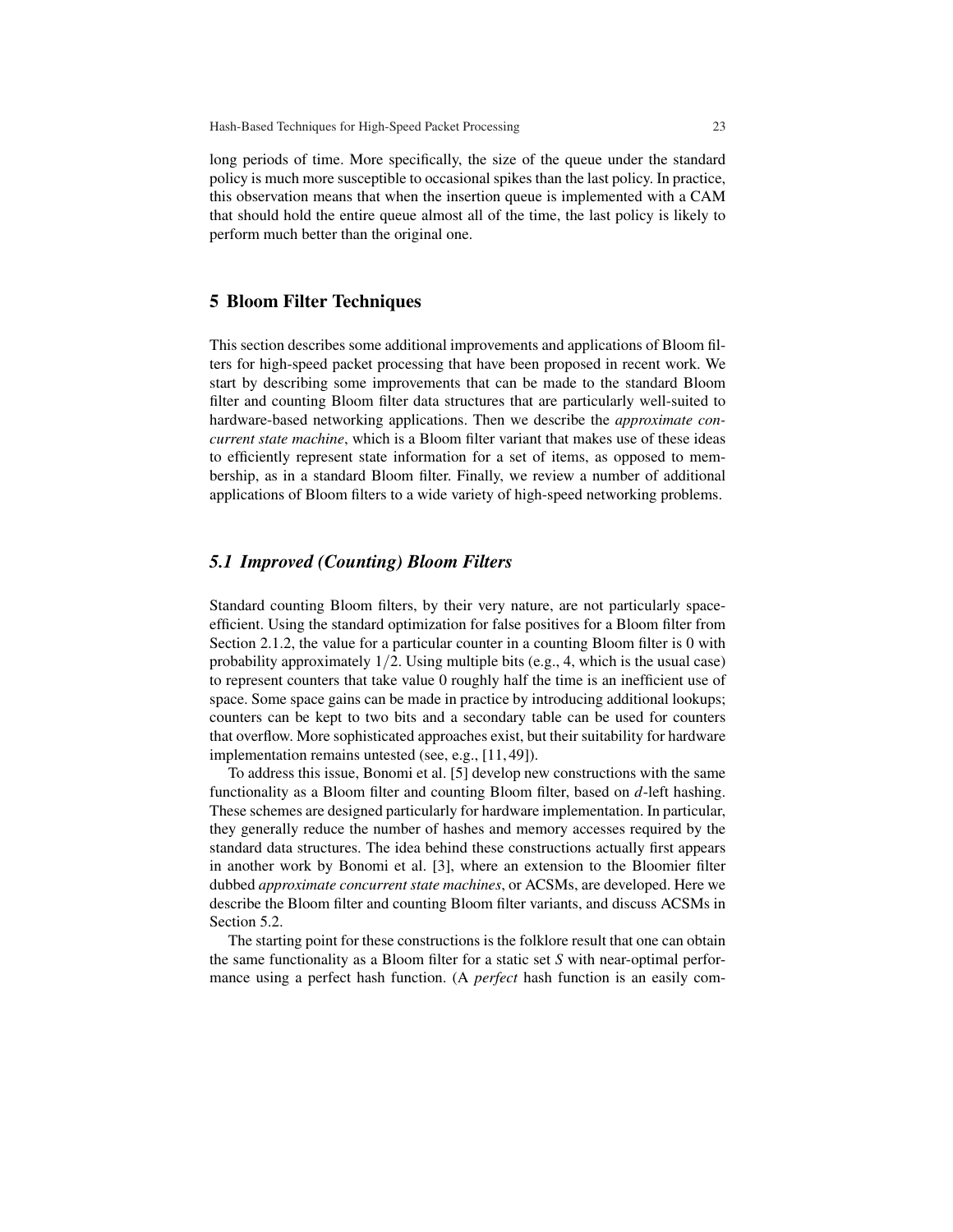putable bijection from *S* to an array of |*S*| hash buckets.) One finds a perfect hash function *P*, and then stores at each hash location an  $f = \lfloor \log 1/\varepsilon \rfloor$  bit fingerprint, computed according to some other hash function  $H$ . A query on  $z$  requires computing  $P(z)$  and  $H(z)$ , and checking whether the fingerprint stored at  $P(z)$  matches  $H(z)$ . When  $z \in S$  a correct response is given, and when  $z \notin S$  a false positive occurs with probability at most  $\varepsilon$ ; this uses  $n \log 1/\varepsilon$  bits for a set *S* of *n* items.

The problem with this approach is that it does not cope with changes in the set *S* — either insertions or deletions — and perfect hash functions are generally too expensive to compute in many settings. To deal with this, we make use of the fact, recognized by Broder and Mitzenmacher [8] in the context of designing hashbased approaches to IP lookup (along the lines of the work by Waldvogel et al. [66] discussed in Section 2.3), that using *d*-left hashing provides a natural way to obtain an "almost perfect" hash function. The resulting hash function is only almost perfect in that instead of having one set item in each bucket, there can be several, and space is not perfectly utilized.

An example demonstrates the idea behind the approach; details are presented in [5]. Suppose we wish to handle sets of *n* items. We utilize a *d*-left hash table with  $d = 3$  choices per item, so that on insertion each item chooses one bucket from each of three sub-tables uniformly at random, and the fingerprint for the item is then stored in the least loaded of the three choices. Each sub-table will have *n*/12 buckets, for *n*/4 buckets in total, giving an average of 4 items per bucket. With high probability, the maximum number of items in a bucket will be six (for large *n*, the probability converges to a value less than  $10^{-30}$ ). Hence we can implement the hash table as a simple array, with space for 6 fingerprints per bucket, and be guaranteed a very small probability of a failure due to bucket overflow. As with the folklore perfect hashing result, to check if an item is in the set, one checks for the fingerprint, but here one now has to check all three sub-tables.

Unfortunately, while this approach only uses three hashes and memory accesses for a lookup, analysis shows that as presented it gives a larger false positive probability for a given amount of space than a properly configured standard Bloom filter. Some additional manipulations are necessary to improve performance. The most important idea is to make use of the empty space; we are giving buckets space for six fingerprints, but on average they only hold four, leaving significant empty space throughout the hash table. To better use this space, we utilize variable-length fingerprints and a technique called *dynamic bit reassignment* [4]. That is, suppose we use 64-bit buckets, and give 60 bits to the fingerprints. (The remaining 4 bits are useful for various additional accounting.) This yields 10 bits per fingerprint. But if there are only 3 items in the bucket, we could use as many as 20 bits per fingerprint; if there are 4 items, as many as 15; and if there are 5 items, as many as 12. To improve performance, we dynamically change the fingerprint length in the bucket according to the number of items, shrinking fingerprints as the bucket load increases. This requires reading an entire bucket and processing it to extract the fingerprint, and rewriting an entire bucket when an item is inserted, but this can all be done easily in hardware.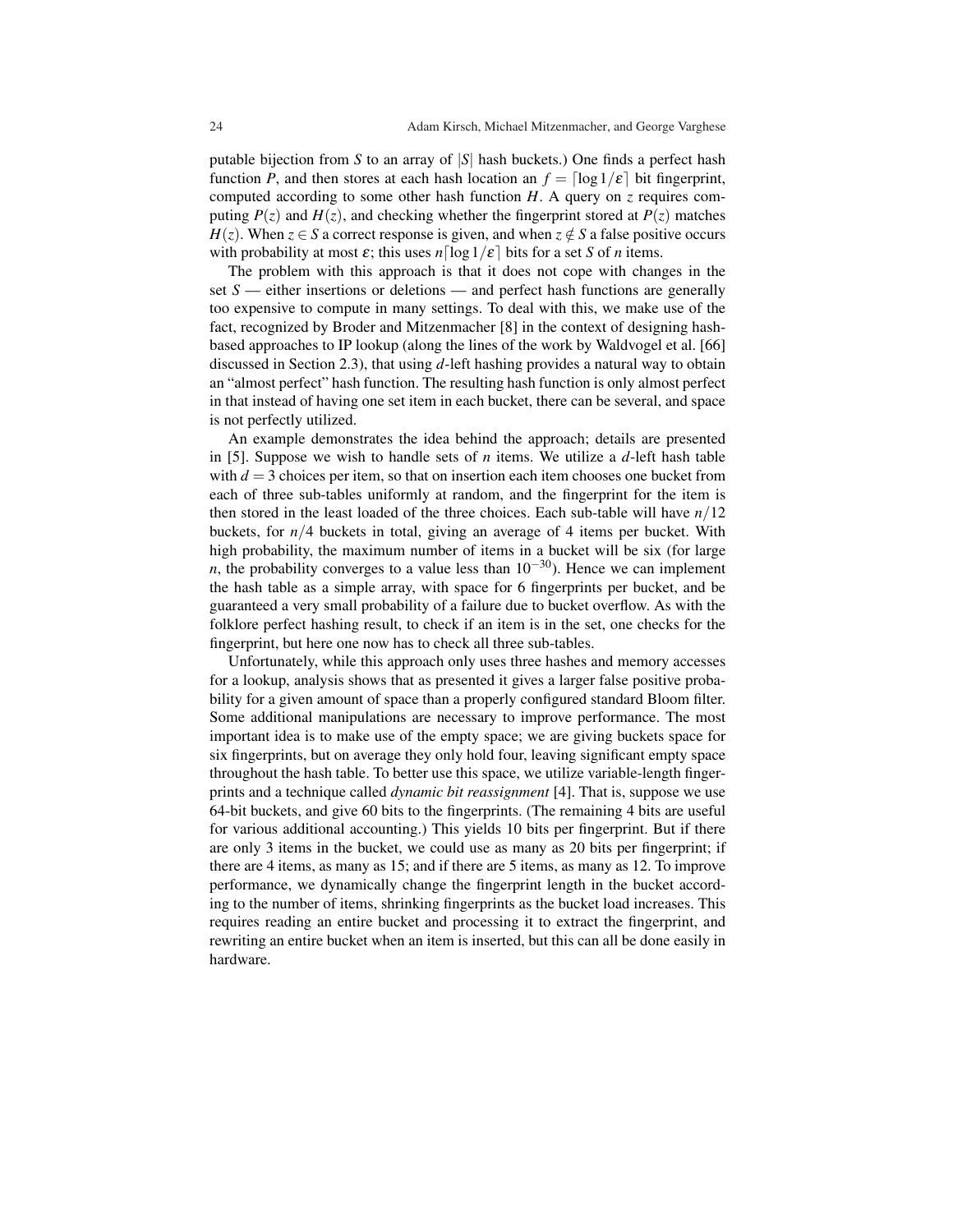Hash-Based Techniques for High-Speed Packet Processing 25

The same idea can be used to construct a counting Bloom filter variant based on a *d*-left hash table [3, 5]. With a counting Bloom filter, the standard construction is quite wasteful of space, so even without using dynamic bit reassignment, one can gain a factor of two or more in space quite easily. (Indeed, using variable length fingerprints is more problematic in this setting, since one may not be able to increase the fingerprint size naturally when an item is deleted from the set.) Some care needs to be taken, however, to handle deletions properly; if one is not careful, the fingerprint corresponding to an item could appear in more than one bucket, if some other item shares the same fingerprint and one of the buckets. This is not a problem for the Bloom filter setting, where there are no deletions, but is a problem for the counting Bloom filter setting – which copy of the fingerprint do we delete? This problem can be avoided by using a hash function combined with permutations, instead of several hash functions.

Briefly, we can think of the hashing as being done in two phases. First, we hash an item with a hash function  $h: U \to [B] \times [R]$  (where for an integer *n*, the notation [*n*] denotes the set {0,...,*n*−1}). Then, to obtain the *d* locations, we make use of additional (pseudo)-random permutations  $P_1, \ldots, P_d$ , so that

$$
P_1(h(x)) = (b_1, r_1), P_2(h(x)) = (b_2, r_2), \dots, P_d(h(x)) = (b_d, r_d),
$$

where  $(b_i, r_i)$  are the bucket and fingerprint for the *i*th sub-table. Now, two items *x* and *y* will share a fingerprint and bucket if and only if they have the same hash  $h(x) = h(y)$ , so that a small counter (generally 2 bits) can be used to keep track of collisions for items under the hash function *h*.

#### *5.2 Approximate Concurrent State Machines*

Approximate concurrent state machines (ACSMs), introduced by Bonomi et al. [3], are a generalization of Bloom filters and Bloomier filters designed for router applications. In many such applications, a router may be handling a collection of flows, where a flow is determined by a source-destination pair or the standard IP 5-tuple. Each flow may have an associated state that changes over time, according to transitions over a well-defined finite state machine, usually with a small number of states. We desire a method that allows us to track the state of flows over time, as both the state of flows change and as the set of flows being tracked change over time, using smaller space than an explicit listing. Specifically, in [3], four operations are suggested for an ACSM data structure: insert a new flow with a given state, look up the state of a flow, modify the state of a flow, and delete an existing flow. In the spirit of Bloom filters, it makes sense to consider data structures that may return a state value for flows not currently extant, or that may return an incorrect state value for an extant flow. In practice there are several practical challenges to consider, such as handling situations where flows do not terminate correctly or are not initialized properly.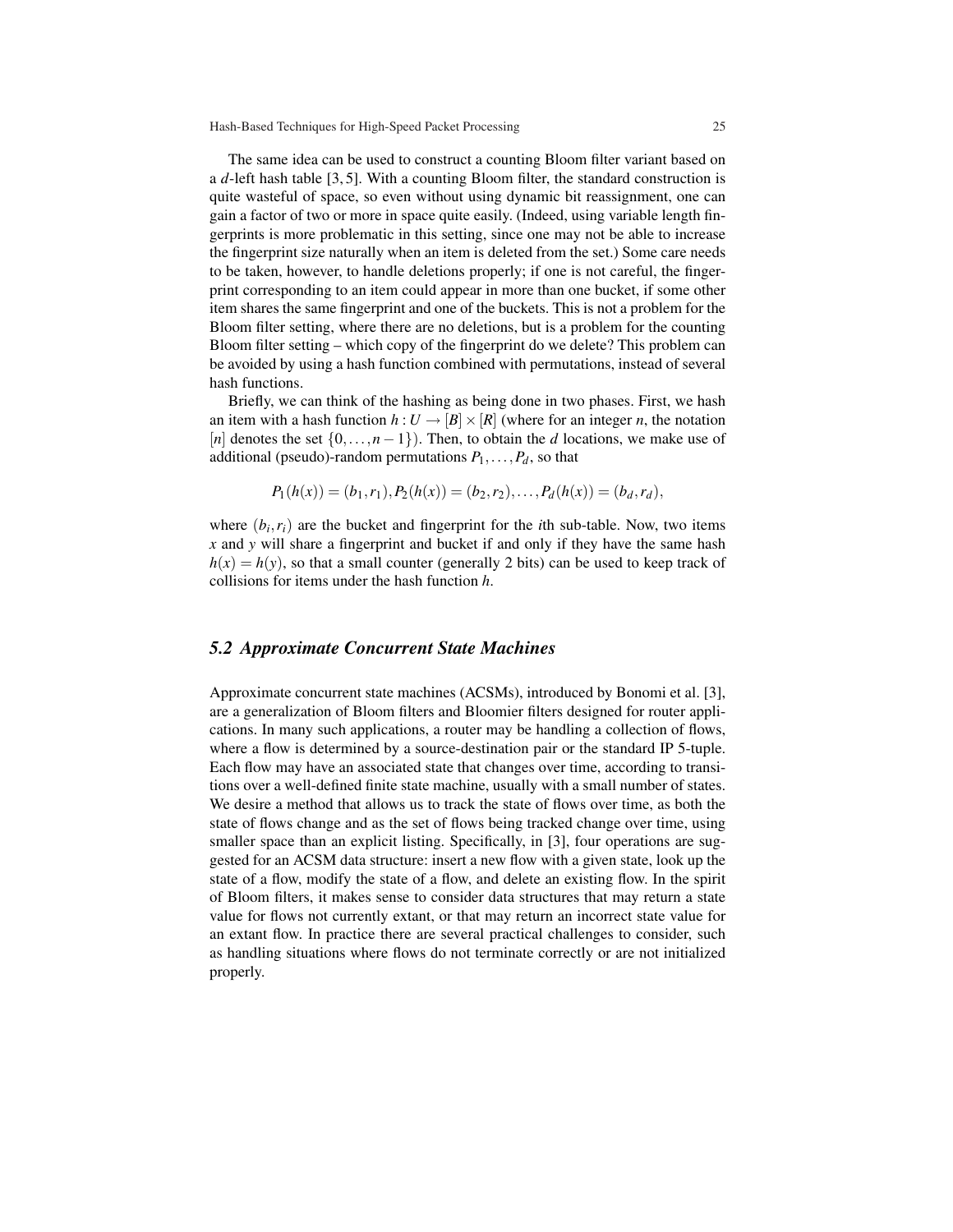There are multiple possible ways to construct ACSM data structures, with several suggested in [3]. The best in experiments is based upon the *d*-left hashing approach. For each flow a fingerprint is stored, along with its associated state, in the *d*-left hash table. (This technique is intuitively similar to the techniques for improving the space utilization of Bloom filters and counting Bloom filters discussed in Section 5.1.) Interestingly, if fingerprints collide, it may be appropriate in some cases for the data structure to return a "don't know" response; such a response may be significantly less damaging than an incorrect response. The idea of allowing a "don't know" response, found also in [41], appears potentially quite powerful and worthy of further study.

Perhaps the simplest example of a use for an ACSM is to keep a small counter for each flow; the count represents the state of an item. Additional monitoring or other functionality could be required if the count for a flow reached a threshold value. A further example application considered in [3] is for specialized congestion control mechanisms for MPEG-based video streams. By tracking the frame type as the state of an MPEG-video flow, one can implement non-trivial congestion mechanisms based on the frame type, including tail-dropping mechanisms, where all packets are dropped until the next important frame (generally an I-Frame).

#### *5.3 More Applications of Bloom Filters*

Bloom filters have also recently been employed for more sophisticated packet processing and packet classification tasks in hardware. A useful example design is given in [14,16], where the question being tackled is how to find specific substrings, commonly called signatures, in packets at wire speeds. A common current use of signatures is to scan for byte sequences particular to Internet worms, allowing malicious packets to be dropped. However, other natural uses arise in a variety of settings.

If we think of a collection of signatures as being a set of strings, then a natural approach is to represent this set with a Bloom filter. More specifically, it makes sense to separate signatures by length, and use a Bloom filter for each length, allowing the Bloom filters to be considered in parallel as the bytes of the packet are shifted through as a data stream. In order to obtain a suitable hardware implementation, however, there are further details to consider. For example, to handle the possible deletion and insertion of signature strings, one can use an associated counting Bloom filter. As insertions and deletions are likely to be rare, these counting Bloom filters can be kept separately in slower memory [14]. To avoid costly hashing overhead for longer signatures, such strings can be broken into smaller strings, and a small amount of state is kept to track how much of the string has been seen. In such a setting, the Bloom filter can also be used to track the state (in a manner similar to one of the approaches suggested for approximate concurrent state machines [3]).

Using Bloom filters allows a large database of signature strings to be effectively represented with a small number of bits, making use of fast memory in hardware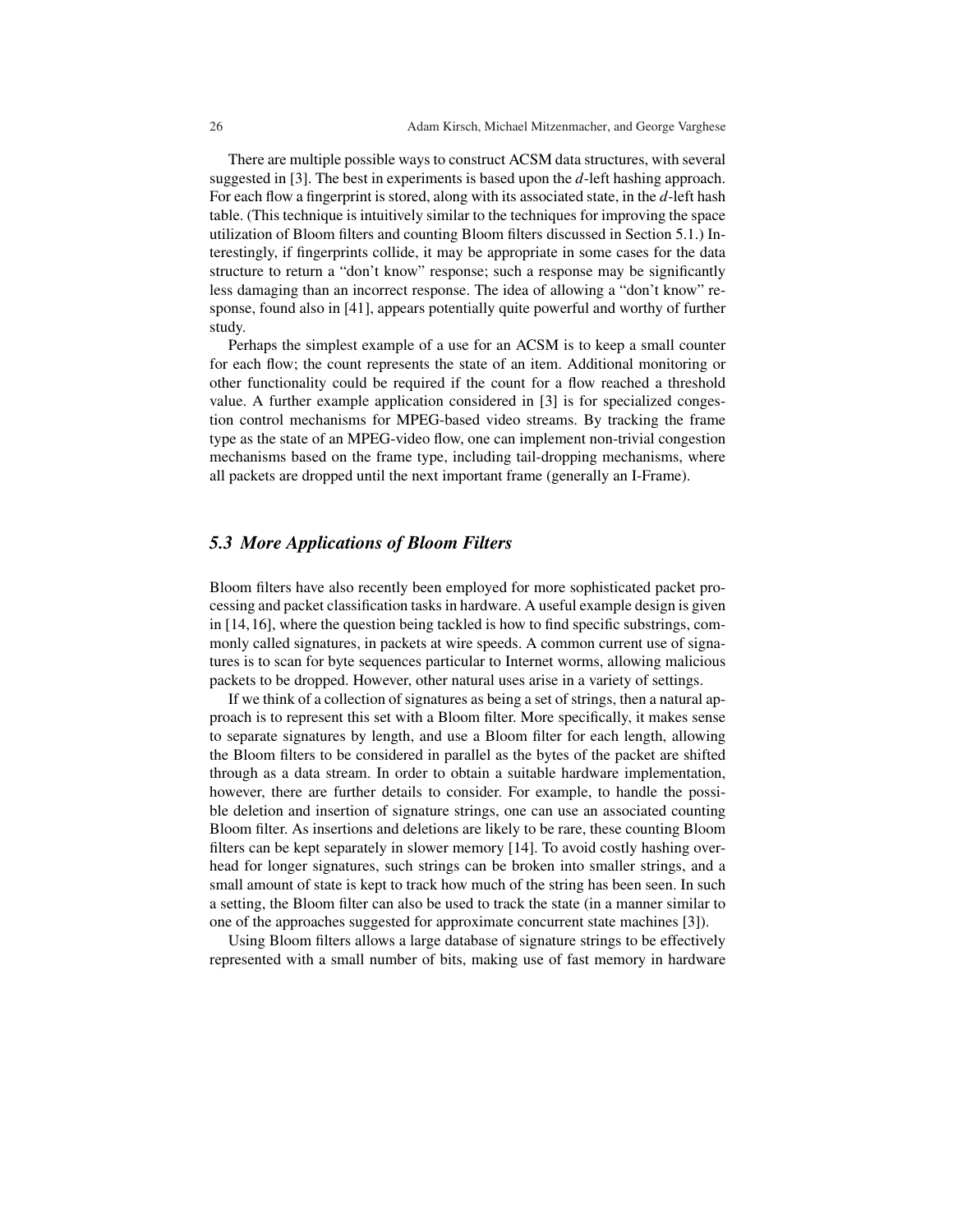feasible. Thousands and even tens of thousands of string can be effectively dealt with while maintaining wire speed [14].

Bloom filters have also been proposed for use in various longest prefix matching implementations [15, 17]. Many variations of IP lookup algorithms, for example, create hash tables consisting of prefixes of various lengths that have to potentially be matched against a given input IP address, with the goal of finding the longest possible match. The number of accesses to the hash tables can potentially be reduced by using a Bloom filter to record the set of prefixes in each hash table [15]. By checking the Bloom filter, one can avoid an unnecessary lookup into a hash table when the corresponding prefix does not exist in the table. Notice, though, that because of false positives, one cannot simply take the longest match suggested by the Bloom filters themselves; the hash table lookup must be done to check for a true match. The average number of hash table lookups, however, is reduced dramatically, so under the assumption that hash table lookups are dramatically slower or more costly than Bloom filter lookups, there are substantial gains in performance.

Bloom filters can also be used in multi-dimensional longest prefix matching approaches for packet classification, potentially giving a cheaper solution than the standard TCAM approach [17]. The solution builds off of what is known as the cross-product algorithm: find the longest prefix match on each field, and hash the resulting vector of longest matches into a hash table that will provide the packet classification rules associated with that vector. Unfortunately, straightforward implementations of the cross-product rule generally lead to very large hash tables, because the cross product approach leads to a large number of prefix vectors, roughly corresponding to the product of the number of prefixes in each field. This creates a significant overhead. An alternative is to split the rules into subsets and perform the cross-product algorithm on each subset, in order to reduce the overall size for hash tables. To keep the cost of doing longest prefix matchings reasonable, for each field, the longest prefix match is performed just once, over all subsets. The problem with this approach is now that for each subset of rules, for each field, there are multiple prefix lengths that might be possible; conceivably, any sub-prefix of the longest prefix match over all subsets of rules could apply to any specific subset of rules. To avoid hash table lookups for all possible combinations of prefixes over all subsets of rules, a Bloom filter of valid prefix vectors for each subset of rules can be maintained, reducing the number of necessary lookups in the hash table in a spirit similar to [15].

Results based on this approach yield a solution that requires at most  $4+r$  memory accesses on average when *r* rules can match a packet; this can be further reduced with pipelining. Memory costs range on the order of 32 to 45 bytes per rule, allowing reasonably large rule sets to be effectively handled in SRAM.

Another recently proposed approach makes use of multiple choice hashing in order to reduce memory usage for IP lookup and packet classification algorithms, as well as other related algorithms. The setting here revolves around the fact that many algorithms for these types of problems reduce to directed graph traversal problems. Longest matching prefix structures are often be represented by a trie, where one finds the longest prefix match by walking down the trie. Similarly, regular expres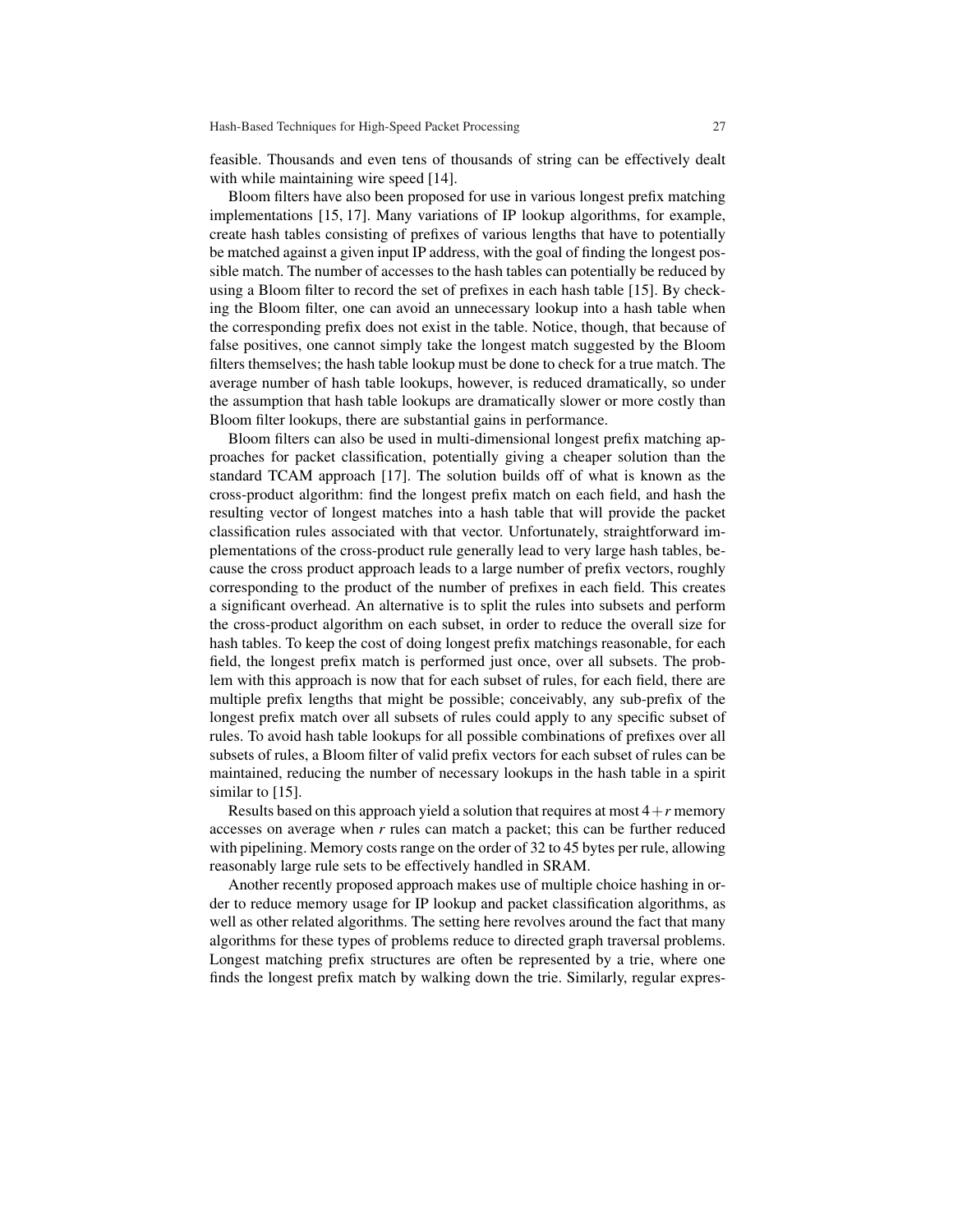sion matching structures are often represented by finite automata, where one finds the match by a walk on the corresponding automata graph.

Kumar et al. [39] describe an approach for compressing the representation of tries and other directed graphs, by avoiding using pointers to name nodes. Instead, the history of the path used to reach a node is used as a key for that node, and a multiple-choice hash structure stores the graph information associated with the node, such as its neighbors, in a format that allows continued traversal. For this approach to be successful, one needs there to be no collisions in the hash table. This is best accomplished with low space overheads using cuckoo hashing, which works well even in the face of updates to the underlying graph that change the set of keys being stored. By avoiding the use of expensive node identifiers, a factor of two or more in space can be saved over standard representations with minimal additional processing.

Another recent methodology for longest prefix matching problems based on hash-based approaches was described as part of the Chisel architecture [30]. Here the underlying technology used is a Bloomier filter. Prefixes correspond to keys, which are stored in the filter. One issue with this approach is that Bloomier filters do not support updates; insertions, in particular, can require the Bloomier filter to be reconstructed, which can take time linear in the number of keys. The trace analysis in [30] suggests that updates can be done quickly without a reconstruction in most cases, but it is not clear whether this holds more generally, and there is not currently a theoretical justification for this finding. The authors also develop other techniques to handle issues particular to the longest prefix matching problem in this context, such as how to cope with wildcard bits in the keys.

### 6 Measurement Applications using Hash-Based Algorithms

Today's routers provide per-interface counters that can be read by the management protocol SNMP, and/or a much more expensive solution that involves sampling packets using the NetFlow protocol [21]. The problem with this state of affairs is that SNMP counters are extremely coarse, while NetFlow is extremely expensive. Indeed, for the SNMP approach, there is only a single counter for all packets received and sent on an interface. In particular, there is no way to find how much a particular source is sending over the interface. Sampling packets with NetFlow addresses such issues, but often with prohibitive cost. For instance, even if we only sample one in a thousand packets, the wire speed may be such that terabits of data are collected every minute. Much of this data is lost, and the rest (which is still substantial) must be transferred to a measurement station, where it is logged to disk and eventually post-processed. Furthermore, despite its cost, NetFlow does not provide accurate answers to natural questions, such as the number of distinct source addresses seen in packets [23]. In this section, we describe hash-based measurement algorithms that can be implemented in hardware and can answer questions that SNMP counters cannot in a way that is much more direct and less expensive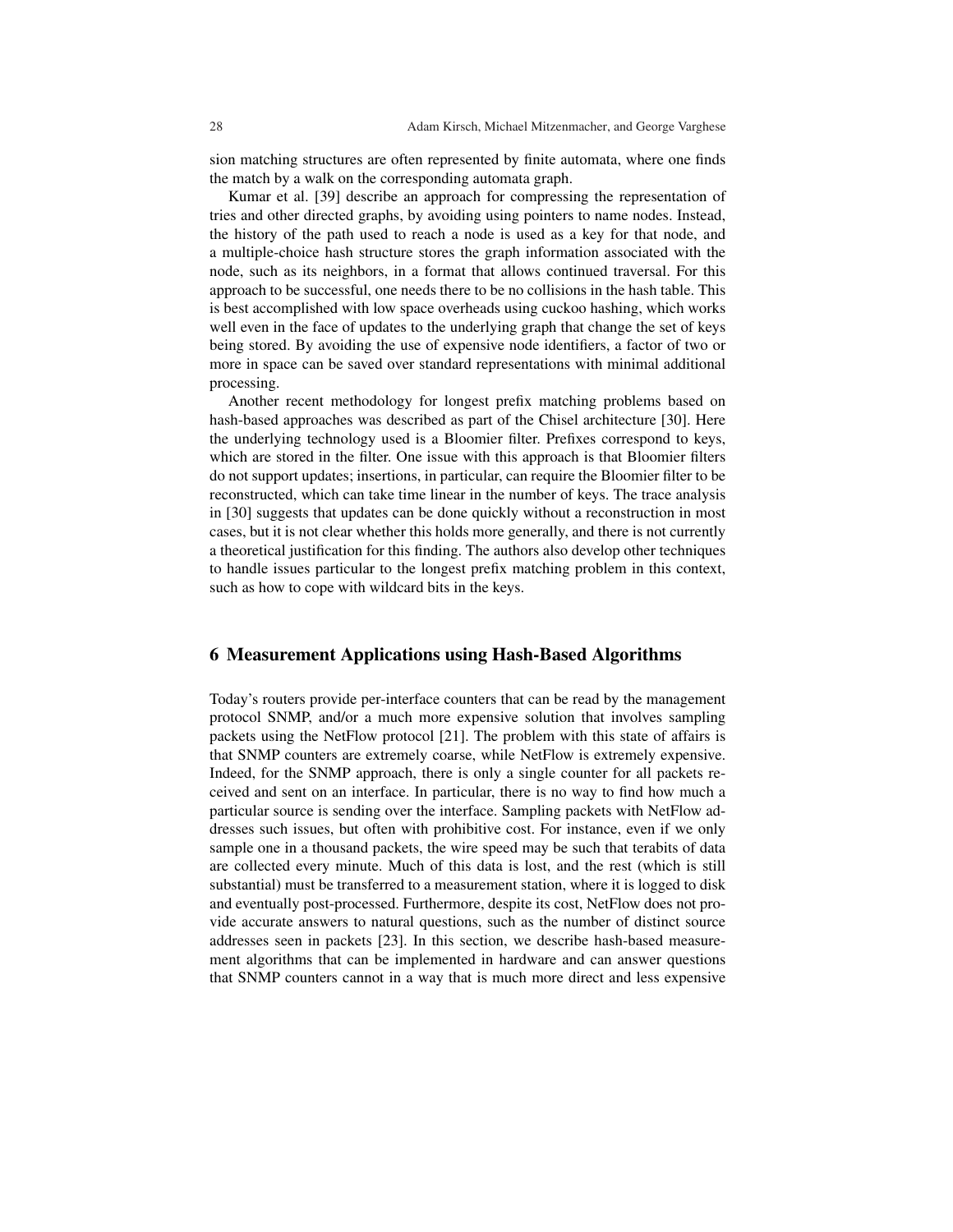than NetFlow. The setting for all of these algorithms is a single interface in a router, and the algorithm is implemented by some logic or software associated with the link.

#### *6.1 Finding Heavy-Hitters and Flow Size Distributions*

In networking terminology, a *flow* is any collection of packets that pass through a given link and have some common header fields. For example, we could partition packets into flows based upon their destination addresses. In a hardware design, the exact definition of a flow can be left flexible in the interface logic by using simple mask registers on the IP and TCP fields so that network managers can change the definition to ask different questions in a running network.

For some types of flows, such as TCP flows, there are measurements that indicate millions of concurrent flows on a link [25]. Measuring these flows directly is prohibitively expensive (as is measuring them with NetFlow). Fortunately, a network manager may not need direct measurements of all flows on a link, but instead require knowledge of the flows that consume the most bandwidth. This problem is often called finding *heavy-hitters*. More precisely, the heavy-hitters problem can be defined as finding all flows that consume more than some fixed fraction of the bandwidth of the link.

We have already seen that the count-min sketch (or parallel multistage filter) with conservative updating is a natural solution to this problem (for details, see Section 2.1.2 or the original references [12,22]). Indeed, the data structure is essentially designed for this task. Unlike a direct measurement approach like NetFlow, this data structure only requires memory proportional to the number of heavy-hitters and simultaneously provides accurate probabilistic estimates of their bandwidth consumption.

Estan and Varghese [22] also describe a sampling-based technique called *sampleand-hold* for heavy-hitters estimation in which each packet is sampled independently with some very low probability and all subsequent occurrences of a sampled packet's flow are counted exactly in a CAM. A problem with this approach is that the CAM may be polluted with small flows. To address this issue, Lu et al. [42] propose *elephant traps* that, in essence, enhance sample-and-hold by periodically removing small flows from the CAM using an LRU-like algorithm that can be efficiently implemented in hardware. Since this chapter concentrates on hash-based algorithms, we do not describe this approach any further.

A general approach to measurement using hash-based counters is described by Kumar et al. [36]. The idea is that, over some time interval, all flows are hashed in parallel to several counters as in the count-min sketch. At the end of the interval, the counters are sent to software to be estimated for the measures of interest. For example, [36] describes how to estimate the flow size distribution (i.e., the number of packets sent by each flow). For simplicity, assume that each counter is incremented by one for each packet and not by the number of bytes. The main idea is to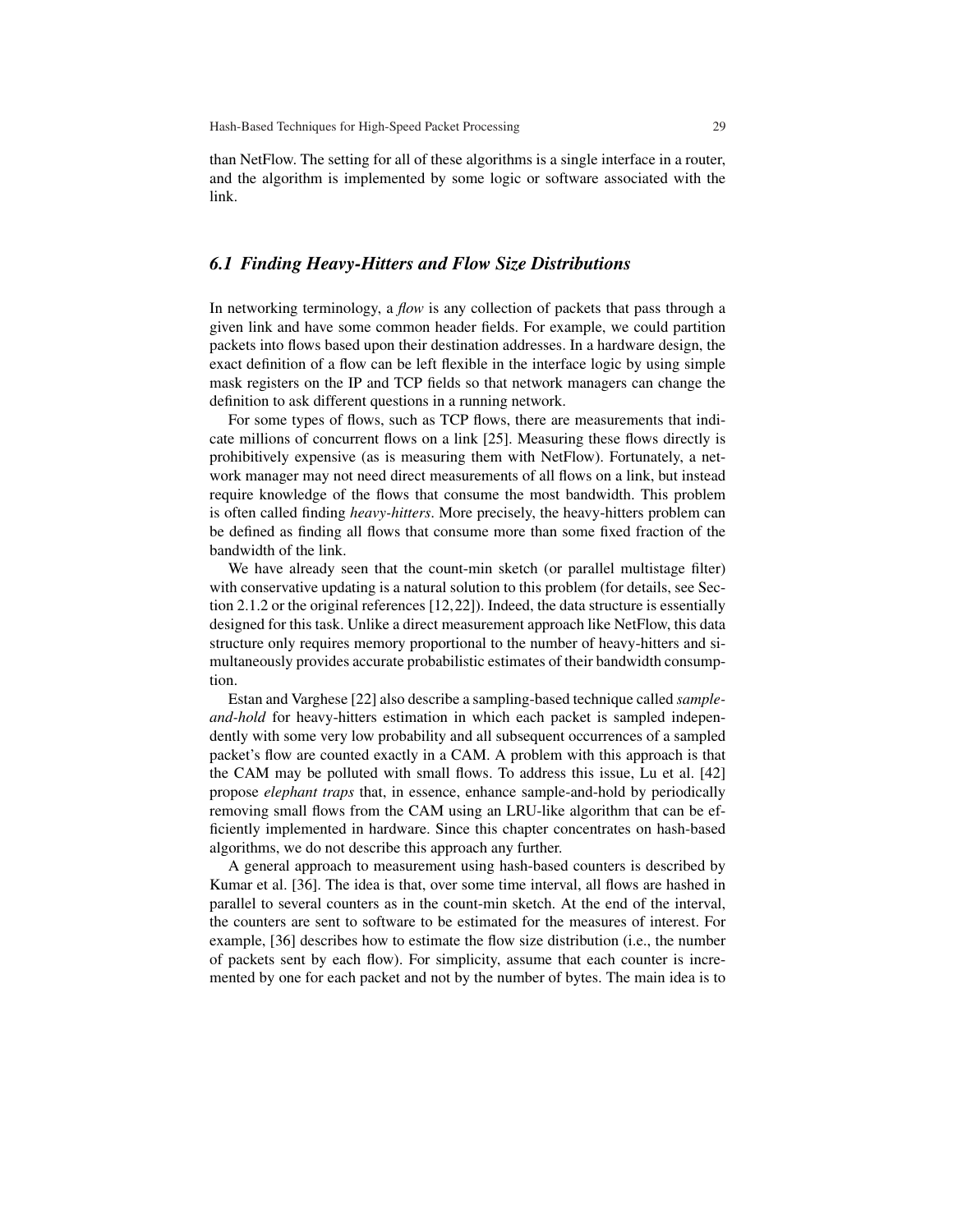use *expectation maximization* to iteratively estimate the flow size distribution. We first estimate the current vector of flow sizes coarsely using the hardware counters. Then we calculate expectations from the estimates, replace the original estimates with these expectations, and iterate the process until convergence.

The idea of using more complex iterative estimators in software at the end of the time interval is also applied in later work on *counter braids* by Lu et al. [40]. The hardware setup generalizes the earlier work on count-min sketches in that it allows different levels of counters (two seems to suffice), with each level having a smaller number of counters than the previous levels. A flow is hashed in parallel to some number of counters in a table at the first level. If these counters overflow, the flow is then hashed to some number of counters in a table at the next level (again the mapping is done using a hash function), and so on. At the end of the interval an iterative estimate of the counts for each flow is provided, similar to the technique of [36]. However, the authors use tools inspired by coding theory (in particular, turbo-code decoding) rather than expectation maximization.

One problem with both techniques in [36] and [40] is that since estimates are found only at the end of certain time intervals, the techniques lose information about flows. By contrast, a standard count-min sketch uses a simple estimator that can be computed in real time. Indeed, at the instant that a flow's estimator crosses a threshold, the flow ID can be logged. The techniques of [36] and [40], however, lose all information about flow IDs. This is fine in [36] because the measure (flow size distribution) does not require any flow IDs (while heavy-hitters clearly does). This problem is addressed in [40] by assuming that either the flows to be measured are already known (in which case a simple CAM suffices to determine whether a packet should be processed) or that all flow IDs are logged in slow memory. In the latter case, the real gain of [40] is to log all flows in slow and large DRAM, but to *update* flow size information in a much smaller randomized structure in SRAM. Despite this problem, the general technique of using sophisticated iterative estimators, whether directed by expectation maximization or decoding techniques, seems like a promising direction for future work.

### *6.2 Measuring the Number of Flows on a Link*

The number of flows on a link is a useful indicator for a number of security applications. For example, the Snort intrusion detection tool detects port scans by counting all the distinct destinations sent to by a given source, and sounding an alarm if this amount is over a threshold. Similarly, to detect a denial of service attack, one might want to count the number of sources sending to a destination because many such attacks use multiple forged addresses. In both examples, it suffices to count flows, where a flow identifier is a destination (for detecting port scans) or a source (for detecting denial of service attacks).

A naive method to count, say, source-destination pairs would be to keep a counter together with a hash table that stores all of the distinct 64 bit source-destination ad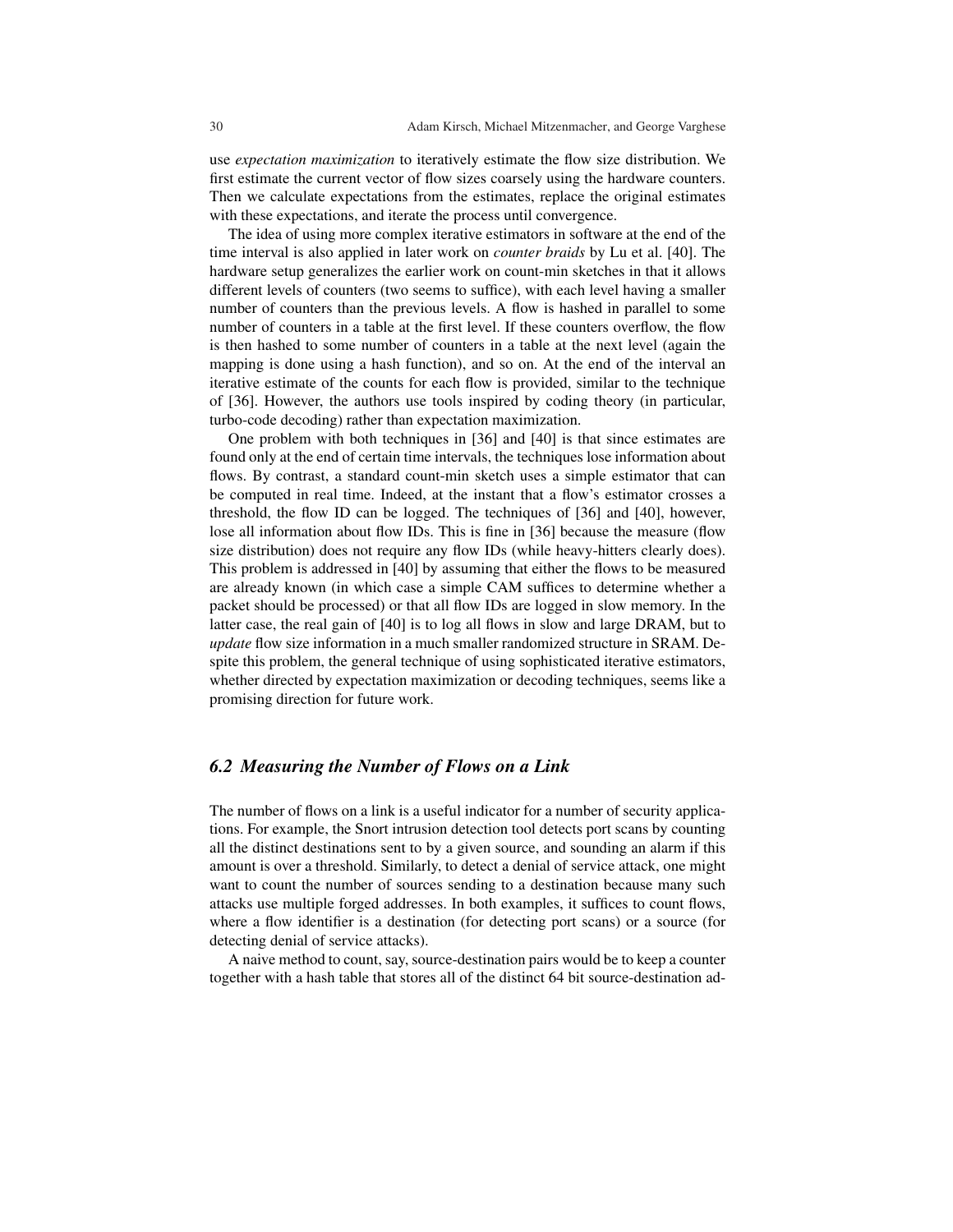dress pairs seen thus far. When a packet arrives with source-destination address pair  $(s, d)$ , the algorithm searches the hash table for  $(s, d)$ ; if there is no match, the counter is incremented and  $(s,d)$  is added to the hash table. Unfortunately, this solution requires memory proportional to the total number of observed sourcedestination pairs, which is prohibitively expensive.

An algorithm due to Flajolet and Martin based on *probabilistic counting* [27] can considerably reduce the memory needed by the naive solution at the cost of some accuracy in counting flows. The intuition behind the approach is to compute a metric of how rare a certain pattern is in a random hash of a flow ID, and define the *rarity*  $r(f)$  of a flow ID f to be the rarity of its corresponding hash. We then keep track of the largest value *X* of  $r(f)$  ever seen over all flow IDs  $f$  that pass across the link. If the algorithm sees a very large value for *X*, then by our definition of rarity, it stands to reason that there is a large number of flows across the link.

More precisely, for each packet seen the algorithm computes a hash function on the flow ID. It then counts the number of consecutive zeroes starting from the least significant position of the hash result: this is the measure  $r(\cdot)$  of rarity used. The tracked value *X* now corresponds to the largest number of consecutive zeroes seen (starting from the least significant position) in the hashed flow ID values of all packets seen so far.

At the end of some time interval, the algorithm converts  $X$  into an estimate  $2^X$ for the number of flows. Intuitively, if the stream contains two distinct flows, on average one flow will have the least significant bit of its hashed value equal to zero; if the stream contains eight flows, on average one flow will have the last three bits of its hashed value equal to zero — and so on. Thus,  $2^X$  is the natural estimate of the number of flows corresponding to the tracked value *X*.

Hashing is essential for two reasons. First, implementing the algorithm directly on the sequence of flow IDs itself could make the algorithm susceptible to flow ID assignments where the traffic stream contains a flow ID *f* with many trailing zeroes. If *f* is in the traffic stream, even if the stream has only a few flows, the algorithm without hashing will wrongly report a large number of flows. Notice that adding multiple copies of the same flow ID to the stream will not change the algorithm's final result, because all copies hash to the same value.

A second reason for hashing is that accuracy can be boosted using multiple independent hash functions. The basic idea with one hash function can guarantee at most 50% accuracy. By using *n* independent hash functions in parallel to compute *n* separate estimates  $X_1, \ldots, X_n$ , we can greatly reduce the error by calculating the mean *M* of the  $X_i$ 's and returning  $2^M$  as the estimated number of flows. (Note that *M* should be represented as a floating point number, not an integer.)

More modular algorithms for flow counting (again hash-based) for networking purposes are described by Estan, Fisk, and Varghese in [23]. Suppose we wish to count up to 64,000 flows. Then it suffices to hash each flow into a single bit in a 64,000 bit map (initially zeroed), and then estimate the number of flows accounting for hash collisions by counting the number of ones.

However, just as Hubble estimated the number of stars in the universe by sampling the number of stars in a small region of space, one could reduce memory to,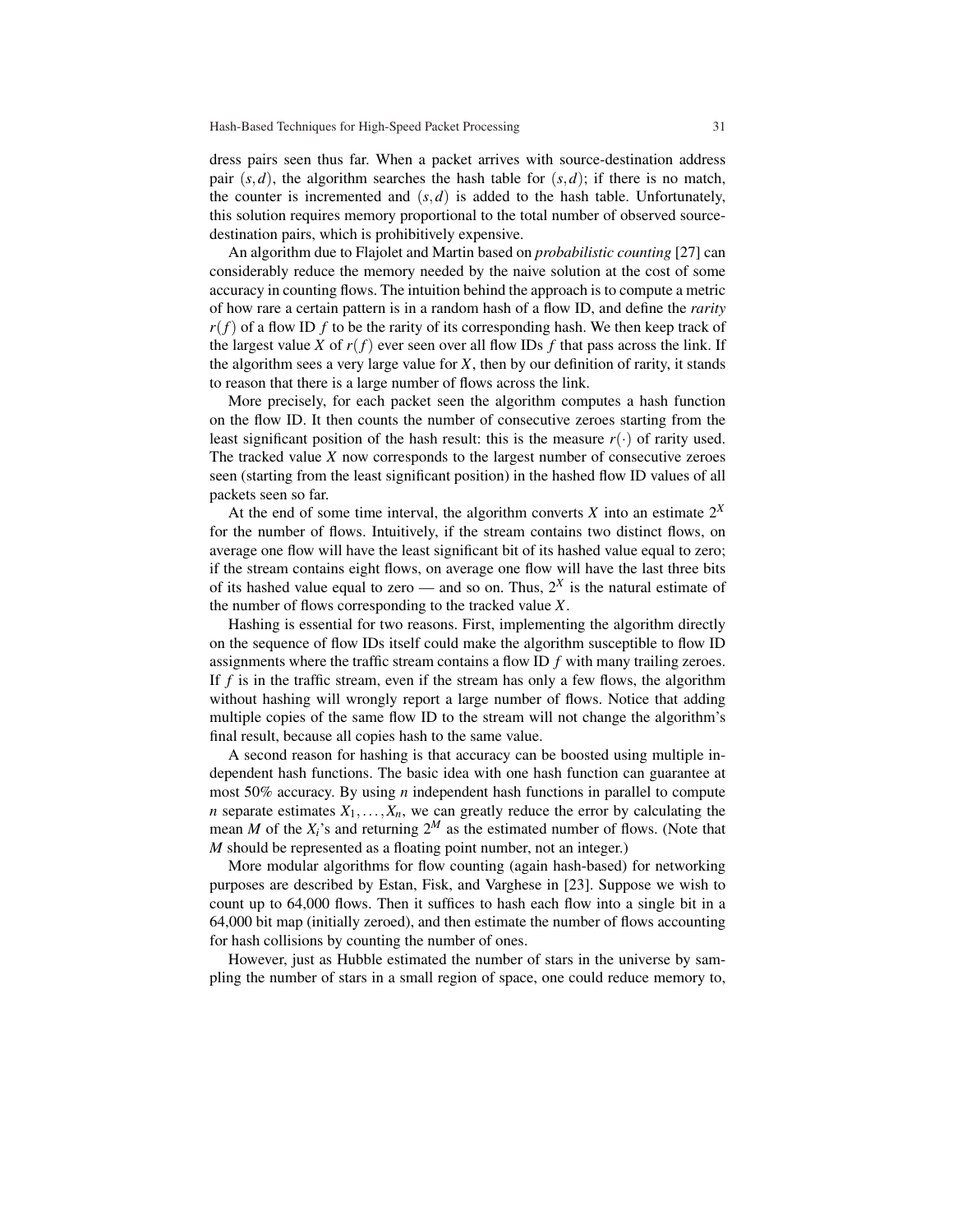say, 32 bits but still hash flows from 1 to 64,000. In this case, flows that hash to values beyond 32 would not set bits but flows that hash from 0 to 31 would. At the end of some time interval the number of bits set to 1 are counted, an estimate is found by correcting for collisions, and then the estimate is scaled up by  $64,000/32 = 2000$ to account for the flows that were lost. Unfortunately, the accuracy of this estimator depends critically on the assumption that the number of flows is within some constant factor of 64,000. If the number of flows is much smaller (e.g., 50), the error is considerable.

The accuracy can be greatly improved in two ways. In a parallel approach, an array of, say, 32 counters are used, each responsible for estimating the number of flows in different ranges (e.g., 1-10, 10-100, 100-1000) using a logarithmic scale. Thus, at least one counter will be accurate. The counter used for the final estimate is the one which has neither too many bits set or too few bits set. The precise algorithm is in [23].

In some cases, even this memory can be too much. An algorithm proposed by Singh et al. [56] addresses this issue by using only one counter and adapting sequentially to reduce memory (at the cost of accuracy). The algorithm has a bit map of say 32 bits. The algorithm initially hashes all flows to between 0 and 31. If all the bits fill up, the number of flows is clearly greater than 32, so the algorithm clears the bitmap, and now hashes future flows (all memory is lost of older flows) from 0 to 64. It keeps doubling the range of the hash function until the number of bits stops overflowing. The range of the hash function is tracked in a small scale factor register. The net result is that flow counting can be done for up to a million flows using a bit map of size 32 and a 16-bit scale factor register at a cost of a factor of 2 loss in accuracy (better tradeoffs are described in [56]).

Singh et al. [56] also describe how both the heavy-hitter and flow size estimators can be used together to extract worm signatures. Any string of some pre-specified fixed size in a packet payload is considered to be a possible worm signature. If the string occurs frequently (measured using a heavy-hitters estimator) and has a large number of associated unique source and destination IP addresses (measured by the sequential flow size estimator in [56]) the string is considered as a possible worm signature and is subjected to further offline tests. The sequential hash-based estimator is crucial to the efficiency of worm detection in [56] as the algorithm often tracks 100,000 potential signatures at the same time. Further, the accuracy of the flow size estimator is less of a concern because a "large" number of sources is used as a rough indicator of worm-like activity.

Finally, the problem with probabilistic counting and the techniques in [23] is that the definition of a flow must be predefined before measurement begins. In other words, the estimator must be programmed in advance to determine whether it is counting, say, source IP addresses, destination IP addresses, or TCP flows. On the other hand, managers may want a more flexible estimator that can be queried for a count of any definition of flows that the analyst might think of after measurements are taken (e.g., the number of TCP flows from Harvard to MIT).

The paper [23] shows how a beautiful algorithm due to Wegman [26] can be used to allow a flow size estimator that can be sliced-and-diced after the fact. The idea is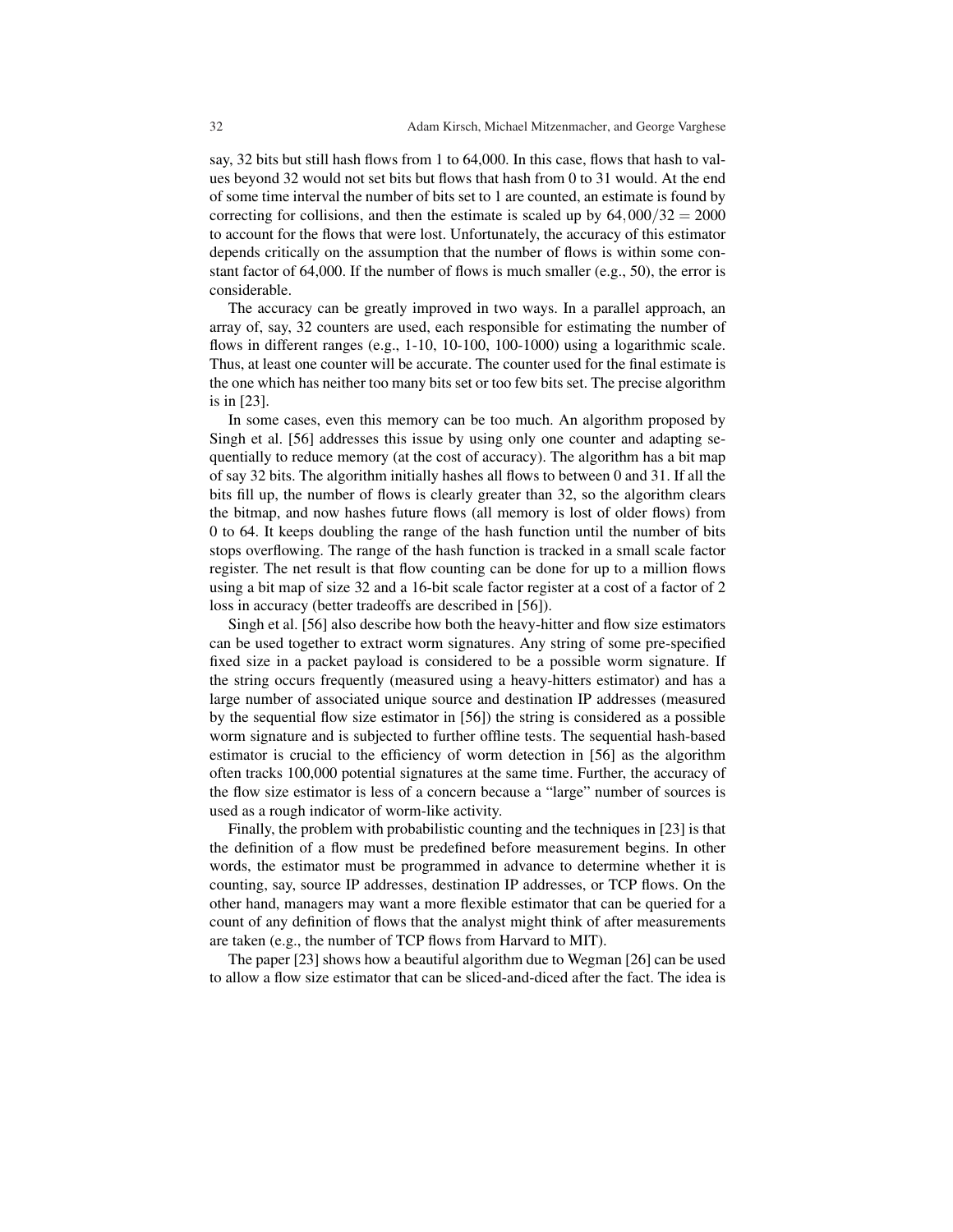useful in general because it allows a way to compute a random sample from the set of all unique flows. To allow slicing later, the definition of flows used is the most specific definition the analyst can specify in advance of the measurements (e.g., TCP flows).

The idea is to start by recording all unique flows in a hash table with hash function *h*. If the hash table size exceeds some fixed size *s*, then all flows *f* such that  $h(f)$ has low order bit 1 are discarded from the existing table and in the future. If the hash table size exceeds *S*, then only flows *f* such that  $h(f) = 00$  are retained, and so on. Notice that this is a reservoir sampling algorithm, but it does not seem to have received as much attention as the work of Vitter [63]. After the measurement interval is over, the analyst can compute an estimate of the number of flows, for any more specific definition of a flow than was used during the sampling phase (such as TCP flows with some specific source *s*), by simply counting the number of such flows in the random sample.

#### 7 Conclusion

We have surveyed the recent literature on hash-based approaches to high-speed packet processing in routers, with a particular focus on how theoretical and applied ideas can often interact to yield impressive results. However, we admit that we have only scratched the surface. We could have presented many more results, or given much more detail on the results we have presented. We strongly encourage interested readers to read the original works. We believe that this trend of applying hashbased approaches to these problems will continue, and that there is an enormous potential for designing hash-based approaches that are both theoretically interesting and practically significant for these very demanding and increasingly important applications.

Indeed, we see two important high-level directions for future work. The first is to increase the already existing connections between the theoretical and applied work in this general area. Many new and potentially interesting ideas have been consistently produced in recent years on the theoretical side; finding the right applications and proving the value of these ideas could be extremely beneficial. Also, those building applications need to be able to understand and predict the behavior of schemes they wish as well as evaluate tradeoffs between schemes the wish to implement in advance, based on sound theoretical principles. On the other side, those working at a more theoretical level need to pay attention to the needs and requirements of applications, including possibly some details of hardware implementation.

A second high-level direction, more speculative and far-reaching, is to consider whether a hashing infrastructure could be developed to support hash-based approaches for high-speed packet processing. Hash-based approaches offer great value, including relative simplicity, flexibility, and cost-effectiveness. While not every packet-processing task can naturally be placed in a hashing framework, as this survey shows, a great many can. One could imagine having some standardized, flex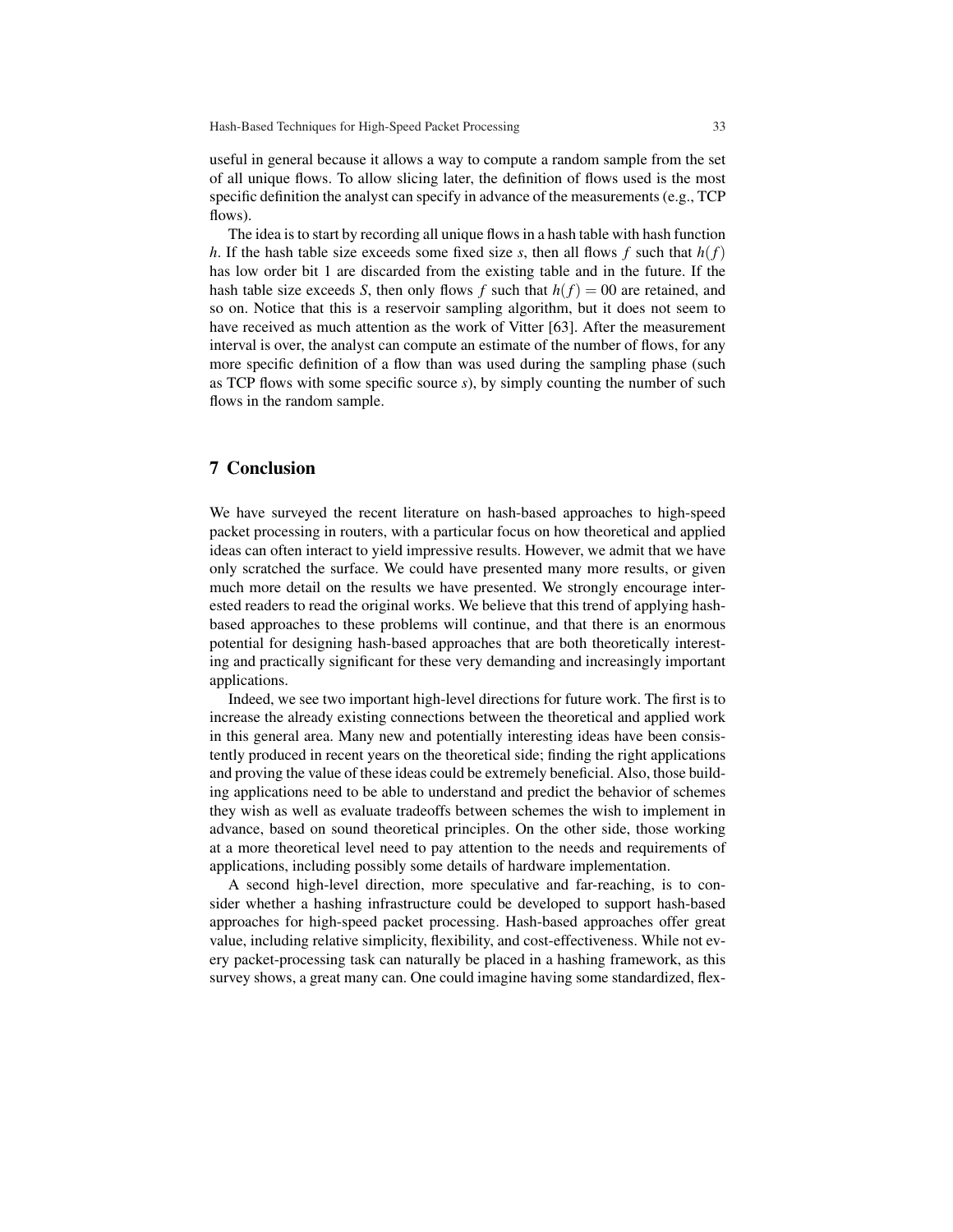ible, programmable hashing architecture for Internet devices, designed not for a specific task or algorithm, but capable of being utilized for many hash-based data structures or algorithms. The goal of such an infrastructure would not only be to handle issues that have already arisen in today's network, but also to provide a general framework for handling additional, currently unknown problems that may arise in the future. Additionally, a potential key value in a standardized hashing infrastructure lies in not only its potential use for monitoring or measuring individual routers, links, or other components, but the network as a whole.

### 8 Acknowledgments

Adam Kirsch and Michael Mitzenmacher received support for this work from NSF grant CNS-0721491 and a research grant from Cisco Systems, Inc. George Varghese received support from NSF grant 0509546 and a grant from Cisco Systems, Inc.

#### References

- 1. Y. Azar, A. Broder, A. Karlin, and E. Upfal. Balanced Allocations. *SIAM Journal on Computing*, 29(1):180-200, 1999.
- 2. B. Bloom. Space/Time Tradeoffs in Hash Coding with Allowable Errors. *Communications of the ACM*, 13(7):422-426, 1970.
- 3. F. Bonomi, M. Mitzenmacher, R. Panigrahy, S. Singh, and G. Varghese. Beyond Bloom Filters: From Approximate Membership Checks to Approximate State Machines. In *Proceedings of ACM SIGCOMM*, pp. 315-326, 2006.
- 4. F. Bonomi, M. Mitzenmacher, R. Panigrahy, S. Singh, and G. Varghese. Bloom Filters via *d*-left Hashing and Dynamic Bit Reassignment. In *Proceedings of the Allerton Conference on Communication, Control and Computing*, 2006.
- 5. F. Bonomi, M. Mitzenmacher, R. Panigrahy, S. Singh, and G. Varghese. An Improved Construction for Counting Bloom Filters. In *Proceedings of the 14th Annual European Symposium on Algorithms* (ESA), pp. 684-695, 2006.
- 6. A. Broder and A. Karlin. Multilevel Adaptive Hashing. In *Proceedings of the 1st ACM-SIAM Symposium on Discrete Algorithms* (SODA), pp. 43-53, 1990.
- 7. A. Broder and M. Mitzenmacher. Network Applications of Bloom Filters: A Survey. *Internet Mathematics*, 1(4):485-509, 2004.
- 8. A. Broder and M. Mitzenmacher. Using Multiple Hash Functions to Improve IP Lookups. *Proceedings of the 20th IEEE International Conference on Computer Communications* (IN-FOCOM), pp. 1454-1463, 2001.
- 9. J. L. Carter and M. N. Wegman. Universal Classes of Hash Functions. *Journal of Computer and System Sciences*, 18(2):143-154, 1979.
- 10. B. Chazelle, J. Kilian, R. Rubinfeld, and A. Tal. The Bloomier Filter: An Efficient Data Structure for Static Support Lookup Tables. In *Proceedings of the Fifteenth Annual ACM-SIAM Symposium on Discrete Algorithms* (SODA), pp. 30-39, 2004.
- 11. S. Cohen and Y. Matias. Spectral Bloom Filters. In *Proceedings of the 2003 ACM SIGMOD International Conference on Management of Data* (SIGMOD), pp. 241-252, 2003.
- 12. G. Cormode and S. Muthukrishnan. An Improved Data Stream Summary: The Count-Min Sketch and Its Applications. *Journal of Algorithms*, 55(1):58-75, 2005.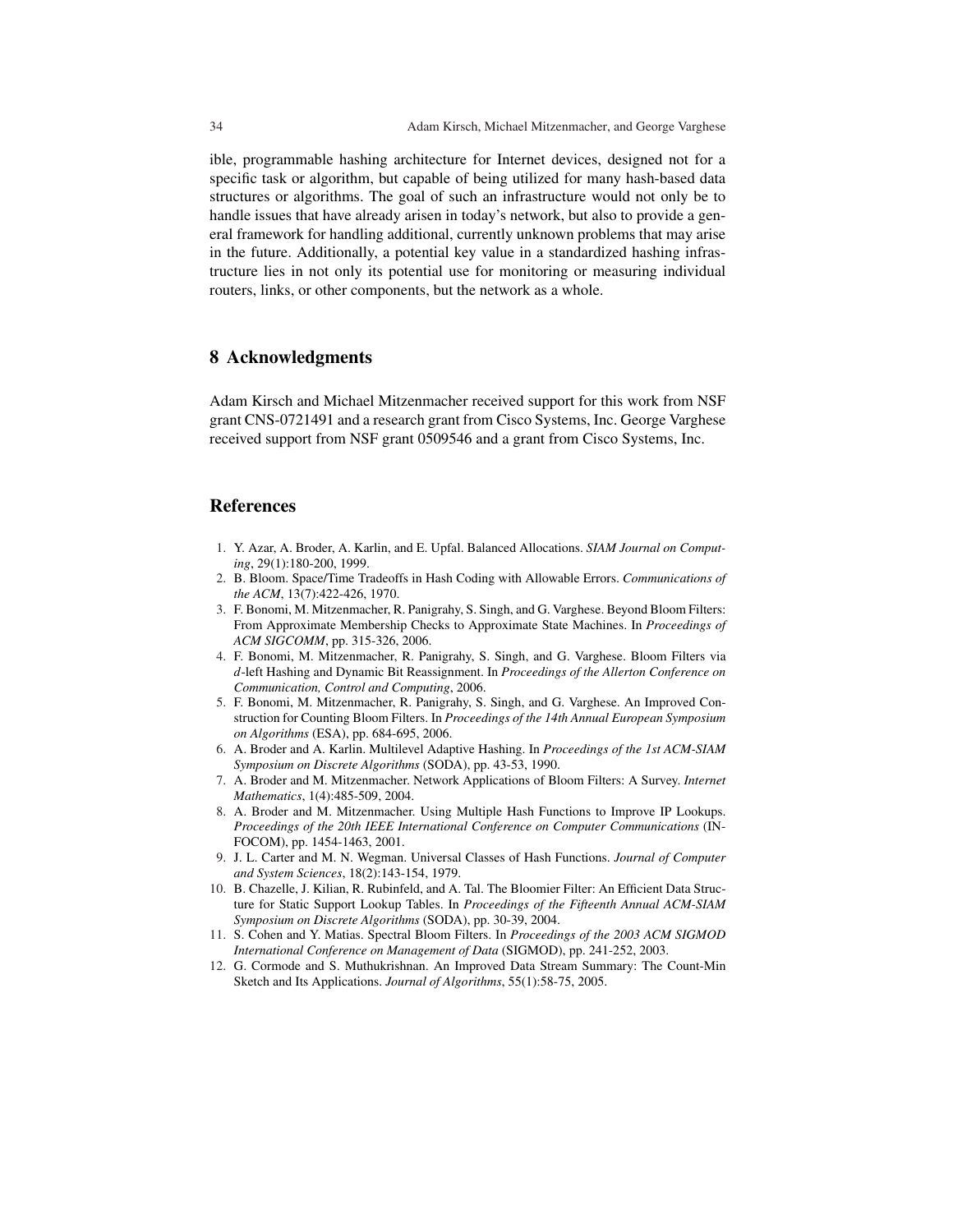Hash-Based Techniques for High-Speed Packet Processing 35

- 13. L. Devroye and P. Morin. Cuckoo Hashing: Further Analysis. *Information Processing Letters*, 86(4):215-219, 2003.
- 14. S. Dharmapurikar, P. Krishnamurthy, T. S. Sproull, and J. W. Lockwood. Deep Packet Inspection Using Parallel Bloom Filters. *IEEE Micro*, 24(1):52-61, 2004.
- 15. S. Dharmapurikar, P. Krishnamurthy, and D. E. Taylor. Longest Prefix Matching Using Bloom Filters. *IEEE/ACM Transactions on Networks*, 14(2):397-409, 2006.
- 16. S. Dharmapurikar and J. W. Lockwood. Fast and Scalable Pattern Matching for Network Intrusion Detection Systems. *IEEE Journal on Selected Areas in Communications*, 24(10):1781- 1792, 2006.
- 17. S. Dharmapurikar, H. Song, J. Turner, and J. Lockwood. Fast Packet Classification Using Bloom Filters. In *Proceedings of the 2006 ACM/IEEE Symposium on Architecture For Networking and Communications Systems* (ANCS), pp. 61-70, 2006.
- 18. M. Dietzfelbinger, T. Hagerup, J. Katajainen, M. Penttonen. A Reliable Randomized Algorithm for the Closest-Pair Problem. *Journal of Algorithms*, 25(1):19-51, 1997.
- 19. M. Dietzfelbinger and C. Weidling. Balanced Allocation and Dictionaries with Tightly Packed Constant Size Bins. *Theoretical Computer Science*, 380:(1-2):47-68, 2007.
- 20. B. Donnet, B. Baynat, and T. Friedman. Retouched Bloom Filters: Allowing Networked Applications to Flexibly Trade Off False Positives Against False Negatives. *arxiv, cs.NI/0607038*, 2006.
- 21. C. Estan, K. Keys, D. Moore, and G. Varghese. Building a Better NetFlow. In *Proceedings of ACM SIGCOMM*, pp. 245-256, 2004.
- 22. C. Estan and G. Varghese. New Directions in Traffic Measurement and Accounting: Focusing on the Elephants, Ignoring the Mice. *ACM Transactions on Computer Systems*, 21(3):270-313, 2003.
- 23. C. Estan, G. Varghese, and M. E. Fisk. Bitmap Algorithms for Counting Active Flows on High-Speed Links. *IEEE/ACM Transactions on Networks*, 14(5):925-937, 2006.
- 24. L. Fan, P. Cao, J. Almeida, and A. Z. Broder. Summary Cache: A Scalable Wide-Area Web Cache Sharing Protocol. *IEEE/ACM Transactions on Networking*, 8(3):281-293, 2000.
- 25. W. Fang and L. Peterson. Inter-AS Traffic Patterns and Their Implications. In *Proceedings of the Global Telecommunications Conference, 1999* (GLOBECOM), 1999.
- 26. P. Flajolet. On Adaptive Sampling. *Computing*, 43(4):391-400, 1990.
- 27. P. Flajolet and G. N. Martin. Probabilistic Counting Algorithms for Data Base Applications. *Journal of Computer and System Sciences*, 31(2):182-209, 1985.
- 28. D. Fotakis, R. Pagh, P. Sanders, and P. Spirakis. Space Efficient Hash Tables With Worst Case Constant Access Time. *Theory of Computing Systems*, 38(2):229-248, 2005.
- 29. G. Gonnet. Expected Length of the Longest Probe Sequence in Hash Code Searching. *Journal of the Association for Computing Machinery*, 28(2):289-304, 1981.
- 30. J. Hasan, S. Cadambi, V. Jakkula, and S. Chakradhar. Chisel: A Storage-efficient, Collisionfree Hash-based Network Processing Architecture. In *Proceedings of the 33rd International Symposium on Computer Architecture* (ISCA), pp. 203-215, 2006
- 31. A. Kirsch and M. Mitzenmacher. The Power of One Move: Hashing Schemes for Hardware. In *Proceedings of the 27th IEEE International Conference on Computer Communications* (INFOCOM), 2008.
- 32. A. Kirsch and M. Mitzenmacher. Simple Summaries for Hashing with Choices. *IEEE/ACM Transactions on Networking*, 16(1):218-231, 2008.
- 33. A. Kirsch and M. Mitzenmacher. Using a Queue to De-amortize Cuckoo Hashing in Hardware. In *Proceedings of the Forty-Fifth Annual Allerton Conference on Communication, Control, and Computing*, 2007.
- 34. A. Kirsch, M. Mitzenmacher, and U. Wieder. More Robust Hashing: Cuckoo Hashing with a Stash. To appear in *Proceedings of the 16th Annual European Symposium on Algorithms*, 2008.
- 35. R. R. Kompella, S. Singh, and G. Varghese. On Scalable Attack Detection in the Network. In *Proceedings of the 4th ACM SIGCOMM Conference on Internet Measurement*, pp. 187-200, 2004.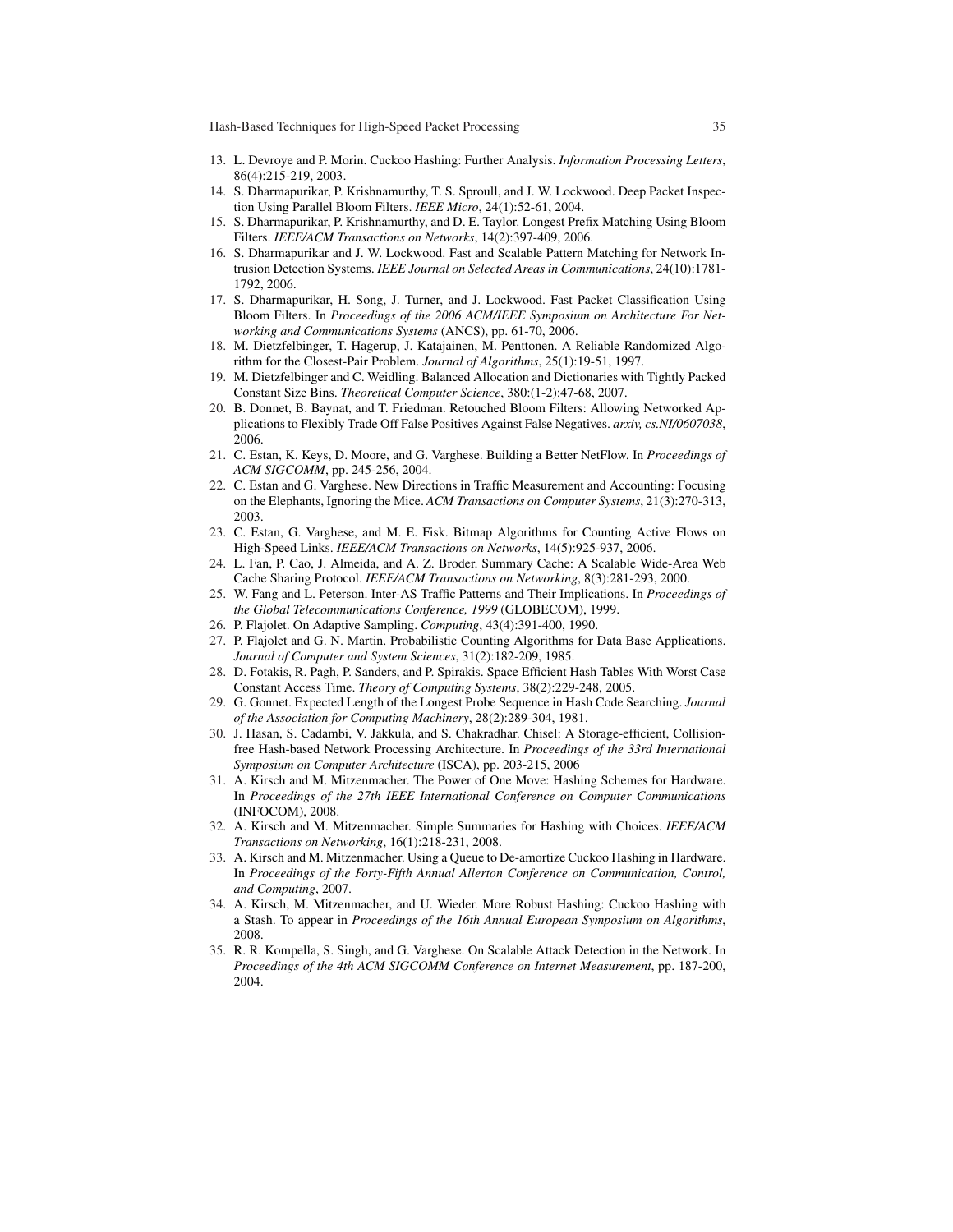- 36. A. Kumar, M. Sung, J. Xu, and J. Wang. Data Streaming Algorithms for Efficient and Accurate Estimation of Flow Size Distribution. In *Proceedings of the Joint International Conference on Measurement and Modeling of Computer Systems*(SIGMETRICS/Performance), pp. 177-188, 2004.
- 37. S. Kumar and P. Crowley. Segmented Hash: An Efficient Hash Table Implementation for High Performance Networking Subsystems. In *Proceedings of the 2005 ACM Symposium on Architecture for Networking and Communications Systems* (ANCS), pp. 91-103, 2005.
- 38. S. Kumar, J. Turner, and P. Crowley. Peacock Hash: Fast and Updatable Hashing for High Performance Packet Processing Algorithms. In *Proceedings of the 27th IEEE International Conference on Computer Communications* (INFOCOM), 2008.
- 39. S. Kumar, J. Turner, P. Crowley, and M. Mitzenmacher. HEXA: Compact Data Structures for Faster Packet Processing. In *Proceedings of the Fifteenth IEEE International Conference on Network Protocols* (ICNP), pp. 246-255, 2007.
- 40. Y. Lu, A. Montanari, B. Prabhakar, S. Dharmapurikar, and A. Kabbani. Counter Braids: A Novel Counter Architecture for Per-Flow Measurement. *Proceedings of the 2008 ACM SIG-METRICS International Conference on Measurement and Modeling of Computer Systems* (SIGMETRICS), 2008.
- 41. Y. Lu, B. Prabhakar, and F. Bonomi. Perfect Hashing for Networking Algorithms. In *Proceedings of the 2006 IEEE International Symposium on Information Theory* (ISIT), pp. 2774-2778, 2006.
- 42. Y. Lu, M. Wang, B. Prabhakar, and F. Bonomi. ElephantTrap: A Low Cost Device for Identifying Large Flows. In *Proceedings of the 15th Annual IEEE Symposium on High-Performance Interconnects* (HOTI), pp. 99-108, 2007.
- 43. S. Lumetta and M. Mitzenmacher. Using the Power of Two Choices to Improve Bloom Filters. To appear in *Internet Mathematics*.
- 44. M. Mitzenmacher. Compressed Bloom Filters. *IEEE/ACM Transactions on Networking*, 10(5):613-620, 2002.
- 45. M. Mitzenmacher, A. Richa, and R. Sitaraman. *The Power of Two Choices: A Survey of Techniques and Results*, edited by P. Pardalos, S. Rajasekaran, J. Reif, and J. Rolim. Kluwer Academic Publishers, Norwell, MA, 2001, pp. 255-312.
- 46. M. Mitzenmacher and E. Upfal. *Probability and Computing: Randomized Algorithms and Probabilistic Analysis*. Cambridge University Press, 2005.
- 47. M. Mitzenmacher and S. Vadhan. Why Simple Hash Functions Work: Exploiting the Entropy in a Data Stream. In *Proceedings of the Nineteenth Annual ACM-SIAM Symposium on Discrete Algorithms* (SODA), pp. 746-755, 2008.
- 48. A. Östlin and R. Pagh. Uniform Hashing in Constant Time and Linear Space. In *Proceedings of the Thirty-Fifth Annual ACM Symposium on Theory of Computing* (STOC), pp. 622-628, 2003.
- 49. A. Pagh, R. Pagh, and S. S. Rao. An Optimal Bloom Filter Replacement. In *Proceedings of the Sixteenth Annual ACM-SIAM Symposium on Discrete Algorithms* (SODA), pp. 823-829, 2005.
- 50. R. Pagh and F. Rodler. Cuckoo Hashing. *Journal of Algorithms*, 51(2):122-144, 2004.
- 51. R. Panigrahy. Efficient Hashing with Lookups in Two Memory Accesses. In *Proceedings of the Sixteenth Annual ACM-SIAM Symposium on Discrete Algorithms* (SODA), pp. 830-839, 2005.
- 52. M. V. Ramakrishna. Hashing Practice: Analysis of Hashing and Universal Hashing. In *Proceedings of the 1988 ACM SIGMOD International Conference on Management of Data*, pp. 191-199, 1988.
- 53. M. V. Ramakrishna. Practical Performance of Bloom Filters and Parallel Free-Rext Searching. *Communications of the ACM*, 32(10):1237-1239, 1989.
- 54. M.V. Ramakrishna, E. Fu, and E. Bahcekapili. Efficient Hardware Hashing Functions for High Performance Computers. *IEEE Transactions on Computers*, 46(12):1378-1381, 1997.
- 55. A. Siegel. On Universal Classes of Extremely Random Constant-Time Hash Functions. *Siam Journal on Computing*, 33(3):505-543, 2004.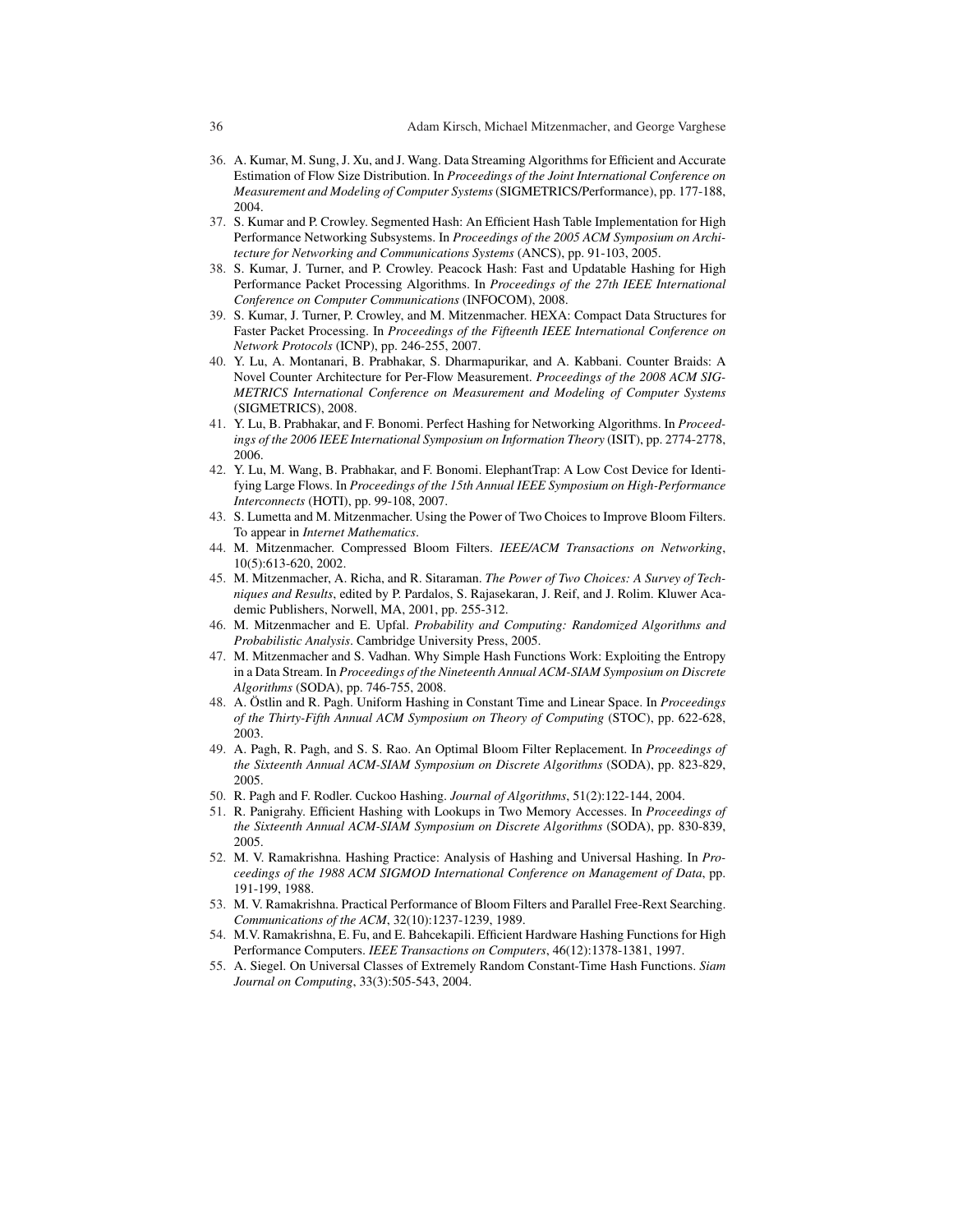Hash-Based Techniques for High-Speed Packet Processing 37

- 56. S. Singh, C. Estan, G. Varghese, and S. Savage. Automated Worm Fingerprinting. In *Proceedings of the 6th ACM/USENIX Symposium on Operating System Design and Implementation* (OSDI), 2004.
- 57. H. Song, S. Dharmapurikar, J. Turner, and J. Lockwood. Fast Hash Table Lookup Using Extended Bloom Filter: An Aid to Network Processing. In *Proceedings of ACM SIGCOMM*, pp. 181-192, 2005.
- 58. D. Thaler and C. Hopps. Multipath Issues in Unicast and Multicast Next-Hop Selection. RFC 2991, 2000. Available at ftp://ftp.rfc-editor.org/in-notes/rfc2991.txt.
- 59. M. Thorup. Even Strongly Universal Hashing is Pretty Fast. In *Proceedings of the Eleventh Annual ACM-SIAM Symposium on Discrete Algorithms* (SODA), pp. 496-497, 2000.
- 60. GIGAswitch System: A High-Performance Packet-Switching Platform. R. J. Souza, P. G. Krishnakumar, C. M. Ozveren, R. J. Simcoe, B. A. Spinney, R. E. Thomas, and R. J. Walsh. ¨ *Digital Technical Journal*, 6(1):9-22,1994.
- 61. V. Srinivasan and G. Varghese. Fast Address Lookups Using Controlled Prefix Expansion. *ACM Transactions on Computer Systems*, 17(1):1-40, 1999.
- 62. G. Varghese. *Network Algorithmics: An Interdisciplinary Approach to Designing Fast Networked Devices*. Morgan Kaufmann Publishers, 2004.
- 63. J. S. Vitter. Random Sampling with a Reservoir. *ACM Transactions on Mathematical Software*, 11(1):37-57, 1985.
- 64. S. Venkataraman, D. Song, P. B. Gibbons, and A. Blum. New Streaming Algorithms for Fast Detection of Superspreaders. In *Proceedings of the 12th ISOC Symposium on Network and Distributed Systems Security* (SNDSS), 149-166, 2005.
- 65. B. Vöcking. How Asymmetry Helps Load Balancing. *Journal of the ACM*, 50(4):568-589, 2003.
- 66. M. Waldvogel, G. Varghese, J. Turner, and B. Plattner. Scalable High Speed IP Routing Lookups. *ACM SIGCOMM Computer Communication Review*, 27(4):25-36, 1997.
- 67. M. N. Wegman and J. L. Carter. New Hash Functions and Their Use in Authentication and Set Equality. *Journal of Computer and System Sciences*, 22(3):265-279, 1981.
- 68. P. Woelfel. Asymmetric Balanced Allocation with Simple Hash Functions. In *Proceedings of the Seventeenth Annual ACM-SIAM Symposium on Discrete Algorithm* (SODA), pp. 424-433, 2006.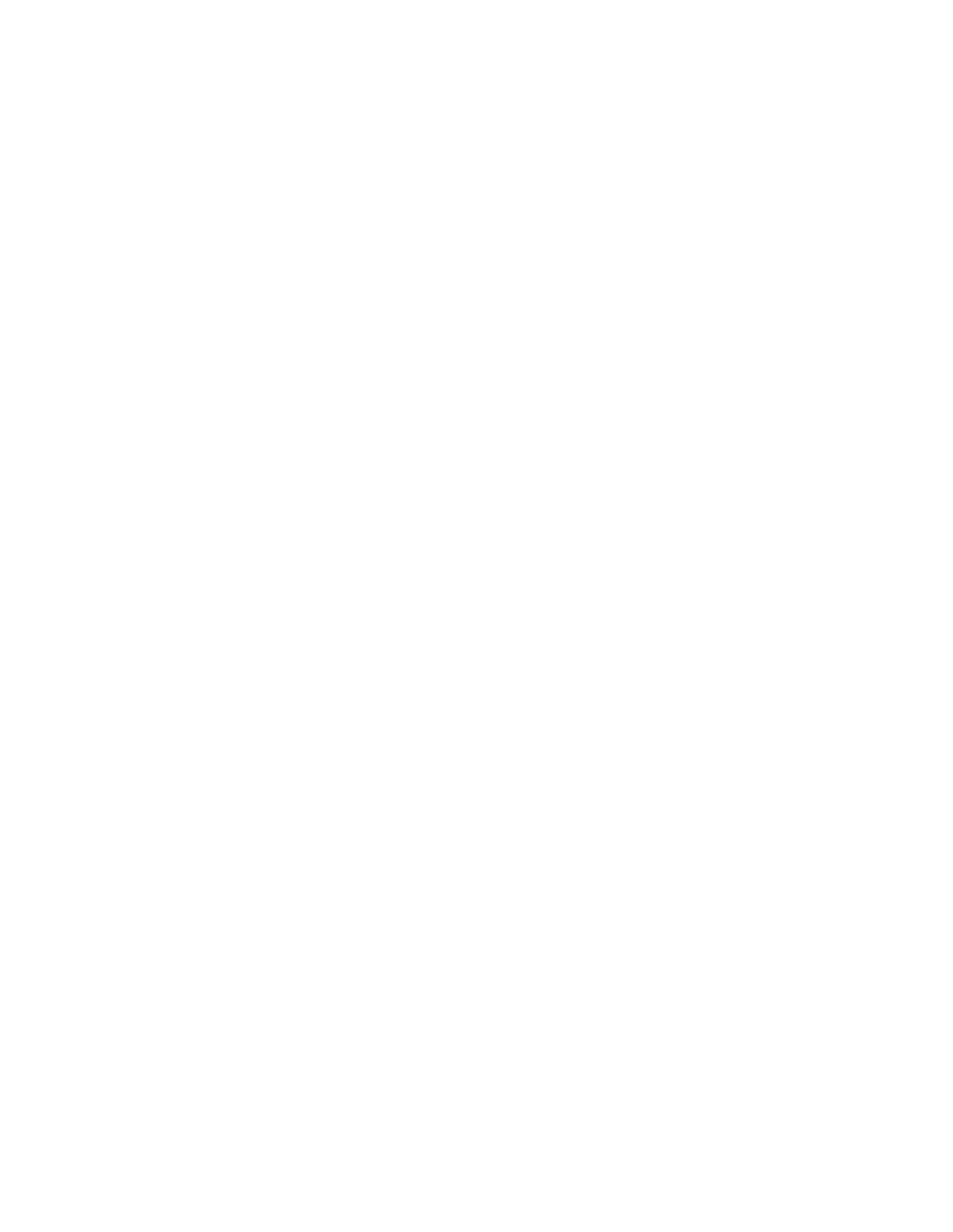# Index

*d*-left hashing, *see* hash table *d*-way chaining, *see* hash table

ACSM, *see* approximate concurrent state machine approximate concurrent state machine, 8, 23, 25, 26

balanced allocation, 9 Bloom filter, 2–8, 17, 18, 23–27 compressed Bloom filter, 8 counting Bloom filter, 7, 16, 23, 24, 26 false positive probability, 5 false positive rate, 6 partitioned Bloom filter, 4, 6 retouched Bloom filter, 8 Bloomier filter, 8, 25

CAM, *see* content-addressable memory chaining, *see* hash table compressed Bloom filter, *see* Bloom filter content-addressable memory, 13, 14, 20–22, 29, 30 ternary content-addressable memory, 13, 27 count-min sketch, 7, 15, 29, 30 conservative updating, 8, 15, 29 counter braids, 30 counting Bloom filter, *see* Bloom filter cross-product algorithm, 27 cuckoo hashing, 11, 19, 21, 28

double hashing, 18 DRAM, 12 dynamic bit reassignment, 24

elephant traps, 29 expectation maximization, 29, 30 fingerprint, 23–25 flow, 14, 15, 25, 26, 29–33 flow size distribution, 29, 30 flow size estimator, 32 fluid limit, 20

#### GIGAswitch, 14

hash family, *see* hash function hash function, 3–11, 14–16, 19, 23–25, 30–33 fully random hash function, 3–5 pairwise independent hash function, 3, 4 perfect hash function, 23 universal hash function, 3, 4 hash table, 1, 2, 8–11, 13–19, 21, 24, 25, 27, 28, 30, 33 *d*-left hashing, 9, 10, 14, 24, 25 *d*-way chaining, 9, 10 chaining, 9, 10 multilevel hash table, 10, 11, 13, 17–20 crisis, 10, 11 multiple choice hash table, 3, 9–11, 16–19, 27, 28 open-addressed hash table, 10, 11 heavy-hitters, 29, 30, 32

longest prefix match, 14, 27

mean-field method, 20 measurement, 1, 2, 7, 15, 28, 29, 32, 33 MHT, *see* hash table MPEG, 26 multilevel hash table, *see* hash table multiple choice hash table, *see* hash table

NetFlow, 28, 29 network flow, *see* flow